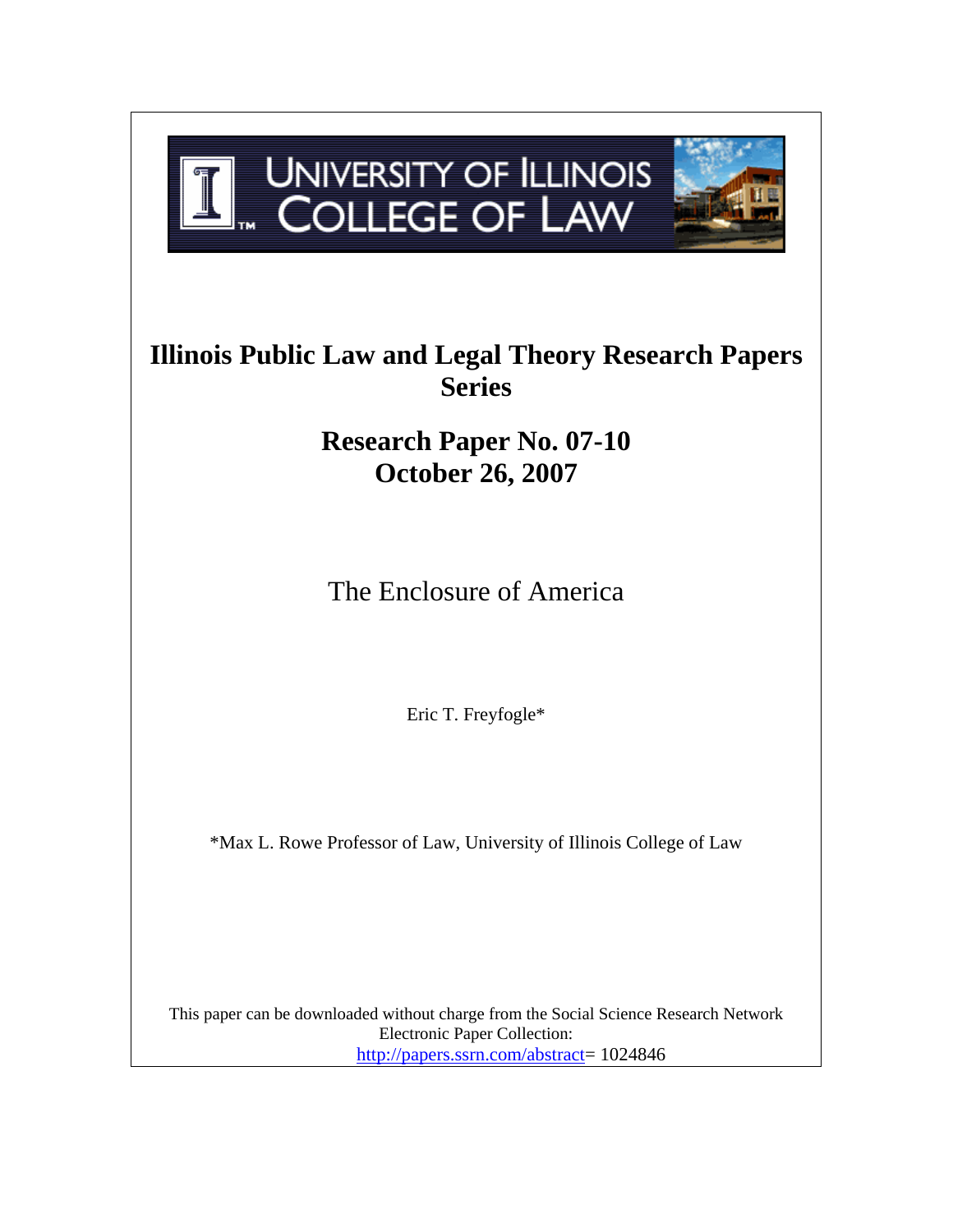#### Abstract

Legal memory in the United States has largely forgotten that most of America's landscape was open to public use well into the nineteenth century. Up until the Civil War and even after, landowners in many regions could exclude the public only from lands that they took the time and expense either to fence or cultivate. In the eyes of many, the public held affirmative use rights in these open lands; the landowner's desire to exclude was irrelevant. This paper explores the range of public uses of lands in early America. It considers how and why enclosure occurred and why historians and legal scholars have largely overlooked this chapter in American history. The answers have to do with shifting ideas about the "right to property," with the diminishing force of natural law, with narrowing ideas of liberty, and with ongoing economic and social change, particularly the coming of industrialization and its growing demand for wage labor. On top of these explanations was a general failure of defenders of the open countryside to find legal ways to talk about and structure the public's use rights. Many states were willing to set aside the common law of trespass, and did so for generations. Yet, defenders of the open countryside never produced an alternative legal vocabulary to protect these public use rights, except in specific, narrow circumstances; they never found a way to incorporate these public use rights into enduring law. Influential judges and treatise writers, largely urban and Eastern, viewed public rural-land rights with contempt. Their interpretation of the situation gained ascendancy by the late nineteenth century, and it has prevailed ever since.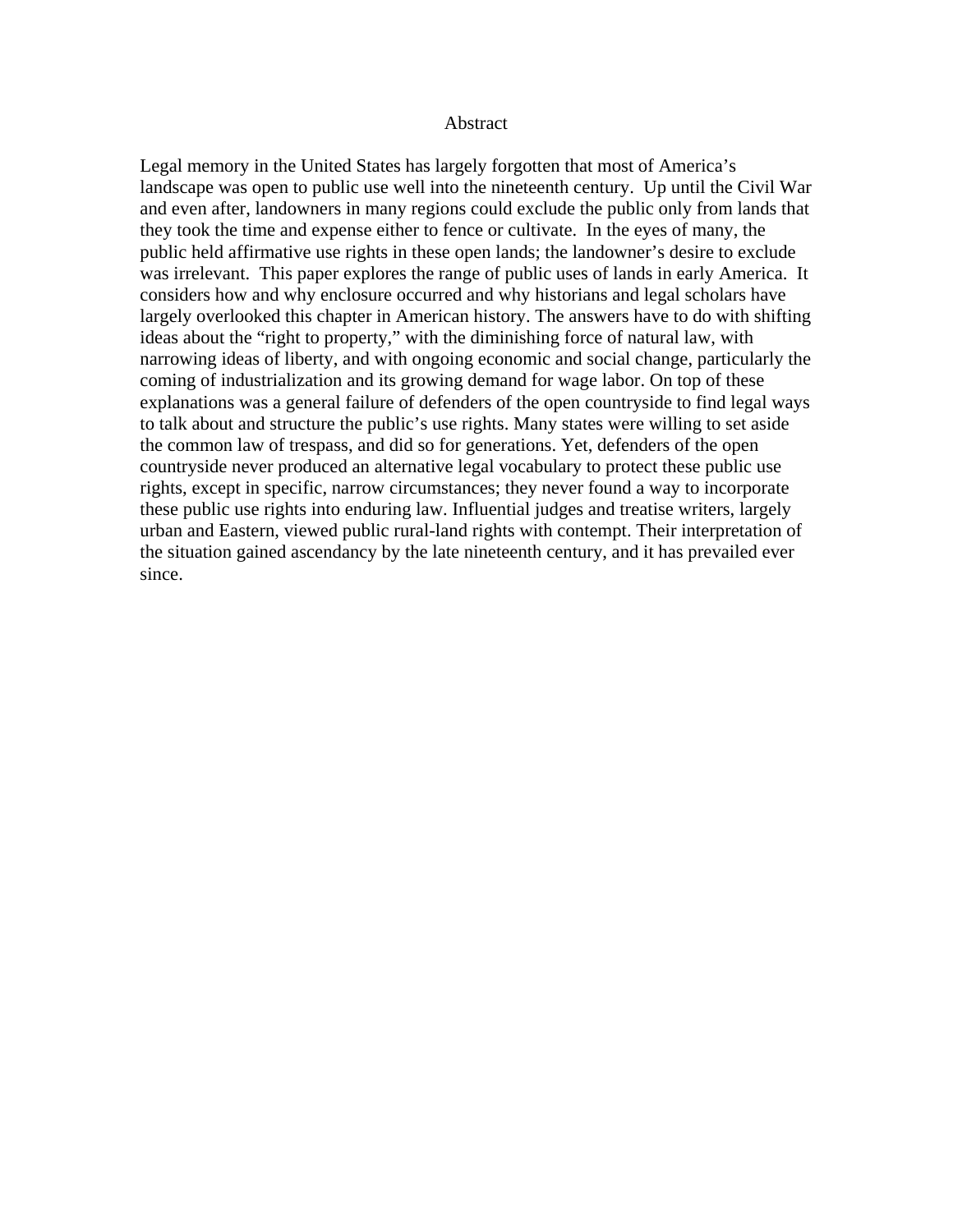# THE ENCLOSURE OF AMERICA

# Eric T. Freyfogle $<sup>1</sup>$ </sup>

*Legal memory in the United States has largely forgotten that most of America's landscape was open to public use well into the nineteenth century. Up until the Civil War and even after, landowners in many regions could exclude the public only from lands that they took the time and expense either to fence or cultivate. In the eyes of many, the public held affirmative use rights in these open lands; the landowner's desire to exclude was irrelevant. This paper explores the range of public uses of lands in early America. It considers how and why enclosure occurred and why historians and legal scholars have largely overlooked this chapter in American history. The answers have to do with shifting ideas about the "right to property," with the diminishing force of natural law, with narrowing ideas of liberty, and with ongoing economic and social change, particularly the coming of industrialization and its growing demand for wage labor. On top of these explanations was a general failure of defenders of the open countryside to find legal ways to talk about and structure the public's use rights. Many states were willing to set aside the common law of trespass, and did so for generations. Yet, defenders of the open countryside never produced an alternative legal vocabulary to protect these public use rights, except in specific, narrow circumstances; they never found a way to incorporate these public use rights into enduring law. Influential judges and treatise writers, largely urban and Eastern, viewed public rural-land rights with contempt. Their interpretation of the situation gained ascendancy by the late nineteenth century, and it has prevailed ever since.* 

#### I. PROLOGUE

 In the early 1850s, a train in Alabama collided with and killed a cow that had wandered onto the railroad tracks. An Alabama statute made the railroad liable for the death of all livestock unless the railroad could show that "the killing was the result of accident, which could not have

<sup>&</sup>lt;sup>1</sup>Max L. Rowe Professor of Law, University of Illinois College of Law. My thanks go to Tom Green, Richard Ross, Bruce Smith, and Eric Stoykovich for offering thoughtful comments on a draft of this article. I'm grateful also to the Yale Program in Agrarian Studies and Professor James Scott for inviting me to address the topic and providing such a stimulating opportunity to air my ideas. A shorter version of this article is appearing as chapter two of ON PRIVATE PROPERTY: FINDING COMMON GROUND ON THE OWNERSHIP OF LAND (Boston: Beacon Press, 2007).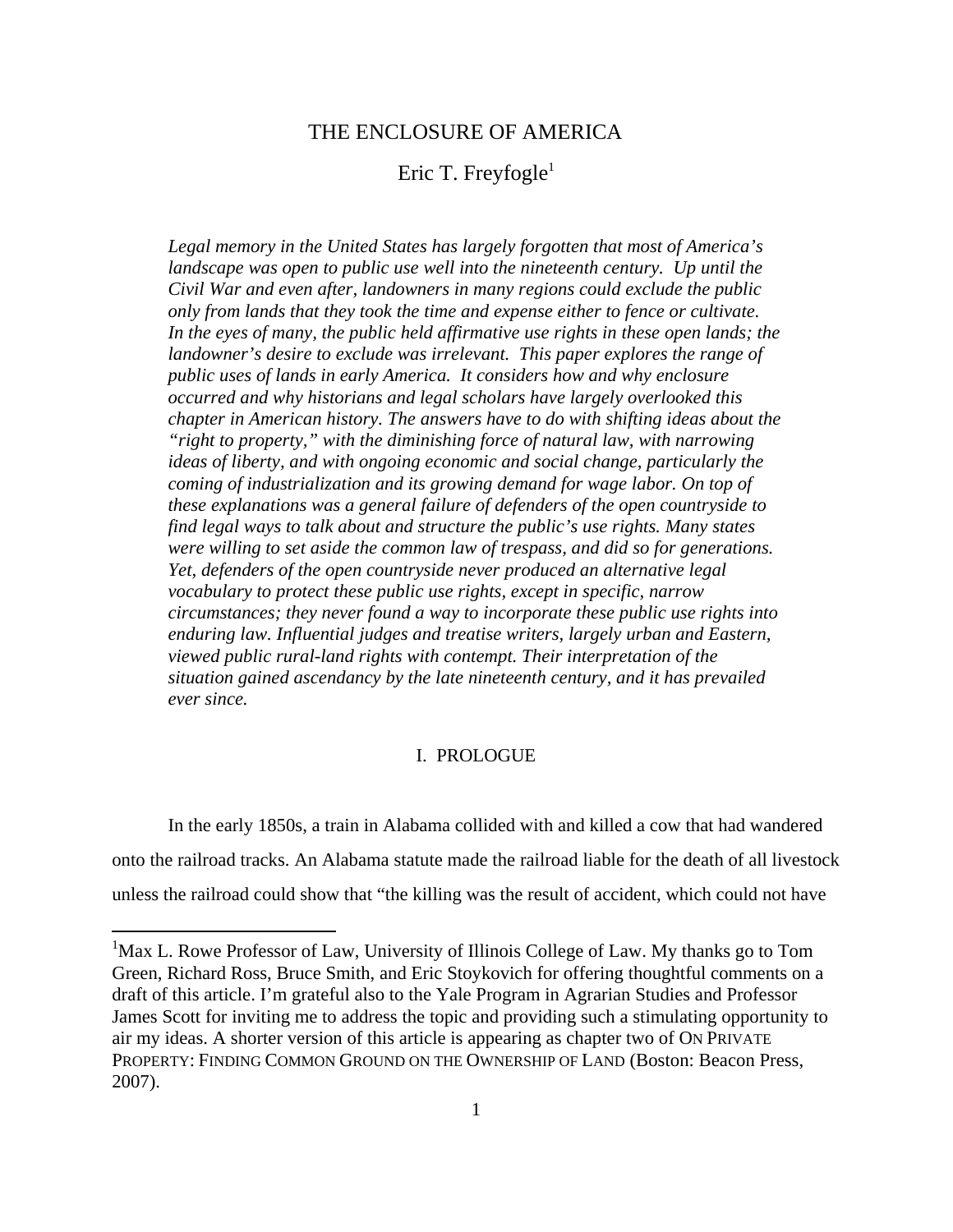been controlled by the company by the exercise of the greatest degree of diligence and care.<sup>"2</sup> The incident was not unusual; livestock got killed all the time. Nor was it unusual for the railroad to resist liability by claiming the animal had trespassed on its tracks. When the resulting law suit by the animal owner reached the Alabama Supreme Court, the court, as expected, ruled in favor of the livestock owner and against the railroad. The high court admitted that the animal's wandering qualified as trespass under the English common law. But that part of the common law, the court reminded the legal community, had never taken effect in Alabama. Alabama's property scheme had always had been quite different. Both at common law and by statute, the entire state was a "common pasture for the cattle and stock of every citizen"<sup>3</sup> except for those isolated enclaves that individuals had fenced at rather great cost. The public had rights to graze animals on all unenclosed lands. The cow was therefore not trespassing and the railroad had to pay for its death.

A few years later a similar legal dispute reached the highest court in Georgia.<sup>4</sup> This time the dead animal was a horse. Again, the railroad asserted that the animal was trespassing. Though Georgia law was clear on the issue, just as in Alabama, the court nonetheless took time to explain how drastically the railroad's proposed revision of land-tenure relations clashed with the economic and legal regimes that prevailed in the state. As the court saw it, the railroad was recommending a major change, not just in property rights, but in the way Georgians inhabited their landscapes:

Such Law as this [labeling the horse a trespasser] would require a revolution in our people's habits of thoughts and action. A man could not walk across his neighbor's unenclosed land, nor allow his horse, or his hog, or his cow, to range in the woods nor to graze on the old fields, or the "wire grass," without subjecting himself to damages for a trespass. Our whole people, with their present habits, would be converted into a set of

<sup>&</sup>lt;sup>2</sup> Nashville & Chattanooga Railroad Co. v. Peacock, 25 Ala. 229 (1854).

<sup>3</sup> *Id.*

 $4$ Macon & Western Railroad Co. v. Lester, 30 Ga. 911 (1860).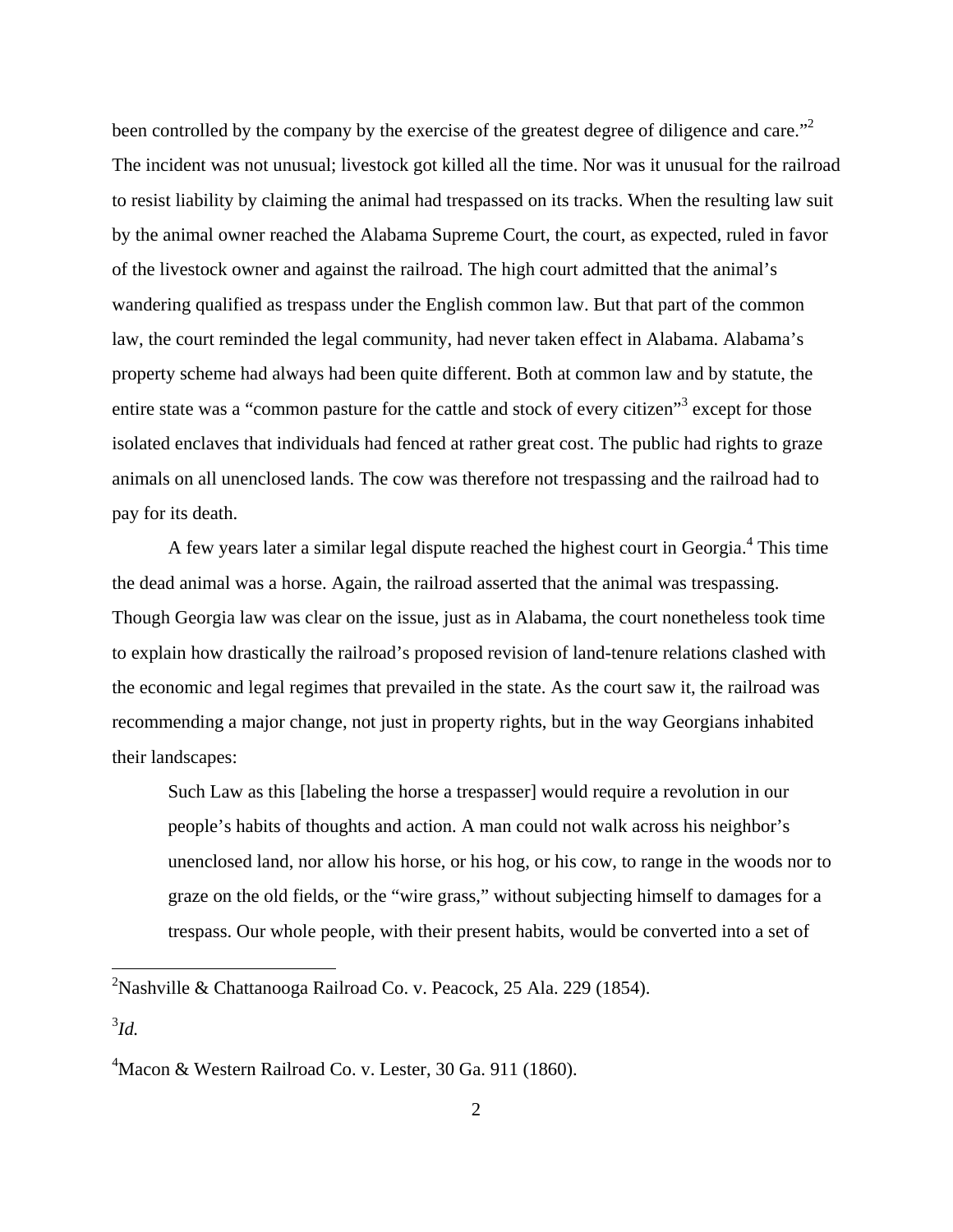trespassers. We do not think that such is the  $Law<sup>5</sup>$ .

In Georgia as in Alabama, members of the public could use the countryside as long as they did not invade fenced areas or interfere with what landowners were doing. The public possessed legal rights to roam.

### II. RIGHTS TO EXCLUDE, RIGHTS TO ROAM

 A century and a half after these railroad-livestock disputes, landowners in the United States hold extensive powers to exclude outsiders from their lands, without regard for fencing. The exceptions are mostly minor, some relating to emergencies; some to public uses of waterways<sup>7</sup>; and some embedded in various natural-resource law regimes.<sup>8</sup> So accepted is this right overall that many view it as indispensable to land ownership. Yet, for many generations landowners in America enjoyed only limited rights to bar entry by outsiders. Particularly in the antebellum era and earlier, owners of land often could exclude people and wandering livestock

1

8 *E.g.,* Continental Resources, Inc. v. Farrar Oil Co., 559 N.W.2d 841 (N.D. 1997)(subsurface entry by horizontal drilling for oil); State v. Corbin, 343 N.W.2d 874 (Minn. App. 1984)(right of hunter to enter to retrieve game); Beacham v. Lake Zurich Property Owners Assn., 526 N.E.2d 154 ((ll. 1988)(use of surface of nonnavigable lake on private land); Parks v. Cooper, 676 N.W.2d 823 (S.D. 2004)(public access to naturally expanding body of water); Park County Commissioners v. Sportsmen's Ranch, 45 P.3d 693 (Colo. 2002)(rights of holders of water rights to use natural passageways for water on land surface and below surface); Hull v. Harker, 106 N.W. 629 (Ia 1906)(entry to clean out established drainage ditch). Also relevant are the powers of government to invade land indirectly by way of lawful government actions conducted elsewhere. E.g., City of Birmingham v. Brown, \_\_ So.2d \_\_ (Ala. 2007)(city not liable for flooding of private land caused by the installation of subdivision drainage system).

<sup>5</sup> *Id*. at 914.

 ${}^{6}E$ .g., People v. Ray, 21 Cal.4th 464, 981 P.2d 928 (1999)(entry by police).

<sup>&</sup>lt;sup>7</sup>E.g., State v. McIlroy, 268 Ark. 227, 595 S.W.2d 659 (1980)(expanding the definition of navigability under state law to allow public access to previously private waterway segments); State v. Head, 498 S.E.2d 389 (S.C. App. 1997)(artificial extension of navigable channels becomes a part of the navigable channel, despite landowner's wishes, and thus open to public use).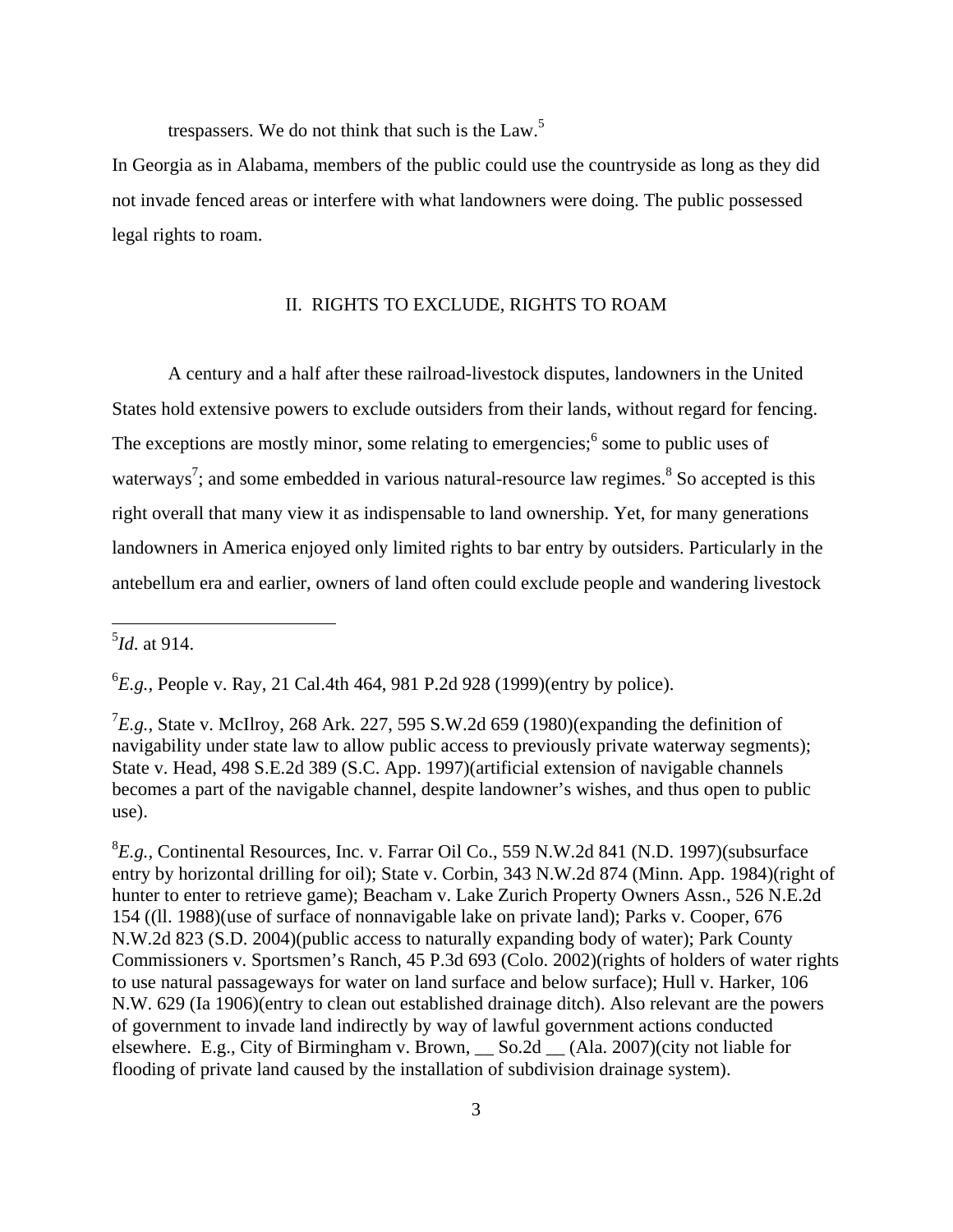only from lands that they took the time and expense to fence and/or cultivate.

 This land-tenure arrangement had vast economic, social, and political consequences, given the openness of America's many landscapes and the high cost of fencing. Its effects were particularly important in the American South, the region that most uniformly embraced the arrangement. In that region, Texas included, fewer than 10 percent of lands were fenced or cultivated in 1850, varying from above 20 percent in Maryland, Virginia, Delaware, and Kentucky to less than 1 percent in Texas and Florida. $^9$  A full right to exclude was thus the exception for private lands, not the norm. As historian Stephanie McMurry put it in her study of early South Carolina, "fences demarcated exceptional and delimited spaces in an otherwise open terrain."<sup>10</sup> In other states at the time, landowners often possessed greater powers to exclude the public from unfenced areas, at least to keep out wandering livestock. But local custom could sanction public uses of such lands, particularly by hunters, and trespass actions could be hard to win.<sup>11</sup> Everywhere, cultural and economic considerations could keep landowners from barring entry by neighbors.

 To phrase this arrangement in this manner, in terms of right to exclude, is to view it from the landowner's perspective. It is to define the arrangement in terms of a legal right that is incomplete. An alternative approach, which better captures the sentiment of many contemporaries, is to assess things in terms of rights possessed by the public to enter and use otherwise private lands. From the first perspective, the closing of America's rural lands gave landowners what they implicitly deserved all along. From the other side, the closure involved

<sup>9</sup> Forrest McDonald & Grady McWhiney, *The South from Self-Sufficiency to Peonage: An Interpretation*, 85 AM. HIST. REV. 1099 (1980). A slightly different assessment is offered in SAM BOWERS HILLIARD, HOG MEAT AND HOECAKE: FOOD SUPPLY IN THE OLD SOUTH, 1840-1860, 74 (1972)("Together nonfarm land and unimproved farmland added up to an almost incredible 87 percent of the land area in 1850 and nearly 82 percent even in 1860.")

<sup>&</sup>lt;sup>10</sup>STEPHANIE MCMURRY, MASTERS OF SMALL WORLDS: YEOMAN HOUSEHOLDS, GENDER RELATIONS & THE POLITICAL CULTURE OF THE ANTEBELLUM SOUTH CAROLINA LOW COUNTRY 10 (1995). The most complete study is R. Ben Brown, *The Southern Range: A Study in Nineteenth Century Law and Society*, Ph.D. diss., University of Michigan, 1993.

<sup>11</sup>*See* text at notes 62-63, *infra.*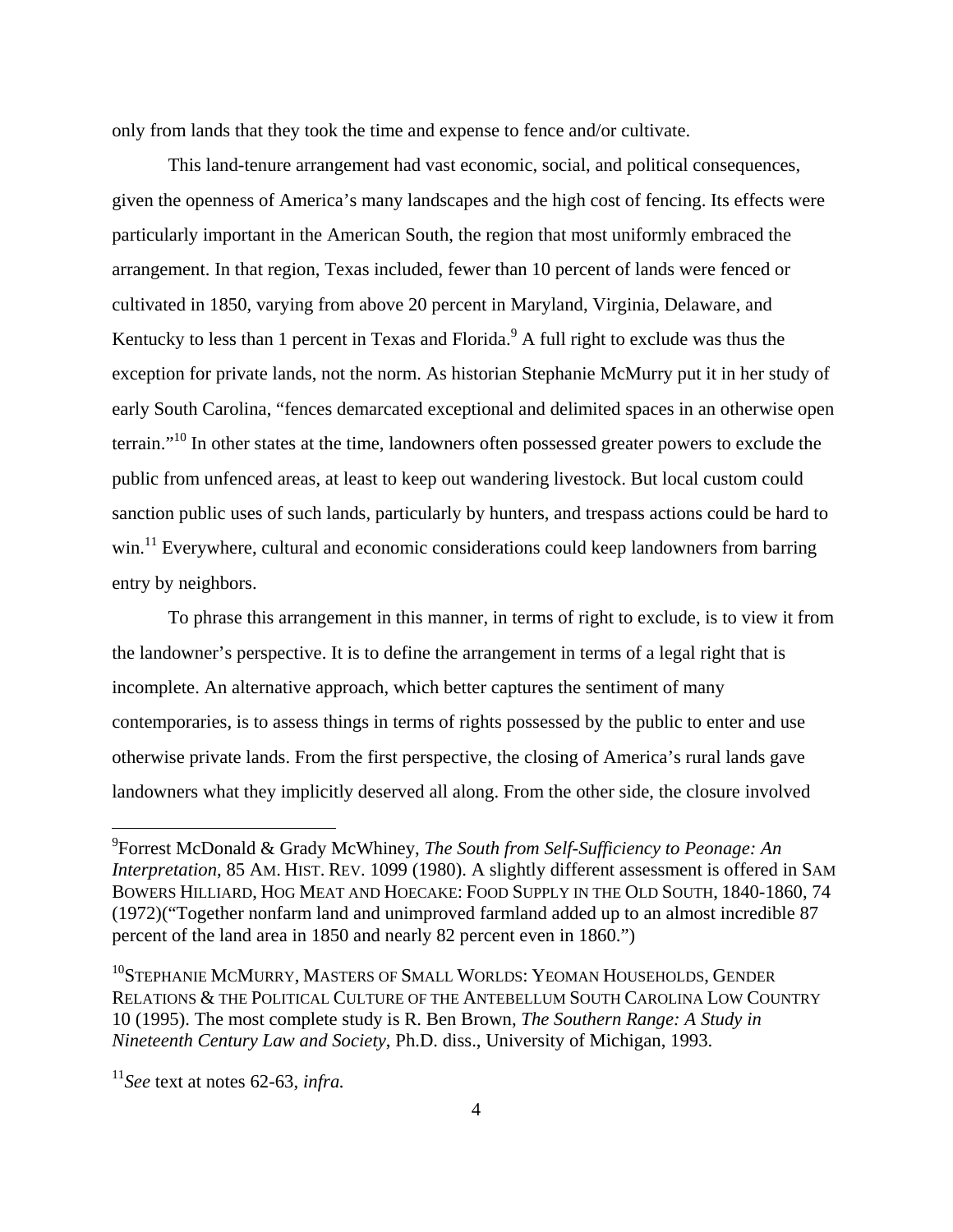something much different. It meant the termination, or seizure without compensation, of valuable land-use rights held by other people. When we use this second, less common perspective a number of useful questions arise. What rights did the public apparently have in early America, and which members of the public held them? Were these rights securely fixed by law or were they based on local customs, which courts might or might not uphold? Finally, how were these land-use rights embedded in larger social, economic, and intellectual orders?

 Though its details are not fully known, the long-term story of land-use rights is easy to relate. Step by step, landowners gained greater powers to exclude people and animals without fencing. This legal change, so far as we can tell, unfolded in varied ways in different places, not just state by state but county by county, and even at smaller spatial scales. No doubt the process was viewed quite differently by the many people it affected, the winners and losers. Political power played a role in the shift, just as the shift, once completed, itself realigned political relations.

 These land-tenure arrangements are not well remembered today, certainly not by legal scholars and courts. Nor is mention made of them in standard surveys of property law, including those that devote substantial space to history.<sup>12</sup> Indeed, to judge from casebooks commonly used in law schools, land ownership has always included, and perhaps by definition includes, something close to a total right to exclude. By the 1990s, legal journals were circulating claims that land ownership inherently included the right to exclude, and that this stick in the bundle of entitlements was specially protected by the Bill of Rights of  $1791<sup>13</sup>$  Few scholars challenged the wisdom or historical grounding of these claims. Scholars based their generalizations on several

 $12$ The issue is overlooked even in such otherwise comprehensive, multi-volume surveys of property law as THE AMERICAN LAW OF PROPERTY and THOMPSON ON REAL PROPERTY. Lawrence Friedman's influential survey of American law, largely focused on the nineteenth century, makes no mention of trespass or land-access issues when reviewing changes in land law during the antebellum era. LAWRENCE M. FRIEDMAN, A HISTORY OF AMERICAN LAW 230-245 (2d ed. 1985).

<sup>13</sup>*E.g.,* Thomas W. Merrill, *Property and the Right to Exclude*, 77 NEB. L. REV. 730 (1998). A prominent exception was Joseph William Singer, *No Right to Exclude: Public Accommodations and Private Property*, 90 NORTHWESTERN L. REV. 1283 (1996).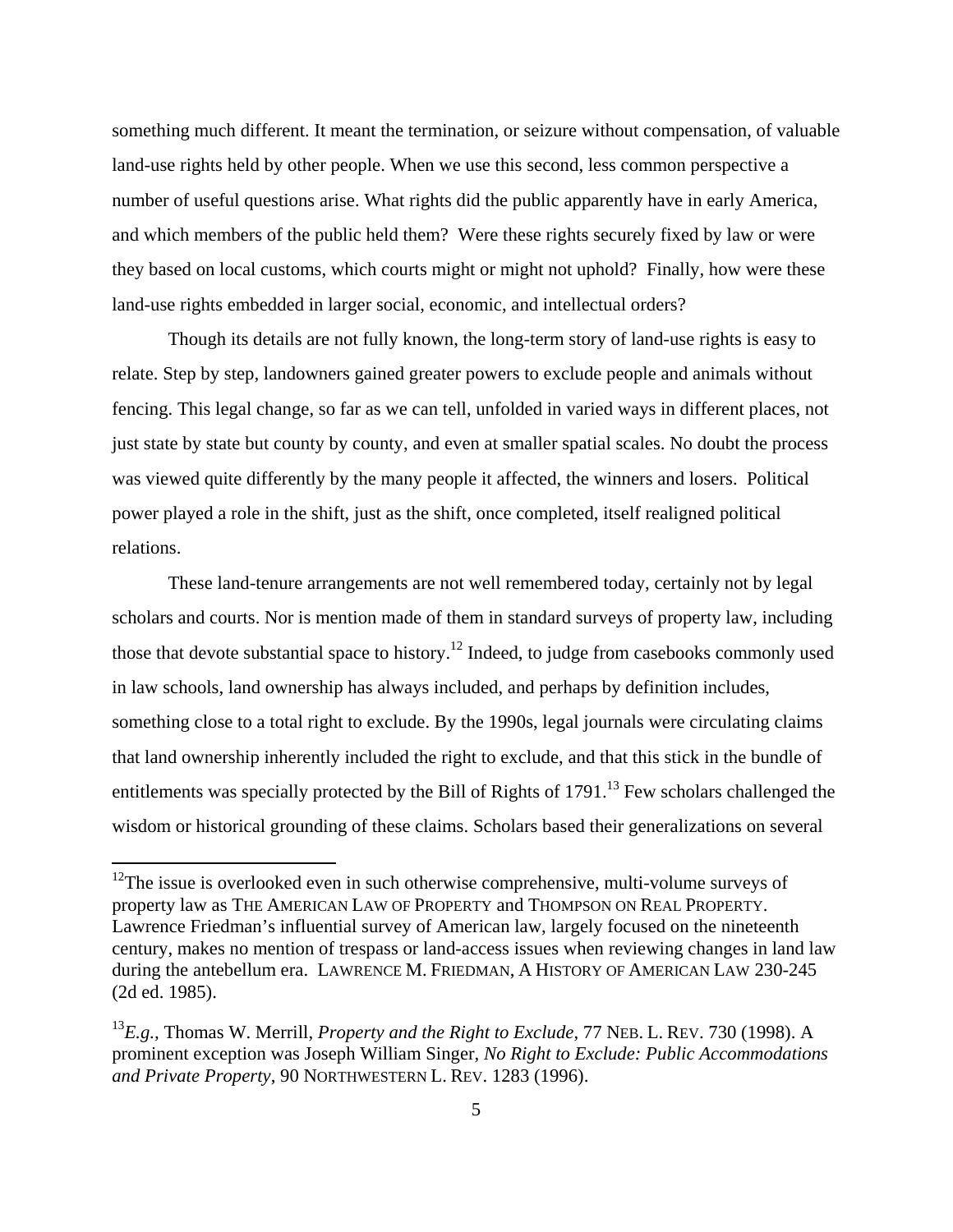U.S. Supreme Court rulings, which were, in fact, more carefully phrased. When it addressed the particular issue, the Supreme Court talked narrowly about an inherent landowner right to resist "permanent physical occupations" of the land.<sup>14</sup> In common parlance, though, this power became the right to exclude. It was a legal right that somehow seemed more important than any other.<sup>15</sup>

 America's historical record contains ample evidence that our continental predecessors saw the rural landscape very differently than we do now. Hunting and fishing were rather freely allowed.<sup>16</sup> So were the grazing of livestock and public travel.<sup>17</sup> Public uses also apparently included a variety of foraging activities, including the collection of firewood and gathering herbs and berries, though these activities drew so little comment that historical evidence is hard to find. Public uses varied in time and space, and there is much that awaits learning. Little is known, also, as to how these use rights were understood by various people and how and why their understandings changed over time.

 This issue of change–in actual practices and in prevailing ideas–is especially important if we are to figure out why these rights mostly ended. What were the forces at work? Economics no doubt played a key role as lands became more valuable and livestock growers wanted to control

<sup>15</sup>*E.g.*, Merrill, *supra* note 13 (arguing that the right to exclude "is more than just 'one of the most essential' constituents of property–it is the sine qua non").

<sup>16</sup>*See* text at notes 49-63, *infra.*

 $14$ In its initial ruling on the subject, Kaiser Aetna v. United States, 444 U.S. 164, 176 (1979), the Court did use the expression "right to exclude," though without defining the right with any precision. A decision three years later, Loretto v. Teleprompter Manhattan CATV Corp., 458 U.S. 419, 426-27 (1982), repeatedly used the more carefully crafted right to gain compensation for "permanent physical occupations." That expression then became formulaic, and is routinely expressed as one of the per se regulatory takings tests. *E.g.,* Palazzolo v. Rhode Island, 533 U.S. 606, 617 (2001); Eastern Enterprises v. Apfel, 524 U.S. 498, 530 (1998); Lucas v. South Carolina Coastal Council, 505 U.S. 1003, 1028 (1992); Yee v. City of Escondido, 503 U.S. 519, 538 (1992). The Court's most recent ruling used the apparently synonymous term "permanent physical invasion," citing the above rulings. Lingle v. Chevron U.S.A., Inc., 544 U.S. 528, 538 (2005).

<sup>&</sup>lt;sup>17</sup>See text at notes 37-46, *infra*. On livestock conflicts in colonial America, see VIRGINIA DEJOHN ANDERSON, CREATURES OF EMPIRE: HOW DOMESTIC ANIMALS TRANSFORMED EARLY AMERICA (2004).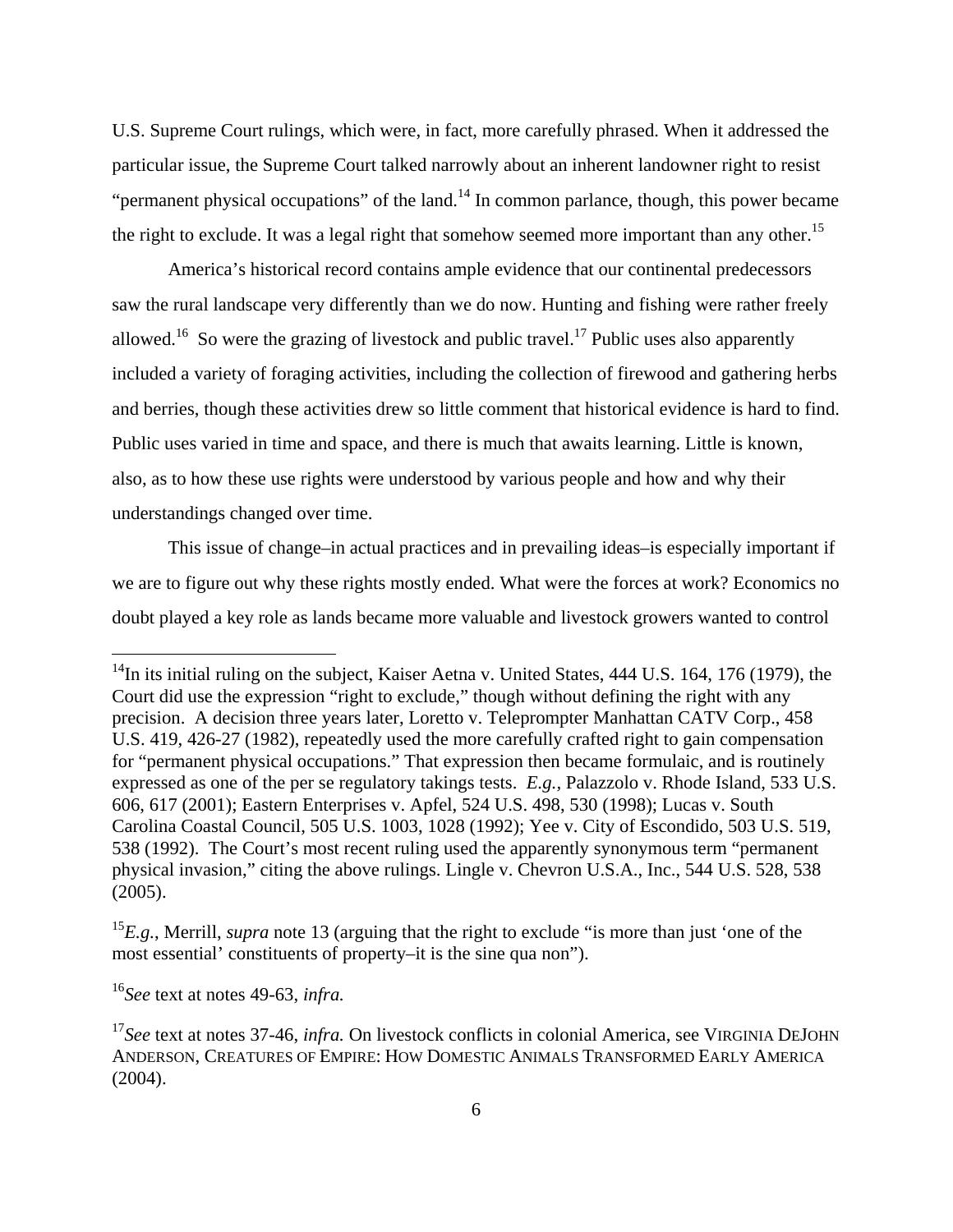the breeding of their animals. But economic forces create cross currents. If they pressed antebellum landowners to seek greater rights to exclude, they also encouraged public users to defend their rights vigorously. To do justice to the subject we need to see who controlled the law-making processes at the time, whether big landowners or politicians who appealed to the landless. We also need to pay attention to the ways people were influenced by inherited cultural ideals. The more revered an institution is, the more citizens are likely to avoid tinkering with its core content. In the case of private land, however, what was that core content, and whose view of it would take precedence? Liberal individualism, to be sure, was on the rise, but this cultural strand also pushed both ways, encouraging landowners to demand greater rights while encouraging the landless poor to defend their liberties to use open spaces.

 Writing in 1922, Oliver Wendell Holmes offered one interpretation of land-tenure arrangements in rural areas. "The strict rule of the English common law as to entry upon a close," Holmes stated in *McKee v. Gratz*, "must be taken to be mitigated by common understanding with regard to the large expanses of unenclosed and uncultivated land in many parts at least of this country. Over these it is customary to wander, shoot, and fish at will until the owner sees fit to prohibit it. A license may be implied from the habits of the country."<sup>18</sup>

 Holmes testified to the existence of these rural land-use practices and at the same time fit them into known legal categories. Rights to use unenclosed areas, Holmes asserted, were based on local custom, which was to say on arrangements that did not amount to law. Public users possessed merely a license to use such areas, a form of non-proprietary right subject to termination at any time. Whenever the landowner saw fit, accordingly, she could prohibit further entry simply by withdrawing consent. The landowner, in short, held property rights while public users of unenclosed land did not. The closing of the rural countryside was simply a matter of landowners gradually asserting, and gaining the incentive to assert, a property right they had always possessed.

1

<sup>18</sup>McKee v. Gratz, 260 U.S. 127, 136 (1892).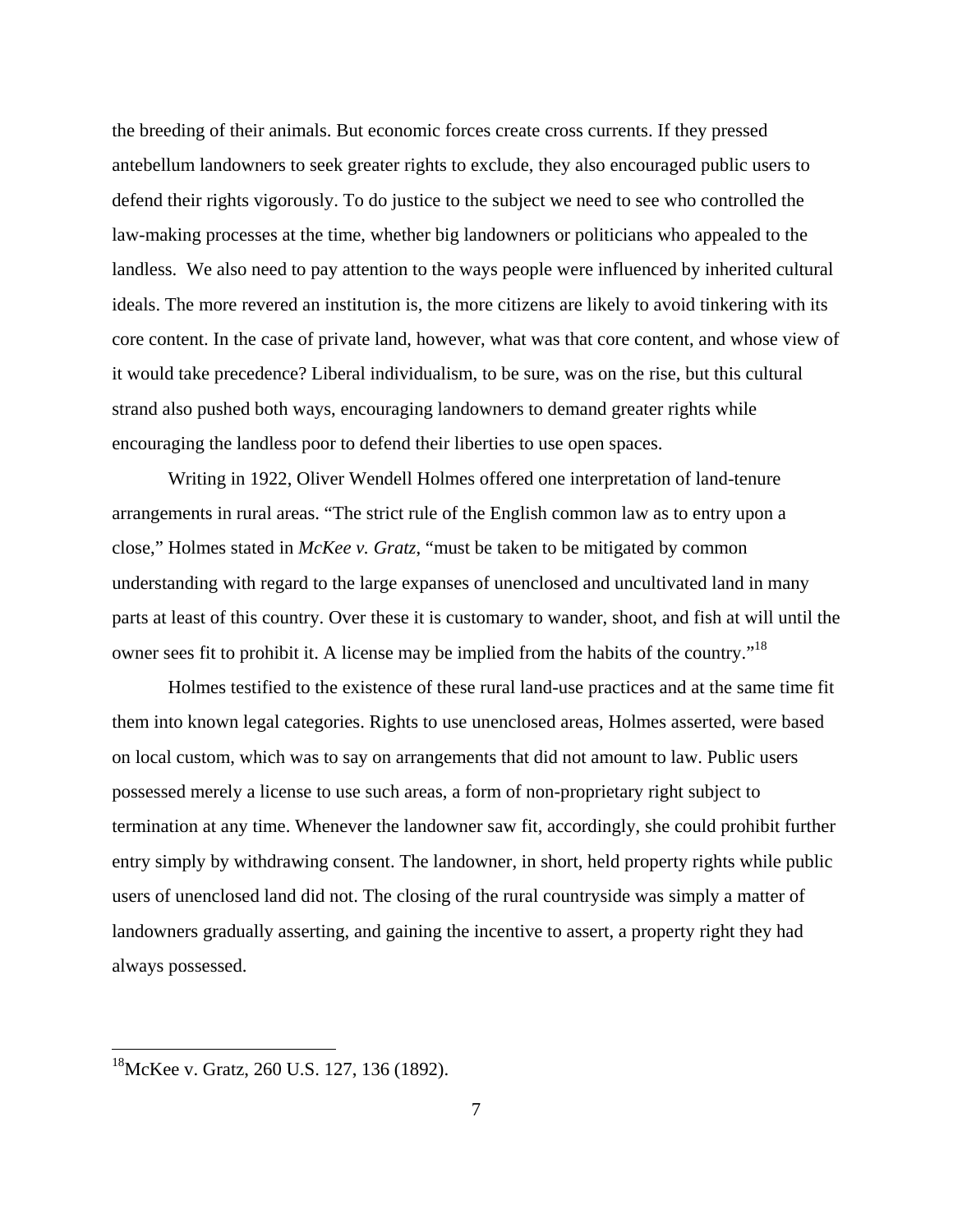Of New England stock, Justice Holmes was an ardent defender of the common law.<sup>19</sup> By viewing rural land uses as he did he stuck close to that body of English law, which gave landowners broad powers to exclude outsiders without regard for physical enclosure. What Holmes overlooked was that many states had expressly altered this legal inheritance generations earlier.<sup>20</sup> In them, the rights of rural wanderers had been far stronger than mere licenses. Holmes also failed to note that the common law as expressed by England's royal courts was not the only understanding in early America as to what ownership entailed.<sup>21</sup> Land ownership was a contested idea, culturally and legally. Americans might all have supported private property and sought more of it personally, but they held conflicting views about what qualified as property and about the appropriate powers of landowners.<sup>22</sup> A distinctly different conception of ownership was apparently common among Americans whose lineage traced to the northern and western parts of Britain and Ireland, regions of Britain often hostile to ideas put forth by Westminster's courts.<sup>23</sup> We must be slow, then, to accept Holmes's understanding of the situation, even if it became the standard explanation. We need to look carefully at the record and be open to alternatives.

 British historians have long studied the waves of land-tenure change known as enclosure.<sup>24</sup> Movements to enclose lands occurred in Britain over several centuries, mostly

 $\overline{a}$ 

<sup>21</sup>*See* text at notes 3-5, *supra*, and 40-72, *infra.*

 $^{22}$ The variety of legal cultures during the first century of settlement is considered in CHRISTOPHER L. TOMLINS & BRUCE H. MANN, EDS., THE MANY LEGALITIES OF EARLY AMERICA (2001); Christopher Tomlins, *The Legal Cartography of Colonization, the Legal Polyphony of Settlement: English Intrustions on the American Mainland in the Seventeenth Century*, 26 L. & SOC. INQUIRY 315 (2001). A classic study in early New England is Julius Goebel, *King's Law and Local Custom in Seventeenth Century New England*, 31 COLUM. L. REV. 416 (1931).

23Grady McWhiney & Forrest McDonald, *Celtic Origins of Southern Herding Practices*, 51 J. SO. HIST. 165 (1985).

<sup>24</sup>*E.g,* MARK OVERTON, AGRICULTURAL REVOLUTION IN ENGLAND: THE TRANSFORMATION OF THE AGRARIAN ECONOMY, 1500-1850, 147-67 (1996); G.E. MINGAY, LAND AND SOCIETY IN ENGLAND, 1750-1980, 35-46 (1994); J.M. NEESON, COMMONERS: COMMON RIGHT, ENCLOSURE

 $19$ Holmes was the author, most famously, of the classic work, THE COMMON LAW (1881)

<sup>20</sup>*See* text at notes 37-84, *infra.*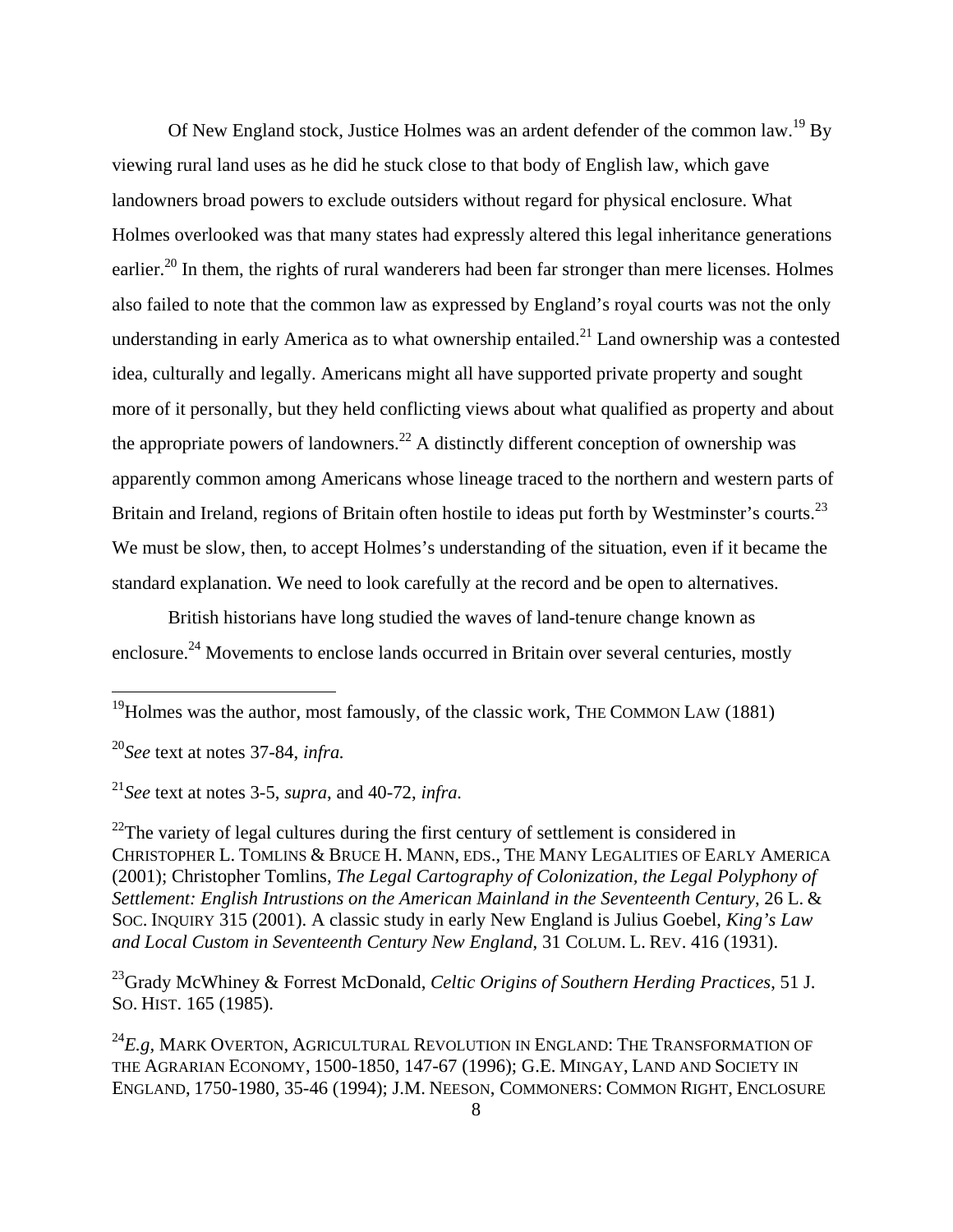sixteenth to nineteenth, ushering in substantial change to land-use practices. Some enclosure took place when owners of scattered strips of land exchanged them with neighbors to form single, larger tracts that the owner could physically enclose. More controversial were the enclosure steps taken by larger landowners to rid their lands of users who possessed tenurial property rights of one type or another in them. Then there were the Parliamentary-approved steps taken to enclose common lands by directly eliminating individual use rights in them, often through the issuance of allotments to excluded users. These latter forms of enclosure draw particular attention from historians because they squeezed out small holders involuntarily and sparked protests.<sup>25</sup> Overall, enclosure in Britain brought economic gains. But the social dislocation was considerable and many enclosures were unfair. In any event, enclosures transformed the rural landscape, pushing rural dwellers into cities and fueling industrialization.<sup>26</sup>

 Given the prominence of this British history, one wonders why historians do not speak of a similar enclosure movement in the United States. The fact of enclosure is undeniable. Landowners across the country evicted public users who had hunted, fished, foraged, and grazed livestock on their lands for generations. Given the vastness of lands once open to public use, by local residents if not always outsiders, this enclosure effort would seem to constitute a major chapter in U.S. history. Yet it does not, except among historians of Western grazing<sup>27</sup> and, to a

AND SOCIAL CHANGE IN ENGLAND, 1700-1820 (1993), *passim*.

 $\overline{a}$ 

 $^{25}$ E.P. Thompson, Customs in Common: Studies in Traditional Popular Culture 108-84 (1993).

 $26$ The forces changing the rural countryside in England (and America) were by no means limited to enclosure. As Raymond Williams has explained:

Again, as the economy develops, enclosure can never really be isolated from the mainstream of land improvements, of changes in methods of production, or pricemovements, and of those more general changes in property relationships which were all flowing in the same direction: an extension of cultivated land but also a concentration of ownership into the hands of a minority.

RAYMOND WILLIAMS, THE COUNTRY AND THE CITY 97 (1973).

<sup>27</sup>*E.g.*, Yasuhide Kawashima, *Fence Laws on the Great Plains, 1865-1900*, in ELISABETH A. CAWTHON & DAVID E. NARRETT, EDS., ESSAYS ON ENGLISH LAW AND THE AMERICAN EXPERIENCE 100-119 (1994); Terry L. Anderson & P.J. Hill, *The Evolution of Property Rights: A*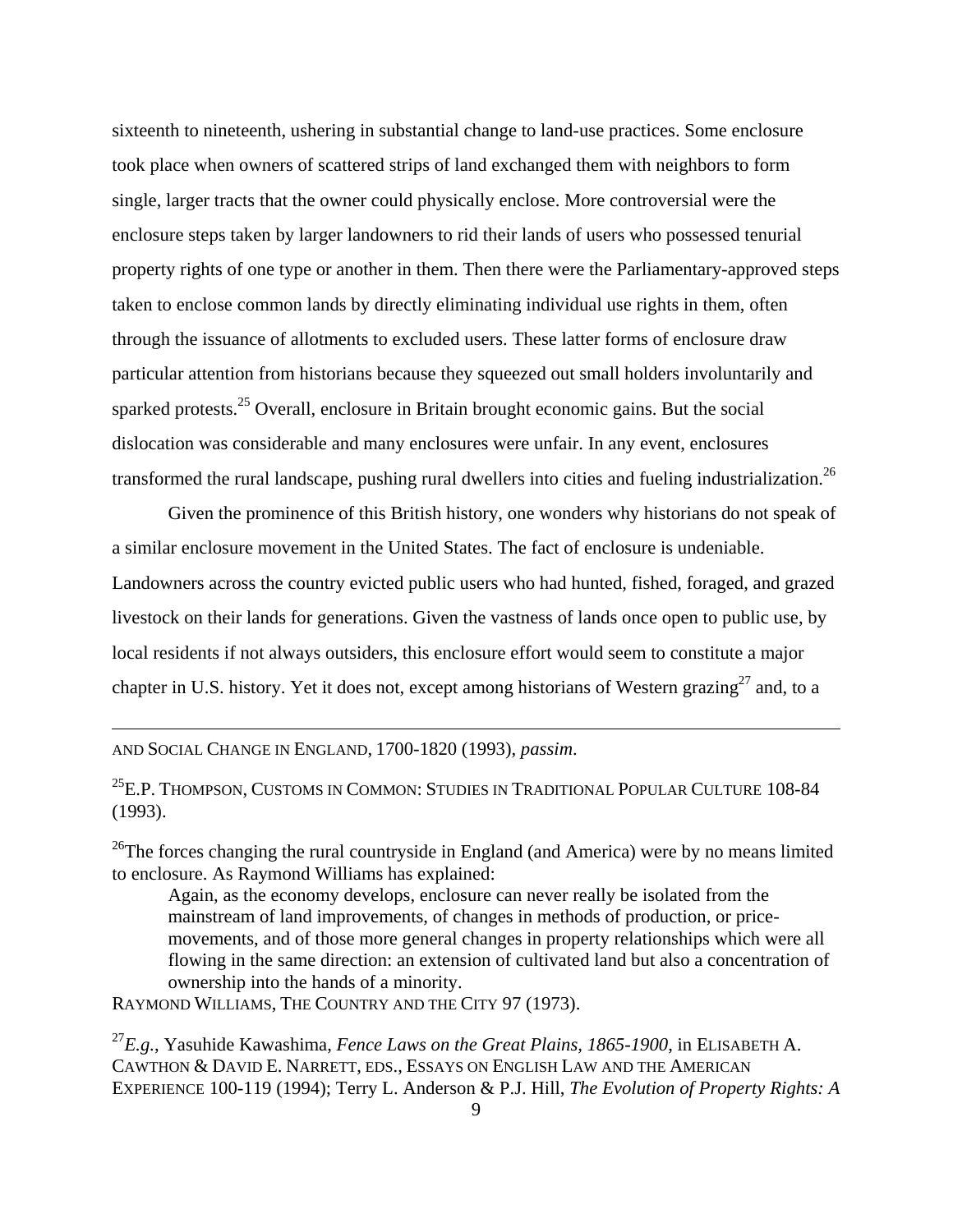lesser degree, the post-bellum South.<sup>28</sup> When the issue does draw notice it is often framed as a technical dispute over fencing and who should bear the cost of constructing them, whether the livestock owner or the cultivator wanting to exclude.<sup>29</sup> But far more was at stake. Why, then, the relative silence on this issue? This question, too, fits into the larger inquiry. Is it possible that the issue's relative invisibility is part and parcel of the very reason why the enclosure itself took place without greater fanfare? That is, might the intellectual currents and power arrangements that allowed enclosure to take place without greater resistance also explain why historians and legal scholars have mostly overlooked it?

 One enclosure story that historians do occasionally tell, a story only mentioned here, has to do with the partial enclosure of town commons established in New England and elsewhere. Several town studies have recorded shifting use practices on these commons and charted the steps taken by towns to fragment them.<sup>30</sup> When discussed, though, this issue is typically viewed as discrete, involving only lands expressly set aside as commons, and not part of a larger story about declining public rights generally. Disputes over one town commons are recounted in a recent study<sup>31</sup> into a well-known judicial ruling on property rights, the 1805 decision by the New York Supreme Court in *Pierson v. Post*.<sup>32</sup> The dispute involved the ownership of a dead fox,

*Study of the American West*, 18 J. L. & ECON. 163 (1975). A study focused on more recent practices is ROBERT C. ELLICKSON, ORDER WITHOUT LAW: HOW NEIGHBORS SETTLE DISPUTES (1991).

<sup>28</sup>E.g., SHAWN EVERETT KANTOR, POLITICS AND PROPERTY RIGHTS: THE CLOSING OF THE OPEN RANGE IN THE POSTBELLUM SOUTH (1998); J. Crawford King, Jr., *The Closing of the Southern Range: An Exploratory Study*, 48 J. SO. HISTORY 53 (1982).

29This assumption drives Shawn Everett Kantor & J. Morgan Kousser, *Common Sense or Commonwealth? The Fence Law and Institutional Change in the Postbellum South*, 59 J. SO. HIST. 201-42 (1993).

30I consider most of the town studies in Review Essay, *Land Use and the Study of Early American History*, 94 YALE L.J. 717 (1985).

31Bethany R. Berger, *It's Not About the Fox: The Untold History of* Pierson v. Post, 55 DUKE L. J. 1089 (2006).

323 Caines R. 175, 2 Am. Dec. 264 (1805).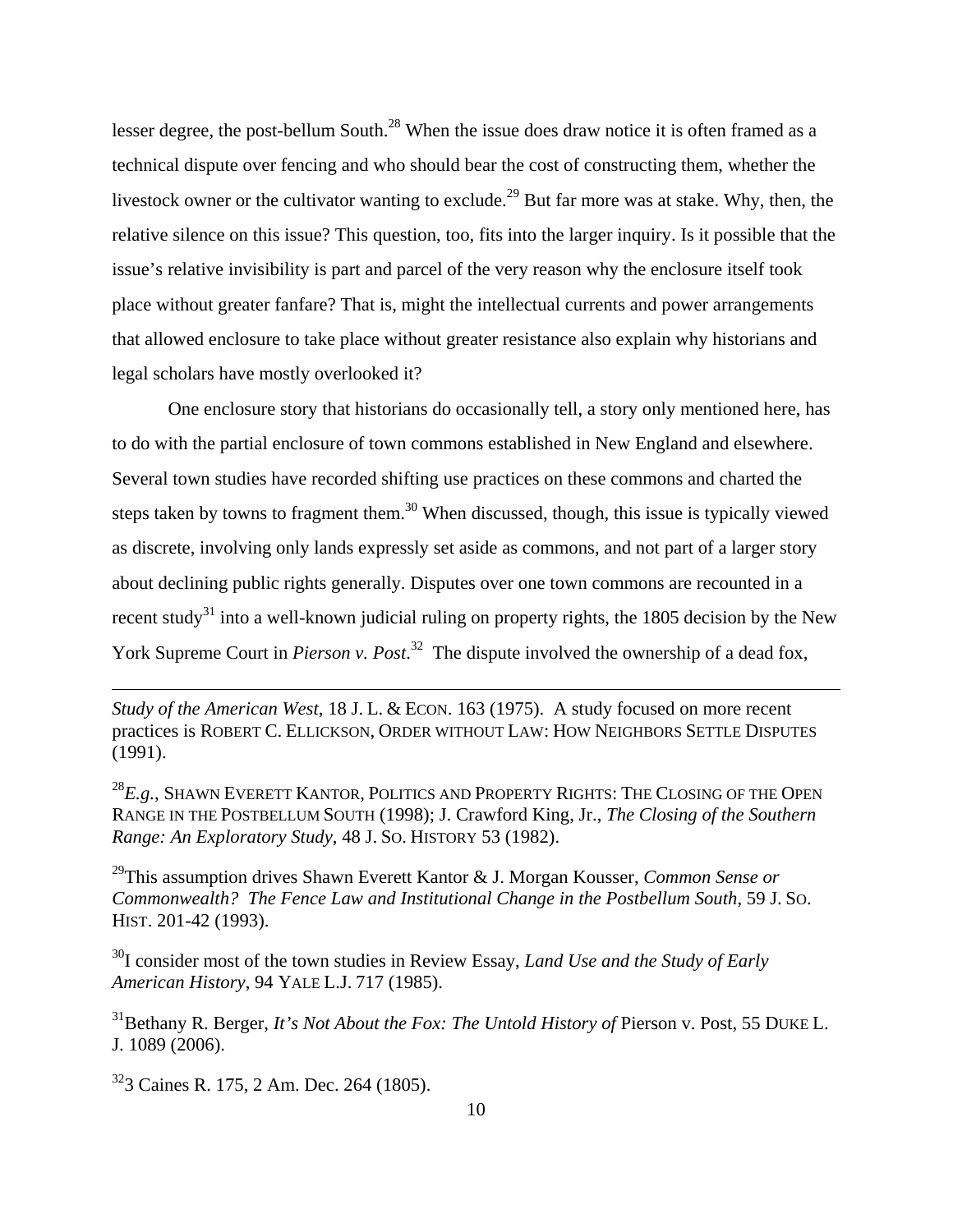which Post had started and chased until Pierson intervened to kill it. An illustrious judicial panel in a split decision ruled that ownership of a wild fox on an "unpossessed and waste land" went to the first person to take physical possession of it; the hunter (Post) did not gain ownership simply by his hot pursuit and his apparent ability and intent to consummate the capture. The ruling is commonly viewed as dealing with the origins of private rights in an unowned object.<sup>33</sup> According to Bethany R. Berger, however–whose study is now the most detailed<sup>34</sup>–the dispute arose on a town commons (in Southampton, New York, at the west end of Long Island) and really had to do with contested rights to use that commons. Pierson belonged to a longestablished agricultural family that held original rights in the commons. Post belonged to a newer and newly wealthy family, its money derived from trade, which lacked such rights. As Berger explains, Southampton was founded by English settlers from Lynn, Massachusetts, who immediately designated particular lands as commons. As early as 1648, the settlers divided rights in the commons among current property owners in a way that excluded later arrivals from automatically acquiring use-rights in it.<sup>35</sup> (All members of the public, though, possessed rights to use rivers for fishing, fowling, and navigation.) As Southampton's population grew, a declining proportion of residents held rights to use the town commons, giving rise to conflict. Post's attempt to hunt foxes on the commons added a further layer to this conflict: would the commons "be used for leisure activities of the wealthy or to support the agricultural pursuits of the town's original settlers."<sup>36</sup>

<sup>36</sup>*Id*. at 1095.

<u>.</u>

<sup>&</sup>lt;sup>33</sup>Berger, *supra* note 29, at 1090. An alternative interpretation, which views the legal issue from the perspective of society as an issue of resource allocation, is offered in ERIC T. FREYFOGLE, NATURAL RESOURCES LAW: PRIVATE RIGHTS AND COLLECTIVE GOVERNANCE 188-95 (2007).

<sup>34</sup>A further new study, Andrea McDowell, *Legal Fictions in* Pierson v. Post, 105 Mich. L. Rev. 735 (2007), considers the dispute in terms of the legal categories used and the court's decision to treat the conflict under property rather than tort law. The larger context of wildlife capture, and capture generally, is ably considered in Michael C. Blumm & Lucus Ritchie, *The Pioneer Spirit and the Public Trust: The American Rule of Capture and State Ownership of Wildlife*, 35 ENVTL. L. 673 (2005).

<sup>35</sup>Berger, *supra* note 29, at 1113-14.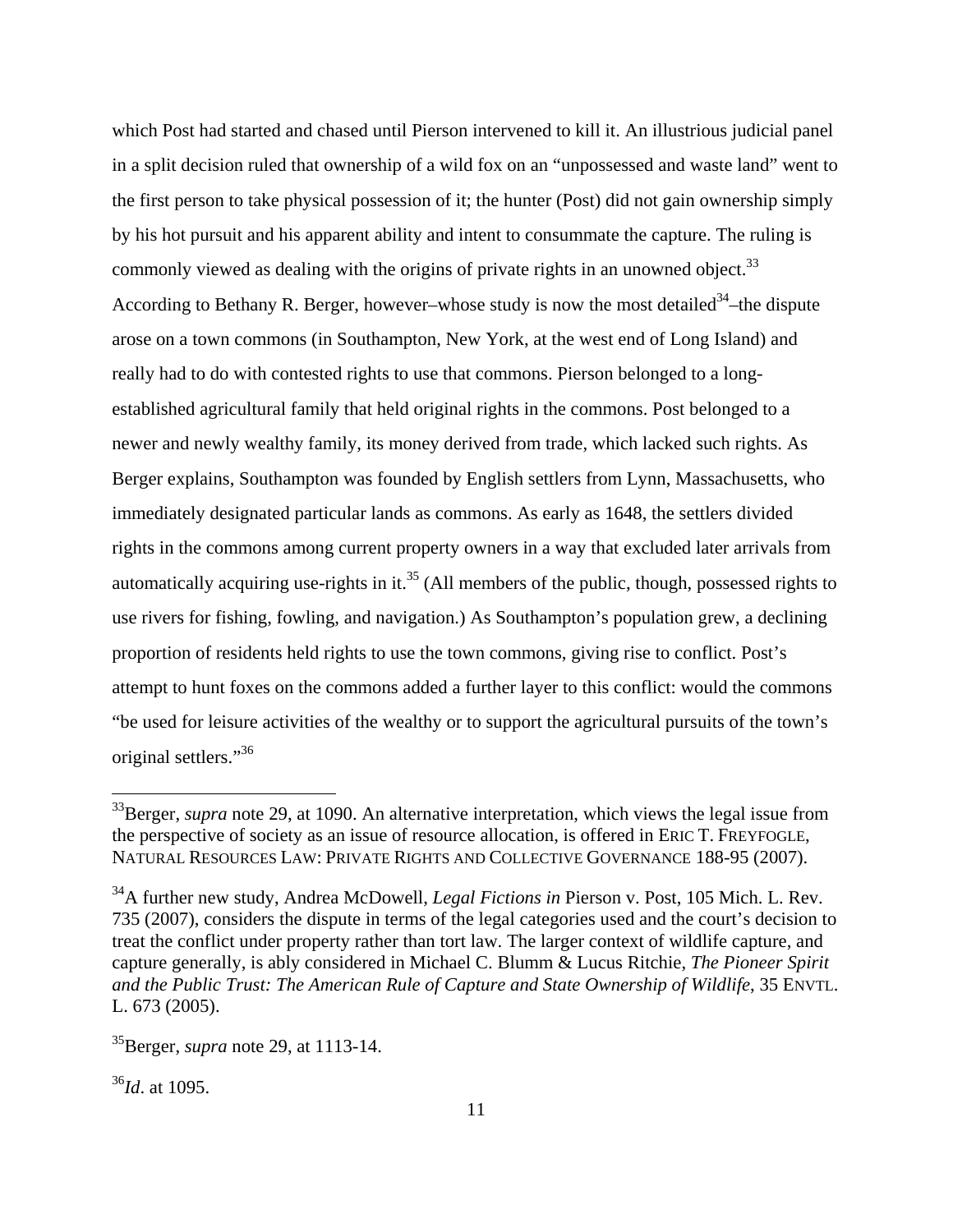Similar stories could be told about other lands set aside as town commons or otherwise unallocated to families. Portions of many tracts were removed from formal commons status and conveyed to individuals. This enclosure movement, less pronounced than in England, deserves a better telling. In terms of acres involved in it, though, this enclosure chapter surely is trivial compared to the enclosures that took place on lands initially granted to individual owners. That is the story that most needs attention. It affected not hundreds of acres here and there but hundreds of millions, continent wide.

### III. LIFE IN A FREE COUNTRY

 The railroad industry that brought the livestock-damage cases to the supreme courts of Alabama and Georgia mounted a particularly forceful challenge to business as usual in another lawsuit, arising in Mississippi in  $1856$ <sup>37</sup>. In this case, the railroad defendant pressed hard to get the Mississippi Supreme Court to change the state's law of property, closing the open range. The railroad's lawyers briefed the relevant legal and policy issues exhaustively; plaintiff's counsel responded in kind. Counsel for the railroad pointed to the English common law of trespass and noted that several Northern states were then applying it. In those jurisdictions, landowners could insist that livestock stay off their lands. When a straying animal caused harm the animal owner was liable for the damage. If a train killed an animal, its owner got no relief.

 Realizing the importance of the case–and attempting, one suspects, to gain notoriety for himself–the animal-owner's lawyer, George L. Potter, raised the stakes. He opened his oral argument before the supreme court, not by talking about animals and trains, but by questioning the moral status of corporations and the industrial ethos they represented:

I suppose the case will be argued for [the railroad] on the broad ground that this is an age of progress, and all are bound to stand aside at the hazard of consequences from

 $37$ Vicksburg & Jackson R. Co. v. Patton, 2 George 156, 31 Miss. 156 (Miss. Err. & App. 1856).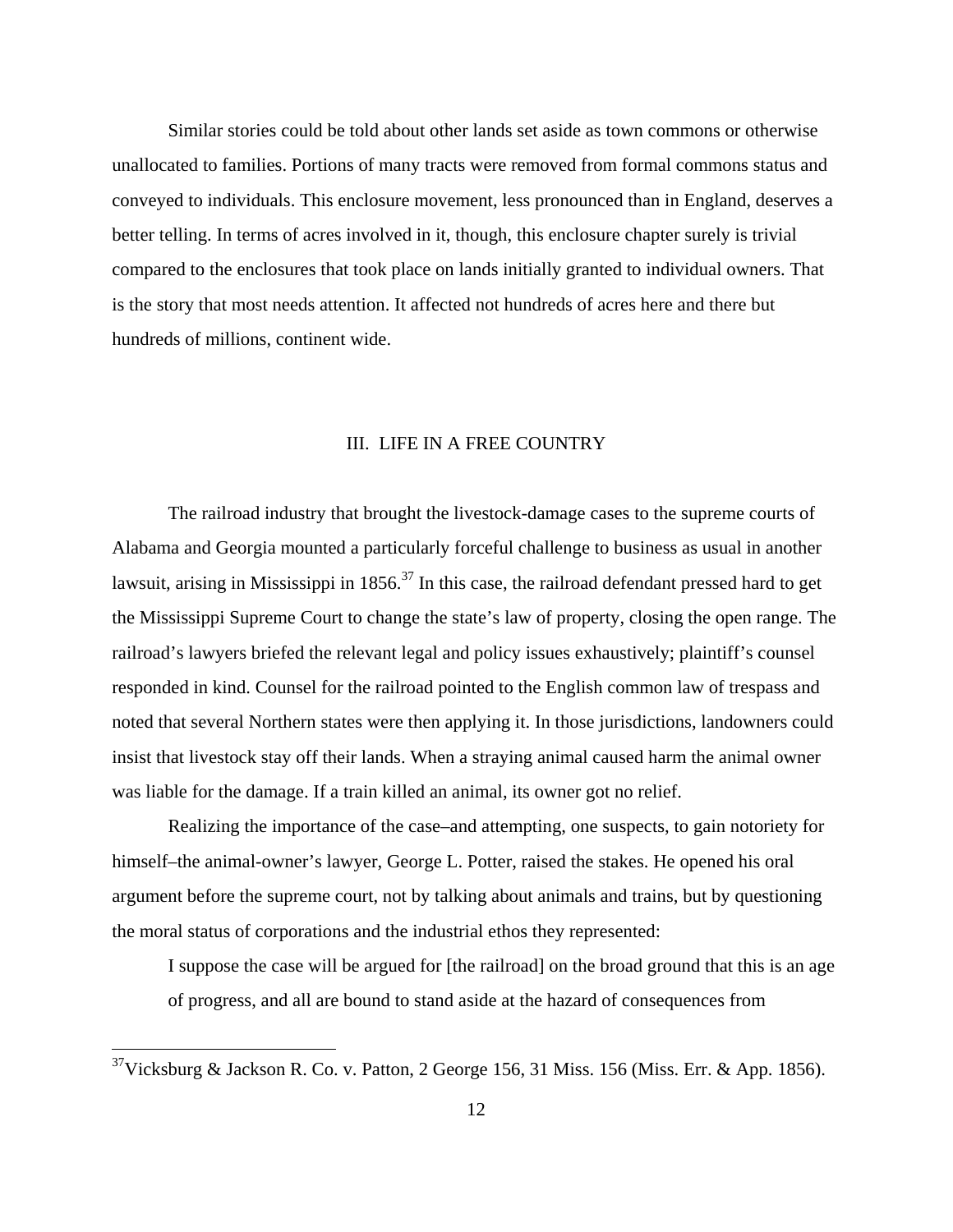collisions with the fast men of the age. The theory of the defence was, that the common law–the old feudal rule–prevails here, and the owner of stock is bound to keep them fenced in–that they are trespassers on the range. That defendants–a railroad corporation– has [sic] a charter privilege to run at unlimited speed, and is bound to meet the exactions of this manifest-destiny era of progress; and, in a word, that the whole community is to act in subservience to the antics of a railroad company, incorporated for the supposed good of that community.<sup>38</sup>

In attorney Potter's view, the railroad was attempting to avoid "the observance of those great rules of social duty which are the very bulwark of society." It sought to inaugurate "a corporate despotism."

The [railroad's] argument proceeds to the bold length, that the public is become the slave of this corporation, created for its convenience; and I must say, they are able to show decisions, but no law, for this strange assertion. They cite the English rule to show, that a beast, straying upon a railroad track, is a trespasser; and then cite certain American railroad mania decisions, which declare the company not liable, though such beast is destroyed by its gross negligence. It is needless to say all such decisions are a gross perversion of the English law; and they were never heard of until the courts made the "fast trains" their seats of justice. $39$ 

Not content with arguments of law and policy Potter wove into his presentation an unmistakable threat. If the court sided with the railroad, he predicted, Mississippi livestock owners might respond with rough-and-ready justice of their own, as similar grazers had done in Michigan, with "secret organizations for the destruction of tracks and depots, attempts to throw off trains, &c."

 In its opinion, which sided with the livestock owner and against the railroad, the Mississippi high court surveyed decisions from other states, noting the split among them. It also presented utilitarian arguments based on the lower overall cost of fencing animals out rather than

<sup>3831</sup> Miss. at 169-70.

<sup>39</sup>*Id.*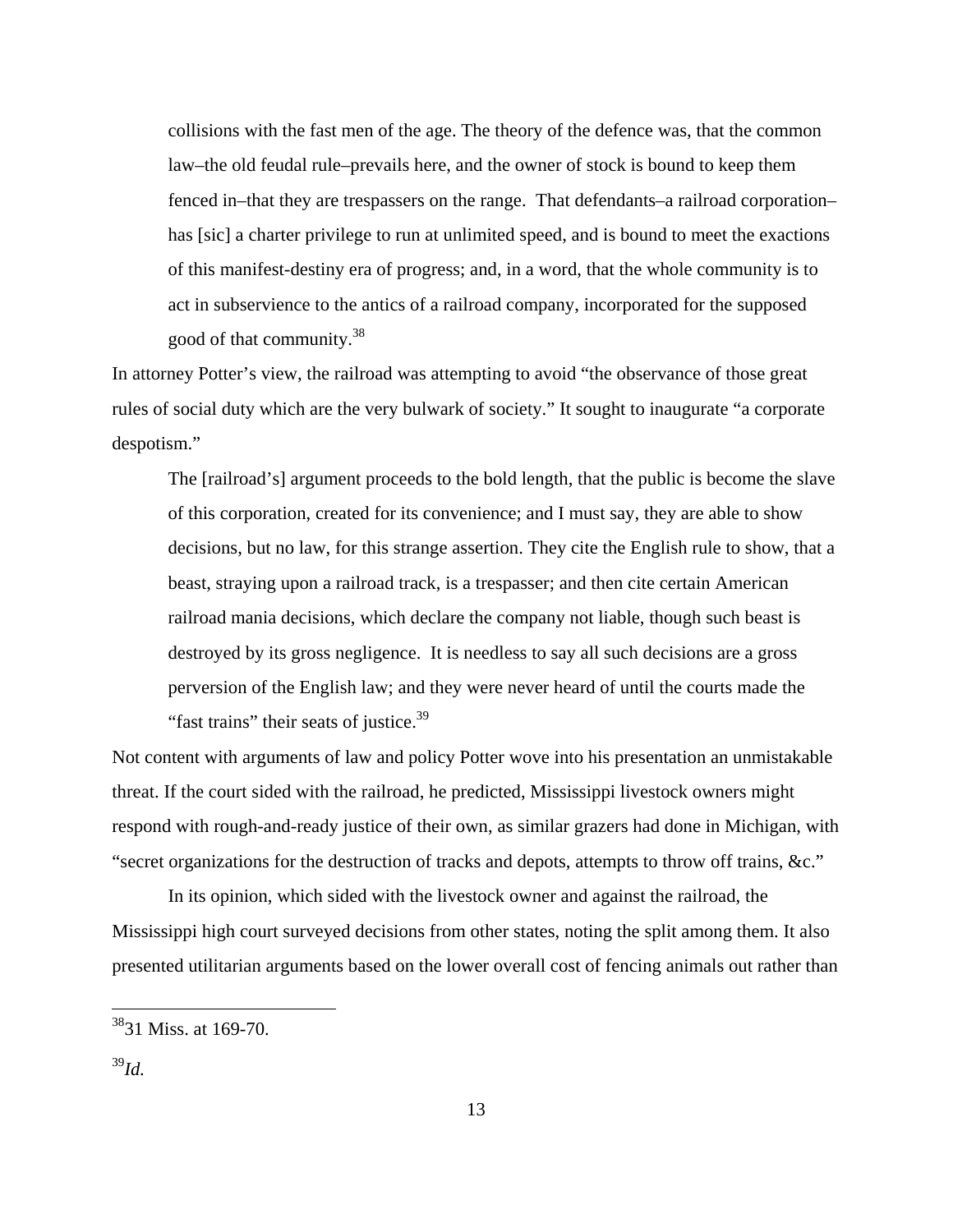fencing them in. The key point, though, was that circumstances in Mississippi were simply much different from those in England, as were the customs and expectations of the people. It made sense for the law also to be different:

This State is comparatively new, and, for the most part, sparsely populated, with large bodies of woodlands and prairies, which have never been enclosed, lying in the neighborhoods of the plantations of our citizens, and which, by common consent, have been understood, from the early settlement of the State, to be a common of pasture, or in the phrase of the people, the "range," to which large numbers of cattle, hogs, and other animals in the neighborhood, not of a dangerous or unlawful character, have been permitted to resort.<sup>40</sup>

A private owner of land, the court made clear, could fence in his lands at any time, "but until he does so, by the universal understanding and usage of the people they are regarded as commons of pasture, for the range of cattle and other stock of the neighborhood." Thus, the common law of this state, together with various fencing statutes enacted by the legislature, clearly recognized "the right of any owner of horses, cattle, or other stock, to put them in the range, which means the unfenced wood lands, or other pasture lands in the neighborhood."

 One way to gauge the effect of this legal rule is to look at the land that it covered, the vast majority of the antebellum South.<sup>41</sup> Another measure is to consider the value of Southern livestock. One pair of historians, dismayed by the long-standing focus of historians on cotton, offer the following summary:

The value of Southern livestock in 1860 was twice that of the year's cotton crop and approximately as much as the value of all Southern crops combined. At first the comparison may seem inappropriate, since only about one-fifth of the animals were slaughtered for market. Another three-fifths of the hogs, however, were slaughtered for home consumption, which means that the value of the annual swine "crop" was 80

<sup>40</sup>*Id*., at 185.

<sup>41</sup>*See* text at note 9, *supra.*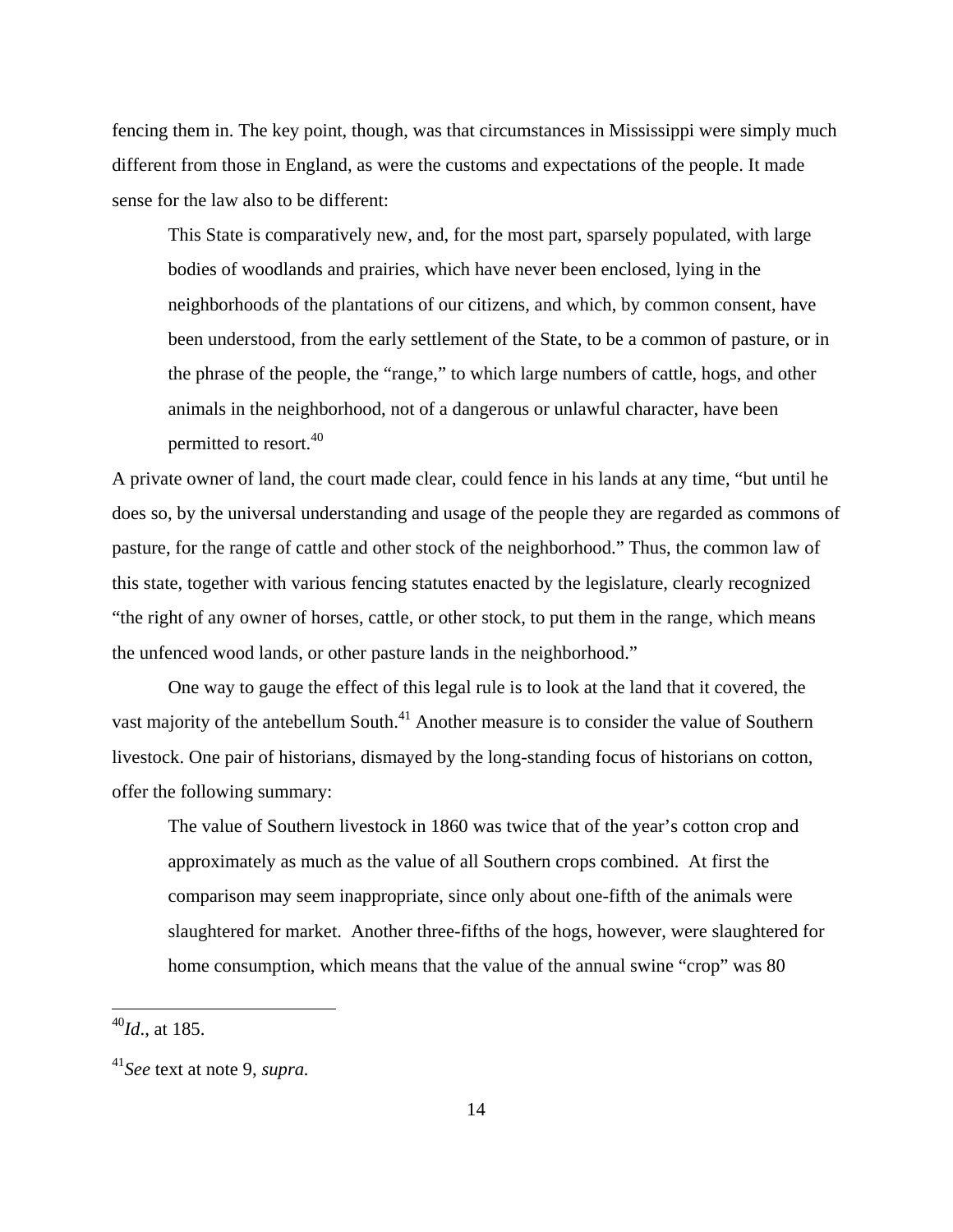percent of the total value. Moreover, virtually all of the gross sales of livestock was net profit, whereas the profit margin in crops was relatively slender and uncertain.<sup>42</sup>

Most livestock production sustained household economies. But enough production was diverted to markets to support an entire category of livestock workers, the drovers who collected animals and led them to market. These drovers, too, used the rural landscape as a commons, delivering animals to distant market and feeding them along the way.43

 Much of the evidence we have about livestock grazing comes from the South, but there is plentiful evidence to suggest that similar patterns of behavior prevailed elsewhere, well into the nineteenth century.44 A prominent visitor to Illinois around 1820, John Woods, reported to his readers back in England on the practices that prevailed there:

Cows are generally suffered to run in the wood, and return to their calves mornings and evenings, when they are partly milked, and the calves have the remainder of the milk. . . . Beasts, sheep, and pigs are all marked in their ears, by cutting and notching them, in all possible directions and forms, to the great disfigurement of many of them; yet these marks are absolutely necessary in this wild country, where every person's stock run at large, and they are not sometimes seen by their owners for several months, so that without some lasting mark it would be utterly impossible to know them.<sup>45</sup>

The same story came out of California, where courts heard cases similar to those in the antebellum South. One such case, involving a horse killed by a railroad, reached the California Supreme Court in 1859. The court took no time to dismiss the allegation of trespass:

The rule of common law which required owners of cattle to keep them confined to their own close has never prevailed in California. Before the discovery of the gold mines this

<sup>42</sup>McDonald & McWhiney, *supra* note 9, at 1106-07.

<sup>43</sup>Forrest McDonald & Grady McWhiney, *The Antebellum Southern Herdsman: A Reinterpretation,* 41 J. SOUTH. HIST. 159-60 (1960).

<sup>44</sup>*E.g.,* Charles Post, *The Agrarian Origins of U.S. Capitalism: The Transformation of the Northern Countryside Before the Civil War*, 22 J. OF PEASANT STUDIES 416 (1995).

<sup>&</sup>lt;sup>45</sup>JOHN WOODS, TWO YEARS' RESIDENCE ON THE ENGLISH PRAIRIE OF ILLINOIS 132-134 (1968) ed.; originally published 1822).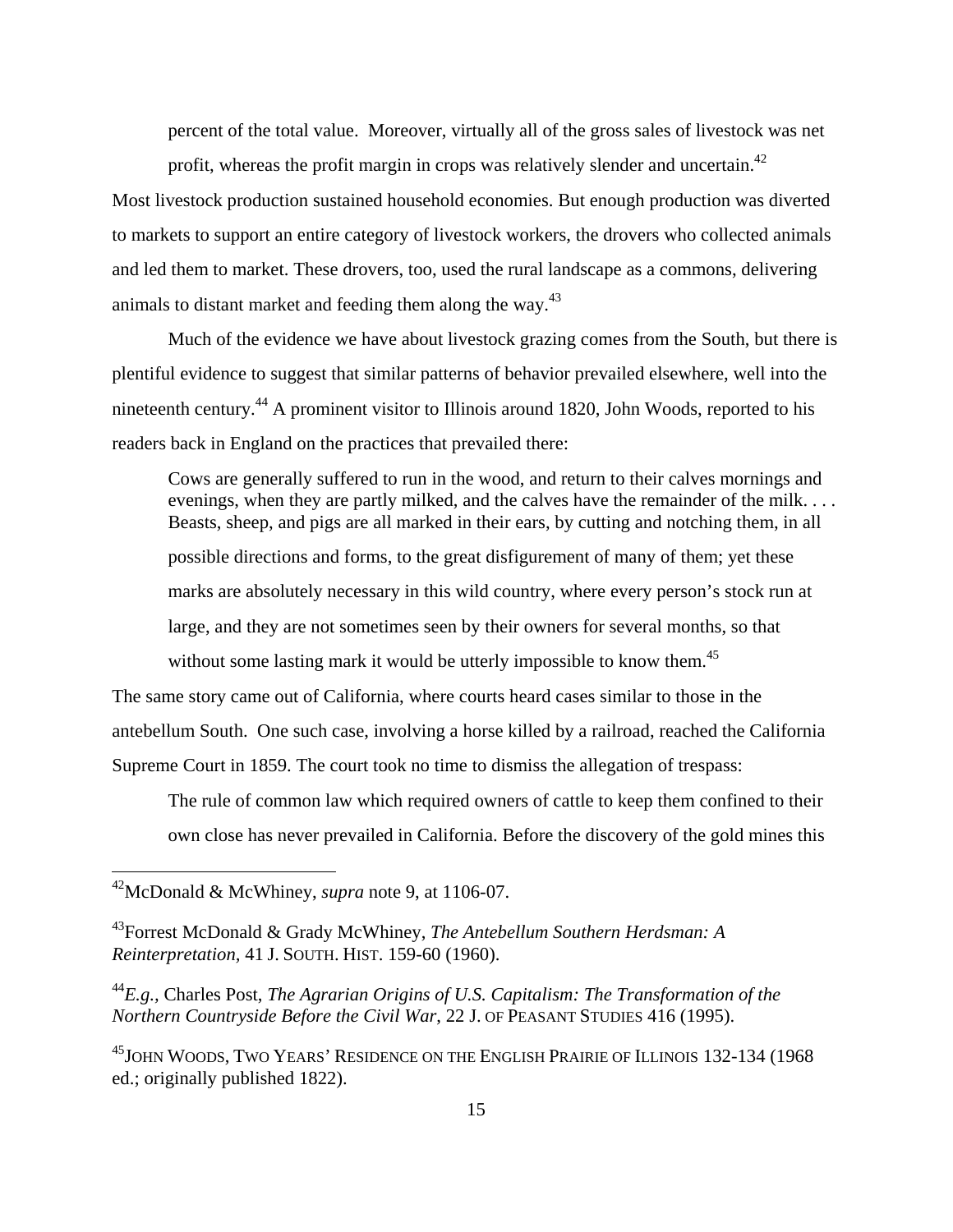was exclusively a grazing country; its only wealth consisting in vast herds of cattle, which were pastured exclusively upon uninclosed lands. This custom continued to prevail after the acquisition of the country by the United States [in 1850], and has been in various instances recognized by the Legislature.<sup>46</sup>

 Wandering livestock apparently posed the most conflict between landowners and other users of open lands. But the public's use of unenclosed land went well beyond grazing. In a much-cited study of upland Georgia in the decades before and after the Civil War, historian Steven Hahn found evidence of widespread public uses of open lands for various foraging activities.<sup>47</sup> Other scholars have reported similar evidence from elsewhere.<sup>48</sup> So long as they could use these unenclosed lands, rural dwellers could survive owning little or no land of their own. They could live freely, without being under the thumb of anyone else. For many of them, this freedom undoubtedly fueled a sense of economic and social independence. It also stimulated continued political pressures to eliminate land-ownership requirements for suffrage. By the eve of the Civil War, nearly all adult white males could vote, regardless of land ownership.

 Probably second in importance to livestock grazing among public uses of the countryside was hunting. If we can judge from the rare disputes that wound up in court, landowners were less concerned about hunters and lost game than they were about the horses hunters rode and their accompanying dogs. Hunters on horseback could damage crops and disturb farm operations. One

46Waters v. Moss, 12 Cal. 535 (1859).

1

48E.g., Stephen Aron, *Pigs and Hunters: "Rights in the Woods" on the Trans-Appalachian Frontier*," in ANDREW R.L. CLAYTON & FREDRIKA J. TEUTE, EDS., CONTACT POINTS: AMERICAN FRONTIERS FROM THE MOHAWK VALLEY TO THE MISSISSIPPI, 1750-1830 (1998).

 $^{47}\rm{S}$  TEVEN HAHN, THE ROOTS OF SOUTHERN POPULISM: YEOMAN FARMERS AND THE TRANSFORMATION OF THE GEORGIA UPCOUNTRY, 1850-1890 58-63 (1983); Steven Hahn, *Hunting, Fishing, and Foraging: Common Rights and Class Relations in the Postbellum South,* 26 RADICAL HIST. REV. 37-64 (1982). Indirect support for widespread foraging also comes from the classic study of food practices in the South, which included substantial products from the natural landscape. SAM BOWERS HILLIARD, *supra* note 9. Also useful, reading between the lines, is the disdainful account of "poor white trash" and their tendency to live off the land in DANIEL R. HUNDLEY, SOCIAL RELATIONS IN OUR SOUTHERN STATES 261-73 (1860).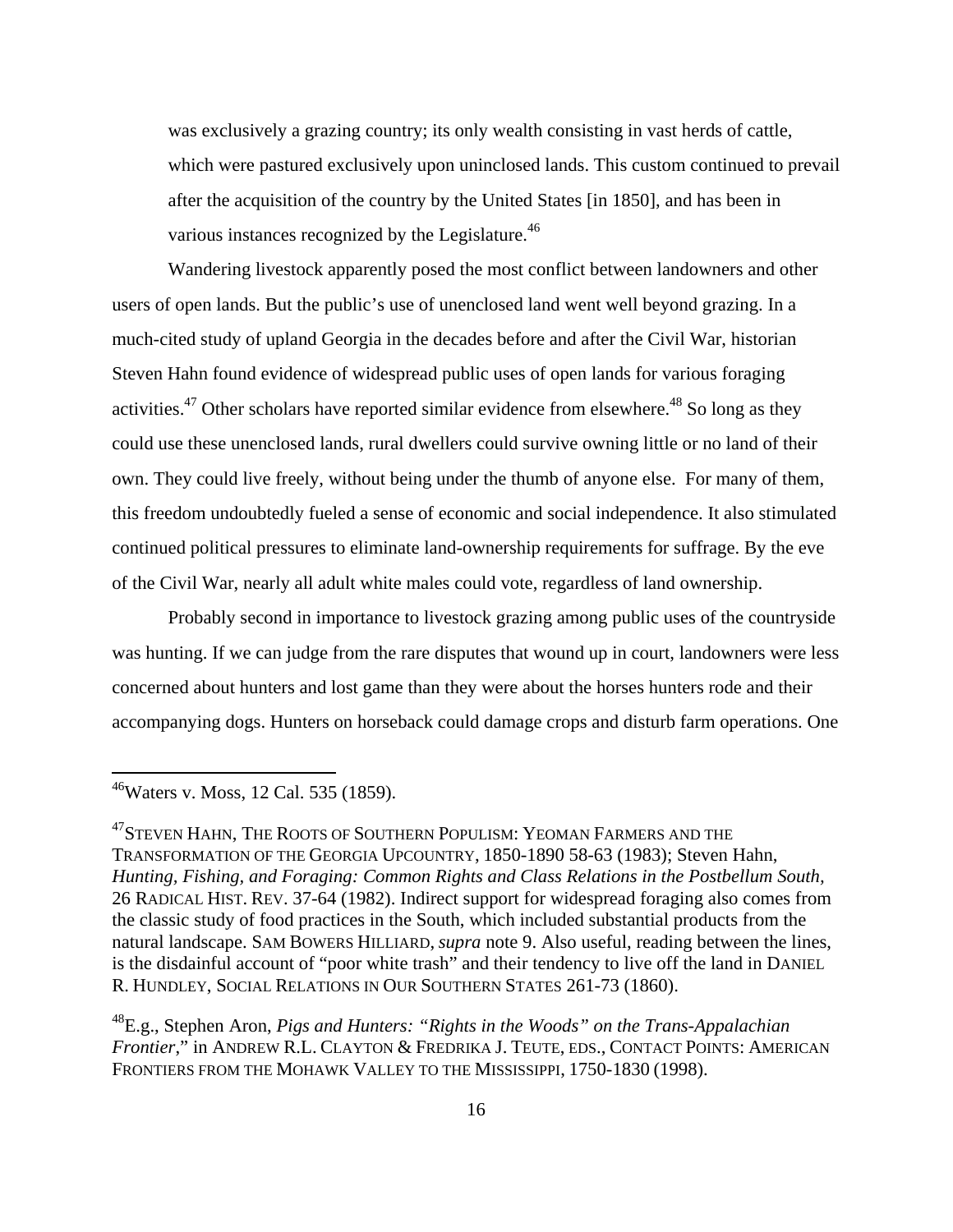legal dispute reached the South Carolina Supreme Court in 1818.<sup>49</sup> The facts were simple and stark. A hunter on horseback arrived at the edge of "unenclosed and unimproved lands." The landowner, on the scene, ordered the hunter to keep off. The hunter disobeyed and the landowner sued in civil trespass, only to lose at trial and again on appeal. The resulting legal opinion is particularly noteworthy because the supreme court resolved the dispute based, not on any limitation on the rights the landowner possessed, but instead on the hunter's positive right to enter the land.

 At issue in the case, the South Carolina court announced, was "the right to hunt on unenclosed and uncultivated lands," a legal right that "has never been disputed, and . . . has been universally exercised from the first settlement of the country up to the present time."<sup>50</sup> This right to use open lands, the court related, was a source of food and raiment for "a great portion" of the state's citizens. From the beginning, "the forest was regarded as a common, in which they entered at pleasure." So important was this right that, "obedient as our ancestors were to the laws of the country, a civil war would have been the consequence of an attempt, even by the legislature, to enforce a restraint on this privilege." Apparently this public right was broad; on enclosed lands the very grass itself, the court explained, was regarded as "common property." That this was a positive right of citizens the court made clear in its concluding paragraph. Given this legal status, "the dissent or disapprobation of the [land] owner" made no difference. "It never entered the mind of any man, that a right which the law gives, can be defeated at the mere will and caprice of an individual."<sup>51</sup>

 South Carolina law remained stable for decades, yet we can detect in a judicial ruling from 1847 a shift in legal reasoning, a hint of what was to come.<sup>52</sup> The 1847 case involved unusual facts: the private land was an island, eight miles by three-quarter miles, and its owner

<sup>50</sup>*Id*.

 $\overline{a}$ 

<sup>51</sup>*Id*. at 246.

 $^{49}$ M'Conico v. Singleton, 9 S.C.L. (2 Mill.) 244 (S.C. 1818).

 ${}^{52}$ Fripp v. Hasell, 32 S.C.L. (1 Strob.) 173 (S.C. App. 1847).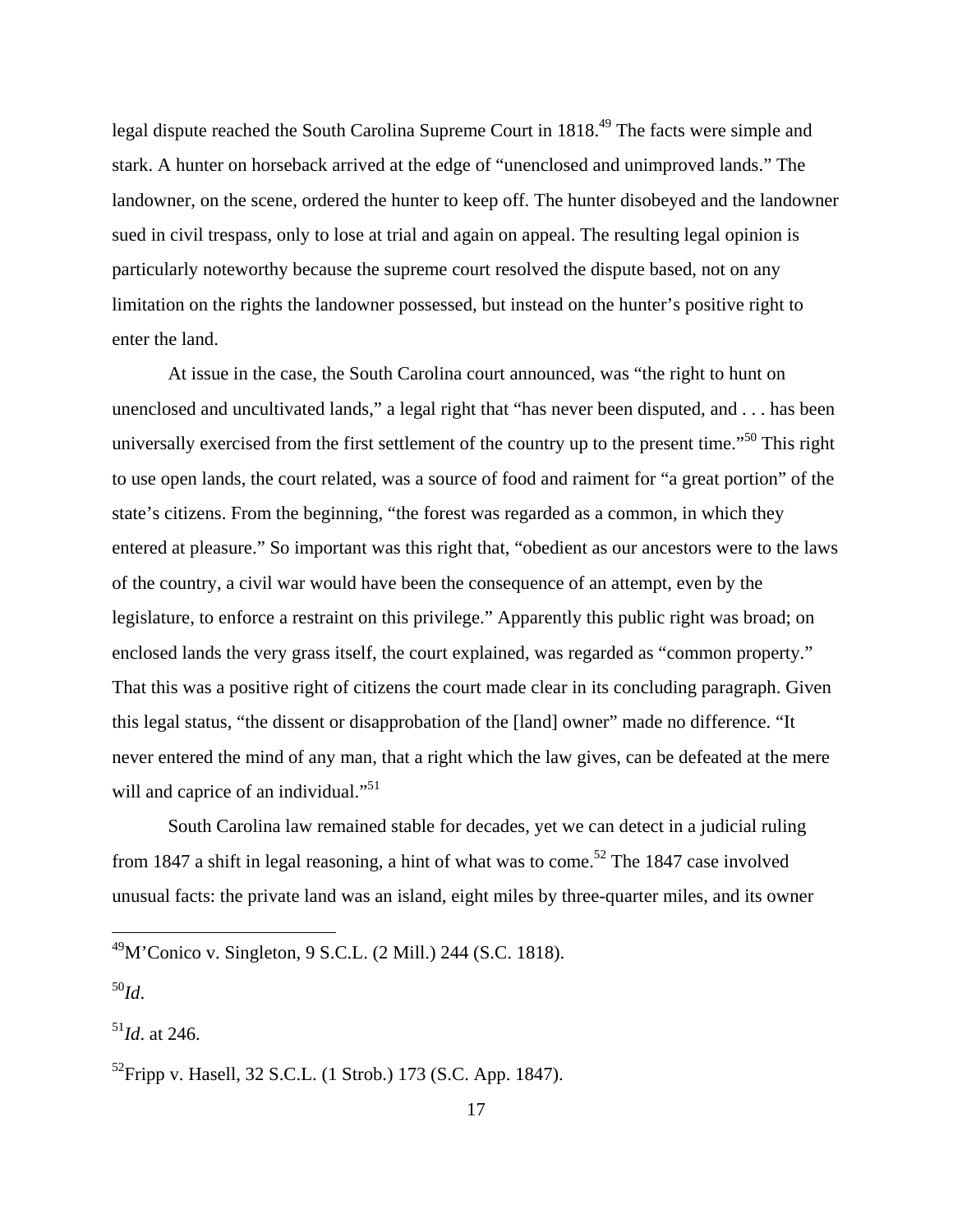occasionally charged people fees to hunt on it. A hunter entered the land and killed a deer without the owner's consent; the landowner sued for trespass. In its ruling, the court reasserted that citizens held secure rights to hunt on unenclosed land; that fact remained true. But it quickly turned its attention to the idea of "enclosure." Was the water surrounding the island, the court asked, sufficient to qualify as an enclosure so as to defeat this public right to hunt? The court sought guidance in the state's fencing law on livestock, which treated a "deep, navigable stream" as equivalent to a fence. The right to hunt stemmed from the same common law rule as the right to graze livestock on the range. It thus made sense, the court reasoned, that a waterway that was a fence for one purpose was an enclosure for the other. Because the waterway qualified as an enclosure, the island was enclosed and the hunter therefore had trespassed.<sup>53</sup>

 On the surface the court's reasoning seemed sound, but it concealed a shift in thinking. The fencing law dealt with *cultivated* fields; when surrounded by navigable waterways, these fields did not require fencing. The island in this dispute, however, was *uncultivated*, which was to say unimproved–a big difference in moral and cultural terms.<sup>54</sup> In the court's view, a fence seemed even less necessary when the island was uncultivated; after all, there were no crops to protect. But this reasoning raised a critical question: Why was the fence required? If its purpose was to protect crops, then the court's reasoning made sense. But it made no sense if the rationale for fencing instead was quite different, to demonstrate that the owner had mixed labor with the land and improved it, thereby securing his moral claim. If that was the reason, then uncultivated land required a fence, and perhaps even then the landowner couldn't keep public hunters away.

 Hunting cases produced few reported appellate opinions. Rarely did a dispute involve enough money for people to hire lawyers and take cases up on appeal. Still, we have plentiful evidence that rural areas were typically open to public hunting and that citizens cherished their right to hunt, one of the freedoms that defined America.<sup>55</sup> In its 1777 state constitution, Vermont

<sup>53</sup>*Id.* at 177.

<sup>54</sup>*See* text at notes 85-114, *infra.*

<sup>55</sup>*E.g.,* STUART A. MARKS, SOUTHERN HUNTING IN BLACK AND WHITE: NATURE, HISTORY, AND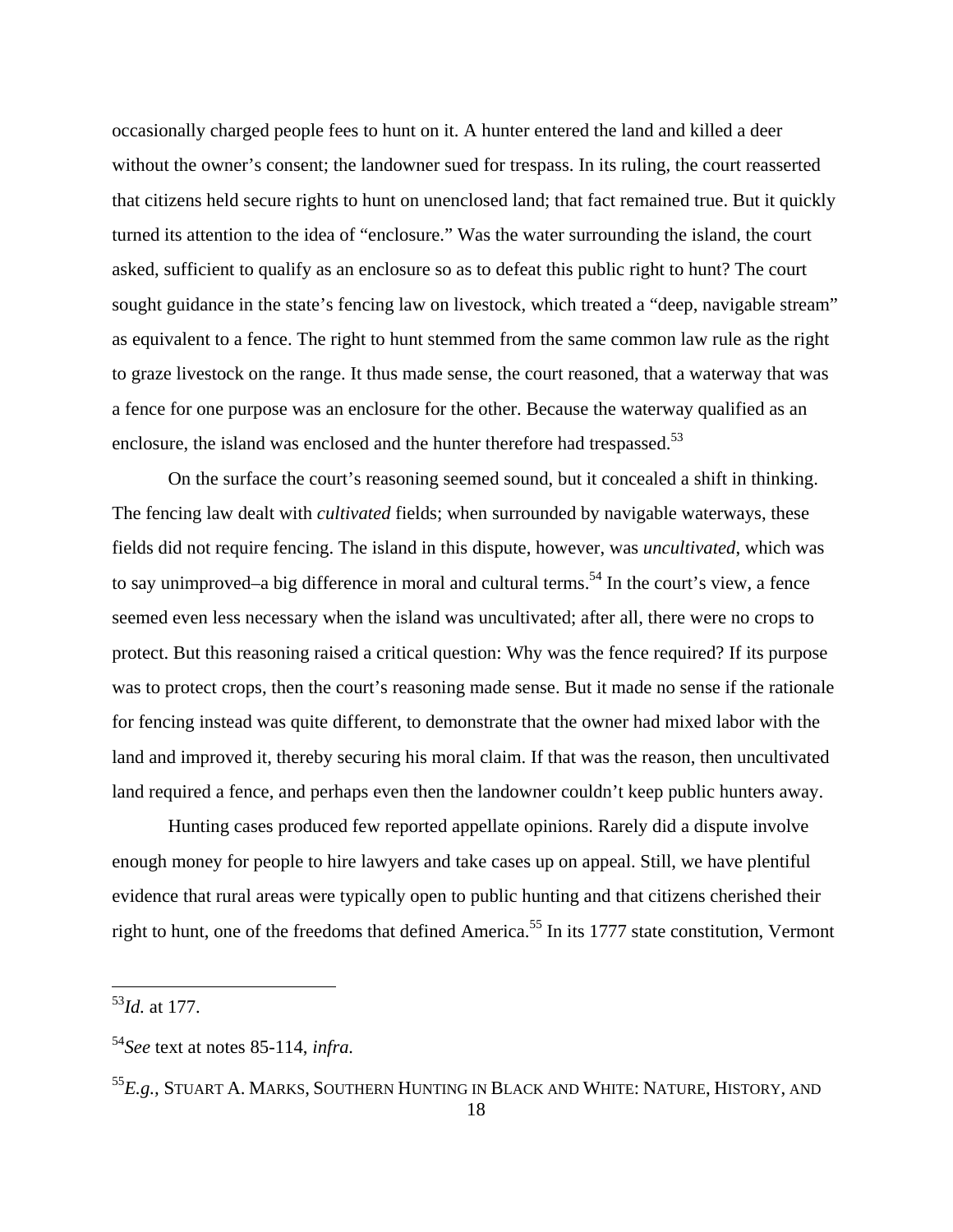guaranteed to all citizens the "liberty, in seasonable times, to hunt and fowl on the land they hold, and on other lands not inclosed."<sup>56</sup> It similarly protected a right to fish on all "boatable" waters, regardless of ownership. Pennsylvania included in its constitution a right to hunt on open lands,<sup>57</sup> and the state's delegation to the Constitutional Convention proposed to add the provision to the federal constitution.<sup>58</sup> In a study of Kentucky in the late eighteenth and early nineteenth century, historian Stephen Aron found widespread public uses of rural lands for open hunting.<sup>59</sup> John Woods reported similar evidence in his 1822 book on southeastern Illinois:

The time for sporting lasts from the  $1<sup>st</sup>$  of January to the last day of December, as every person has a right of sporting, on all unenclosed land, for all sorts of wild animals and game, without any license of qualifications as to property. . . . Many of the Americans will hardly credit you, if you inform them, there is any country in the world where one order of men are allowed to kill and eat game, to the exclusion of all others. But when you tell them that the occupiers of land are frequently among this number, they lose all patience, and declare, they would not submit to be so imposed on.<sup>60</sup>

Historian John Mack Faragher, in his study of early settlement in central Illinois, found the same practices:

Sugar Creek [a region in central Illinois] farmers, like their ancestors and counterparts

RITUAL IN A CAROLINA COMMUNITY (1991).

<sup>56</sup>The provision is discussed and applied, in a dispute that turned on the meaning of "inclosed," in Payne v. Gould, 52 A. 421 (Vt. 1902).

 $57$ William Penn's Frame of Government of 1683 granted to colonists the "liberty to fowl and hunt upon the lands they hold, and all other lands therein not enclosed; and to fish, in all waters in the said lands." Frame of Government of Pennsylvania §XXII (1683), reprinted in WILLIAM F. SWINDLER, ED., 8 SOURCES AND DOCUMENTS OF UNITED STATES CONSTITUTIONS 263, 266 (1979).

58THOMAS A. LUND, AMERICAN WILDLIFE LAW 25 (1980).

59Aron, *supra* note 48.

 $\overline{a}$ 

60JOHN WOODS, *supra* note 45, at 204.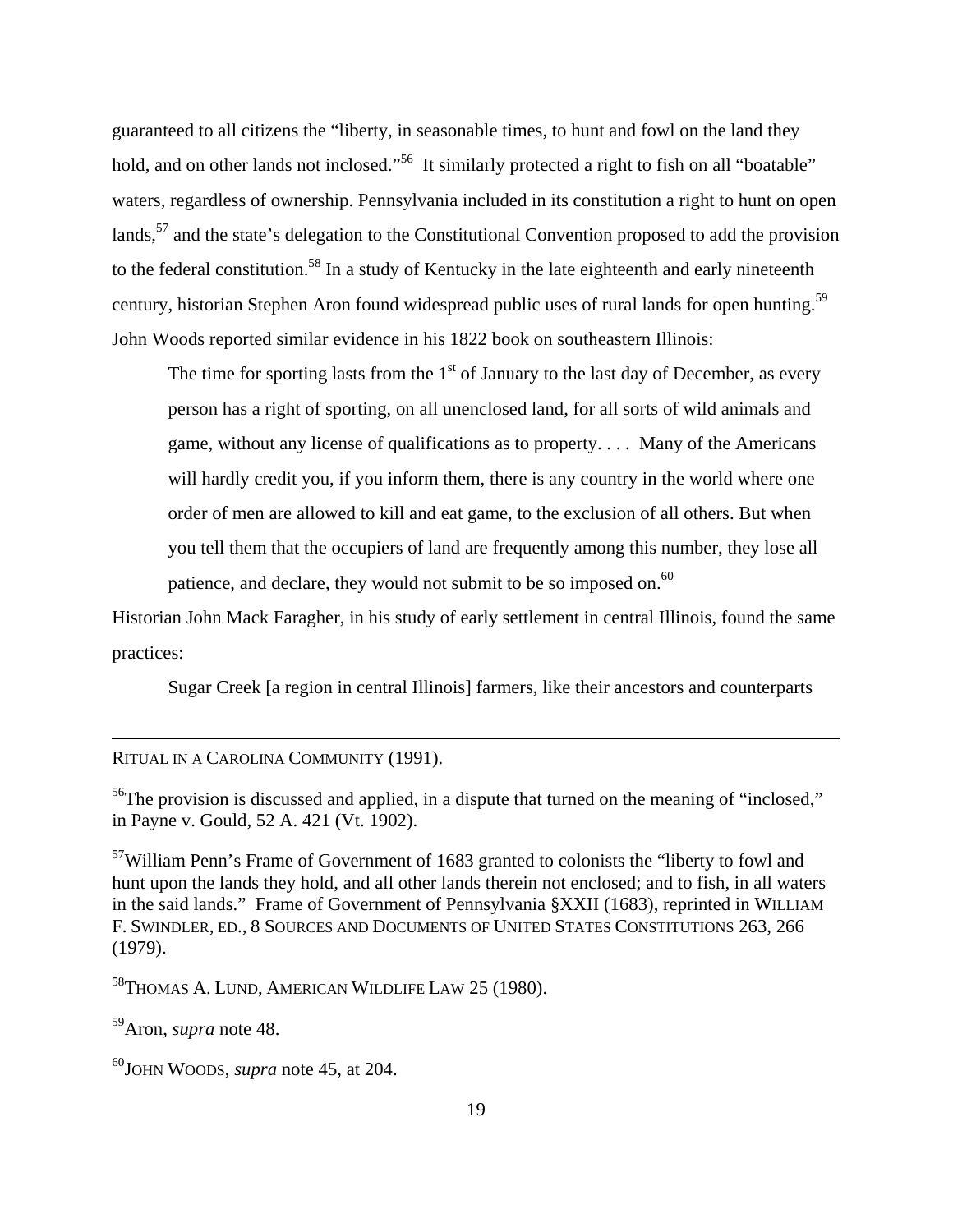throughout the nation, utilized important rural productive resources in common with their neighbors. Custom allowed farmers, for example, to hunt game for their own use though they might be in the woodlands owned by someone else. Hogs running wild in the timber and surviving on the mast paid no heed to property lines. And despite an 1831 prohibition against "stealing" timber from unclaimed congress land, settlers acted as if the resource of these acres belonged to the neighborhood in common and helped themselves, "hooking" whatever timber they needed. $61$ 

 Particularly engaging evidence on rural hunting comes from the famous memoir of William Elliott, *Carolina Sports by Land and Water*, first published in 1846. Writing as "Venator" and "Piscator," Elliott regaled readers with his exploits of devil-fishing and wildcat hunting. He could see, though, that wild game was declining along the Atlantic coast and that the era of the open-range, there at least, would soon have to end. The main cause of game disappearance, Elliott reported, was loss of necessary wildlife habitat, particularly deforestation and increased cattle grazing in woods. A further cause was the rise of market hunters, who served hotels and the "private tables of luxurious citizens." Elliott confirmed that "the right to hunt wild animals" was "held by the great body of the people, whether landholders or otherwise, as one of their franchises." The practical effect of this right was that a man's rural land was "no longer his, (except in a qualified sense,) unless he encloses it. In other respects, it is his neighbors' or any bodys.'" The public could graze animals at will and harry an owner's livestock with hunting dogs.  $62$ 

 So entrenched was the public's right to hunt, Elliott reported, that some people desired "to extend it to enclosed lands, unconditionally,–or, at least, maintain their right to pursue the game thereon, when started without the enclosure." Even when lands were enclosed owners had

 $^{61}$ James Mack Faragher, Sugar Creek: Life on the Illinois Prairie 132 (1986).

<sup>62</sup>WILLIAM ELLIOTT, CAROLINA SPORTS BY LAND & WATER, INCLUDING THE INCIDENTS OF DEVIL-FISHING 166-72 (facsimile ed. 1967).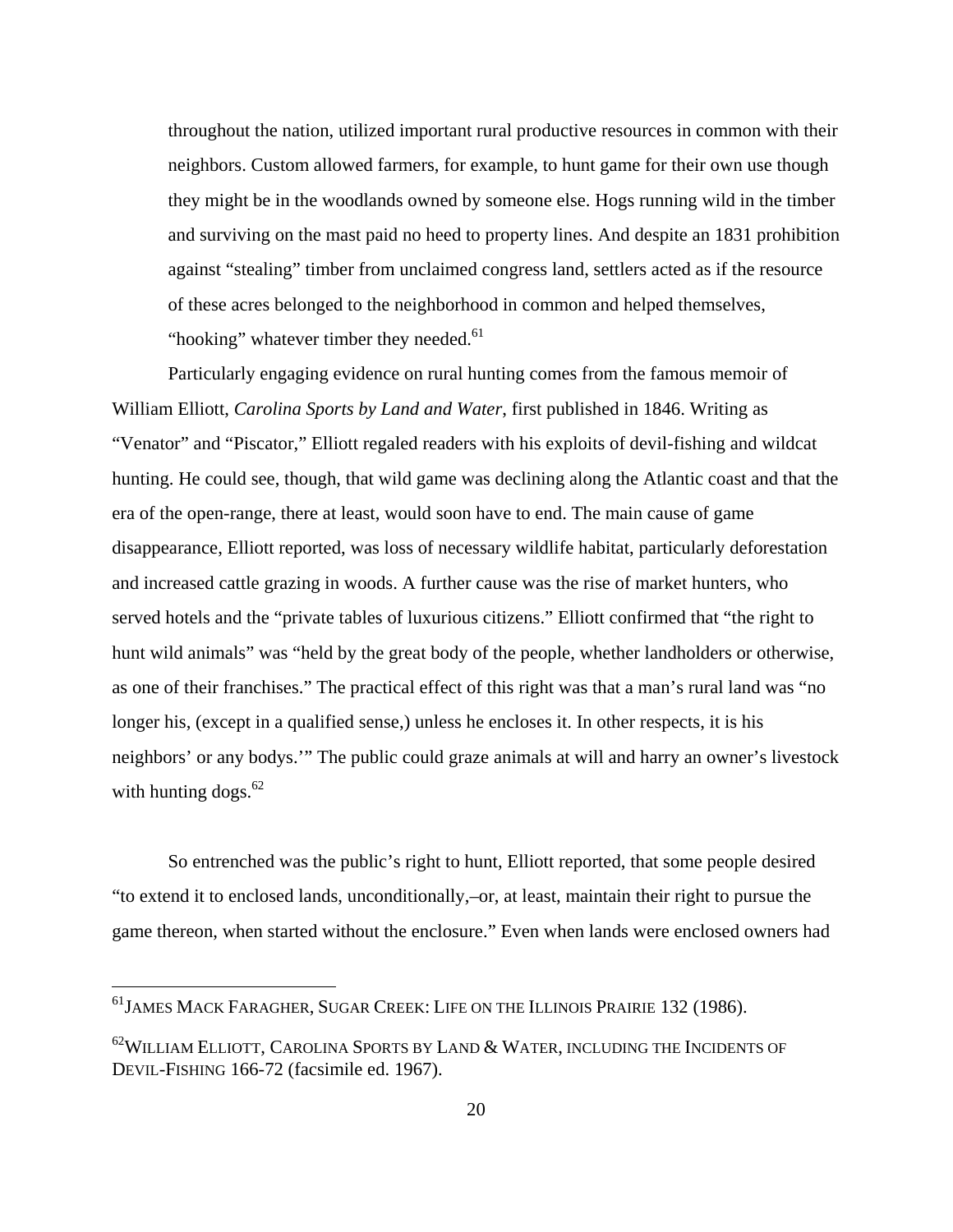trouble halting public users. Proof of trespass was hard to present, juries were "exceedingly benevolent," and the "the penalty insufficient to deter from a repetition of the offence." Though a devout hunter and wanderer, Elliott recognized that things could not continue as they were. Unless laws changed, landowners would be unable to protect and preserve game on their lands and the noble sport of hunting would end. $63$ 

 Related to the hunting right was the similar right of citizens to fish and gather mollusks in navigable waterways. Disputes here related to private land when they dealt with the definition of navigability and with rights to use the foreshore–the area between high and low tides. American states deviated from the English practice by including, as navigable, all waterways that were navigable in fact, not just those subject to the ebb and flow of ocean tides. These waterways were open to public use without regard for who owned the underlying land, not just for fishing but for fowling and, in some states, trapping.<sup>64</sup> The public could also forage and gather seaweed on privately owned land in the foreshore.<sup>65</sup> Thus, in an 1811 ruling a Connecticut court clarified public rights to collect shellfish. Even when the foreshore was privately owned, the court explained, "every subject" possessed the right to dig for shellfish.<sup>66</sup>

 Stray judicial rulings on other land-use questions help round out this quick look at the ways antebellum Americans used the open countryside. Two unusual decisions came out of South Carolina. One, from 1831, involved a landowner who sued the colonel of a militia

<sup>63</sup>*Id.* Elliott's career and book are considered in STEPHANIE MCCURRY, *supra* note 10, at 6-10, 15-17.

<sup>64</sup>DALE D. GOBLE & ERIC T. FREYFOGLE, WILDLIFE LAW: CASES AND MATERIALS 287-99, 311-13 (2002).

 ${}^{65}E.g.,$  Mather v. Chapman, 40 Conn. 382 (1873). The standard treatise remains STUART A. MOORE, A HISTORY OF THE FORESHORE AND THE LAW RELATING THERETO (3d ed. 1888). Two useful commentaries, reflecting differing policy perspectives, are Comment, 31 MICH. L. REV. 1134 (1933) and Winthrop Taylor, *The Seashore and the People*, 10 Cornell L. Q. 303 (1925). The contemporary importance of the issue, chiefly in terms of recreational activities, can be seen in such decisions as Glass v. Goeckel, 703 N.W.2d 58 (Mich. 2005)(recognizing public rights of access to beaches of Great Lakes up to the mean high water mark).

 ${}^{66}$ Peck v. Lockwood, 5 Day 22 (Conn. 1811).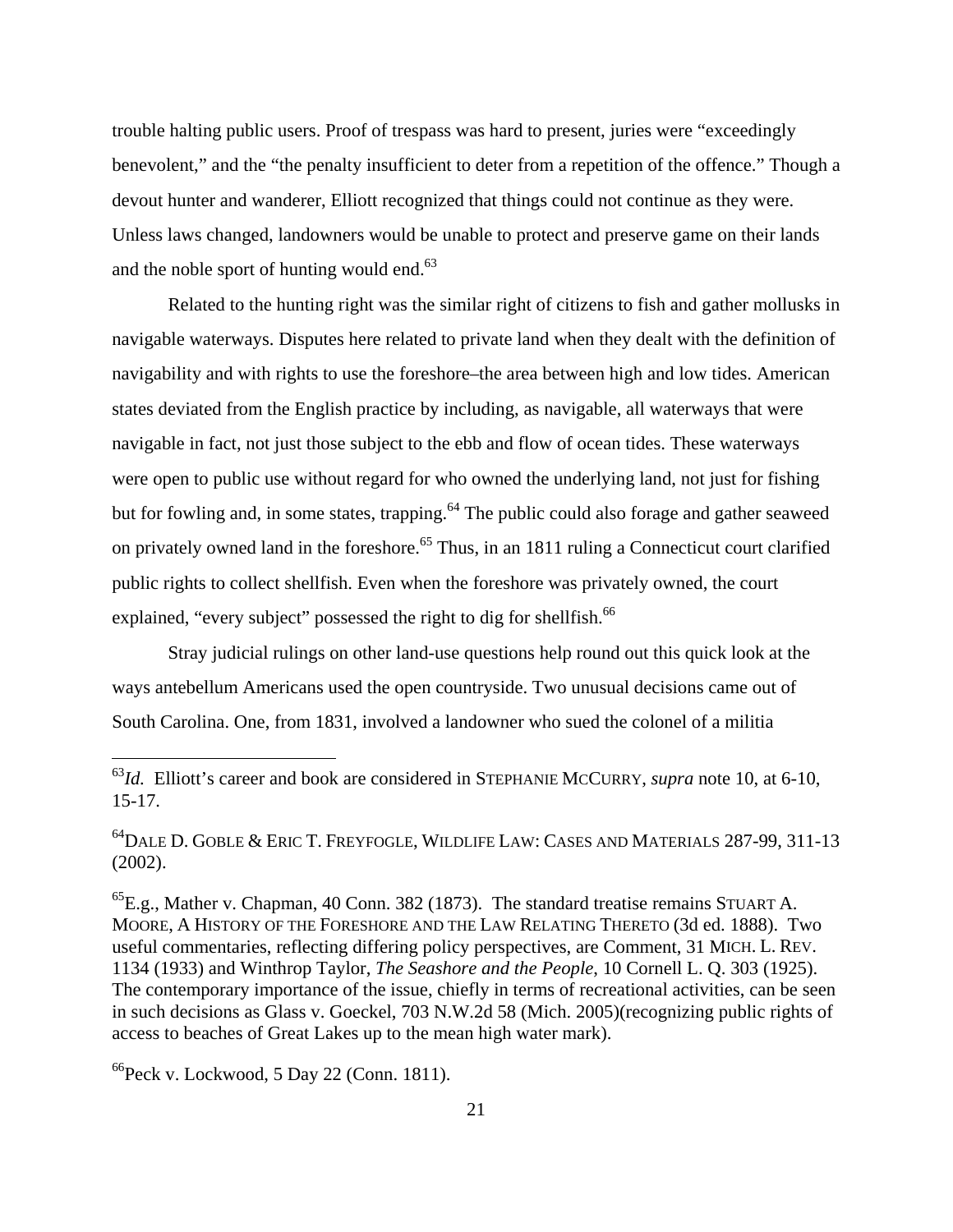company for using his unenclosed land, without permission, as a mustering ground. The court had little trouble with the general idea: "Until inclosed, or appropriated in some other way to the owner's exclusive use, [the owner] is regarded as permitting it to be used as a common for hunting, pasture, and militia training."<sup>67</sup> What troubled the court was not the assembly and marching on the private land, but rather the militia's removal of "a hundred or a hundred and fifty old field pine-saplings." Yet, even this destructive conduct, the court decided, was merely incidental to the use of the land as a mustering ground. It was thus lawful, at least so long as the landowner did not object in advance to the tree cutting.<sup>68</sup> Four years earlier the same court similarly upheld the right of road commissioners to remove private trees when needed for roadways.<sup>69</sup> This time, the court needed to find an alternative legal theory to uphold the action, since the trees were enclosed by fence. The court justified the tree cutting on the ground that every land grant included "a tacit reservation" of public rights to use timber for road building. Only in the case of ornamental and cultivated trees could the landowner object.<sup>70</sup>

 The pro-development ethic displayed in this last road-building case showed up in many settings in early America, often having to do with the siting of watermills. An unusual illustration of this developmental ethic arose in Virginia around 1790. The state enacted a statute to promote mining. Under it, any person accompanied by a justice of the peace could enter private land and prospect for minerals, without the owner's consent. If any minerals were found, the discoverer had rights to mine them, subject only to an obligation to pay the landowner for surface damages to the land.<sup>71</sup> At the same time and for decades thereafter various states featured statutes that authorized super-majorities of landowners in poorly drained regions to

<sup>68</sup>*Id*. at 448.

 $\overline{a}$ 

69Eaves v. Terry, 15 S.C.L. (4 McCord) 125 (S.C. App. 1827).

 $^{70}$ *Id.* at 127.

 ${}^{67}$ Law v. Nettles, 18 S.C.L.(2 Bail.) 447 (S.C. App. 1831).

<sup>71</sup>John F. Hart, *Land Use Law in the Early Republic and the Original Meaning of the Takings Clause*, 94 NORTHWESTERN U. L. REV. 1099, 1121 (2000).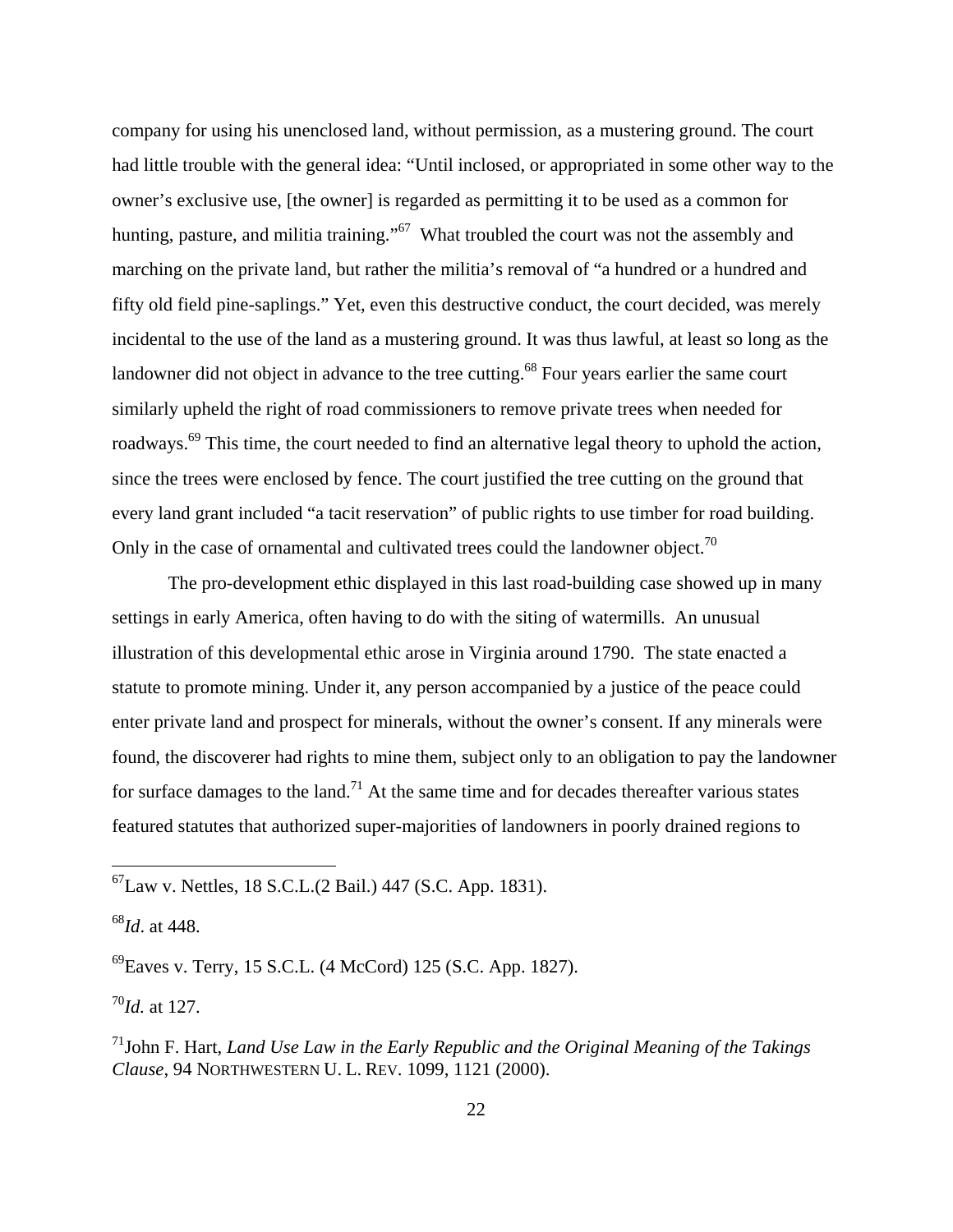undertaken regional drainage projects despite the objections of individual landowners and at their expense. $^{72}$ 

 By the late nineteenth century, public use rights had declined nearly everywhere in the United States. Western ranges remained open and public hunting was still widely accepted in much of the country.<sup>73</sup> But public rights overall were in retreat. One place where they remained strong was in northern New England, according to Richard Judd in his history of early conservation efforts in the late nineteenth century.<sup>74</sup> Many New Englanders engaged in foraging in the vast expanses of forest, which were owned mostly by large timber companies. Other local people used the forests to sustain a flourishing tourist trade. Hunting guides, for instance, took their customers deep onto private lands, without getting permission. Early in the twentieth century the whole arrangement was called into question in Maine when the state proposed to regulate methods of timber harvesting. In an effort to resist regulation, major forest owners pointed to these public uses of their lands, threatening to challenge their legality. Their efforts largely worked: The state of Maine refrained from regulating timber harvesting while the timber companies, in exchange, agreed to allow public forest uses to continue without interference. Commercial blueberry cultivators in the region, though, were unwilling to make such a

<u>.</u>

<sup>72</sup>*Id*. at 1117-18.

 $^{73}$ The mixed state of open grazing can be seen in two rulings from the era. In State v. Johnson, 7 Wyo. 512, 54 P. 502 (1898), the court viewed it "very well settled that the mere roaming of cattle and other domestic animals upon uninclosed private lands in the Western country does not constitute trespass." The state claimed that a different rule applied in the case of sheep, which did not roam freely but were under the intentional control of a shepherd. The court avoided the issue and rejected the trespass claim on the ground that the shepherd in the case merely drove his sheep across the unenclosed land of the complaining landowner to get to a railway station and destroyed "only so much of the grass as such a band of sheep would ordinarily destroy in passing over it." Similarly, the Iowa court in Harrison v. Adamson, 76 Iowa 337, 41 N.W. 34 (1888), agreed that no trespass occurred when cattle were allowed to run at large on unenclosed land. But it was "quite a different thing" when cattle under the control of a herdsmen, not running at large, were "driven and kept upon uninclosed land against the will of the land-owner, and with full knowledge of the owner of the cattle."

<sup>&</sup>lt;sup>74</sup>RICHARD W. JUDD, COMMON LANDS, COMMON PEOPLE: THE ORIGINS OF CONSERVATION IN NORTHERN NEW ENGLAND 58-120 (1997).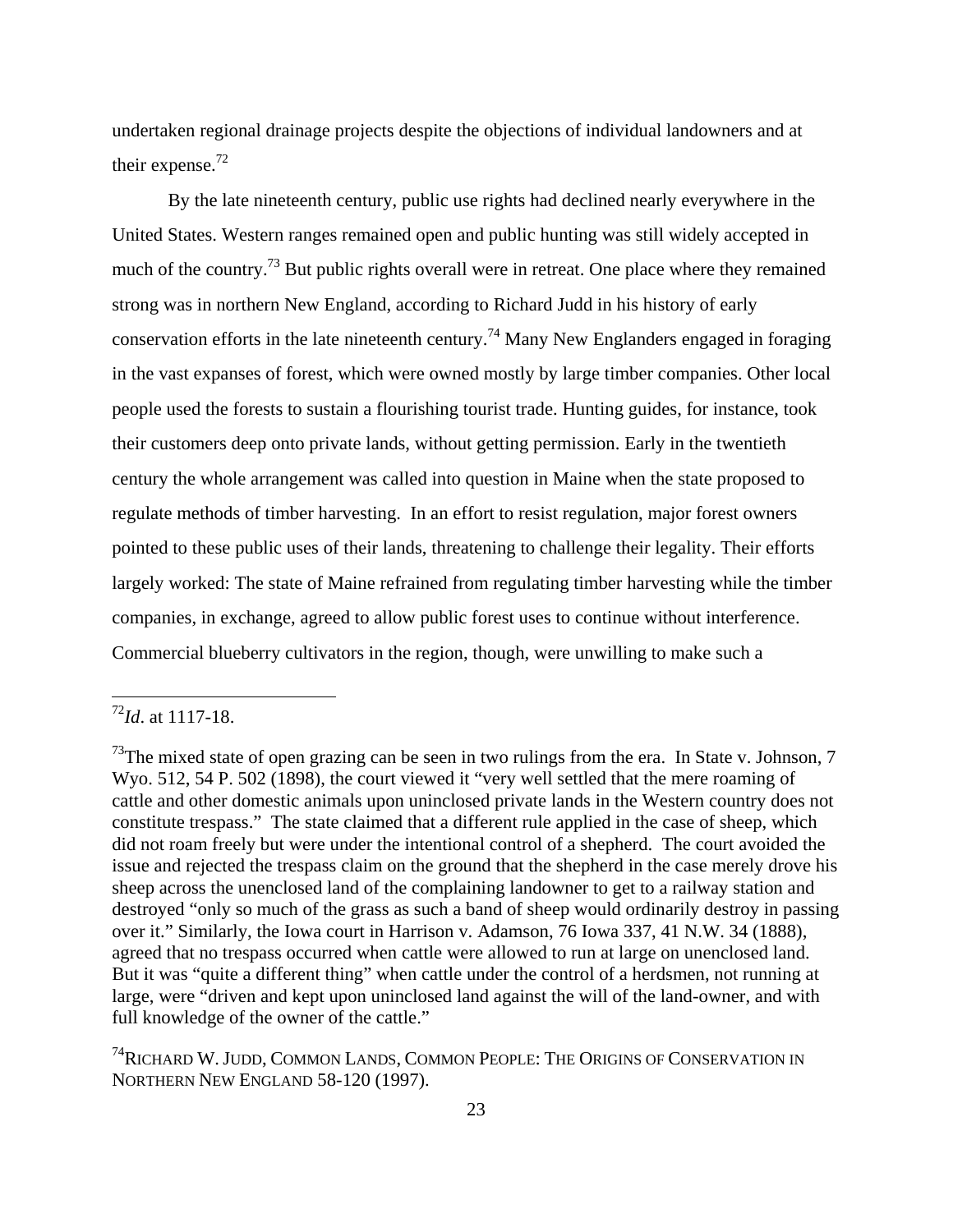compromise. The public did have a right to gather wild berries in privately owned forests, the cultivators admitted. But that right did not extend to stealing blueberries from cultivated fields.

 We can conclude our survey with a tale from the Adirondacks. An eccentric and reclusive millionaire from outside the area, Orrando P. Dexter, purchased an enclave of 7,000 forested acres at the beginning of the twentieth century. Local residents had long used this private land to hunt, fish, and collect firewood, as a matter of customary right. Upon taking title Dexter rimmed his estate with no-trespassing signs. When local residents ignored the signs Dexter issued warnings and then prosecuted people for unlawful entry. On a chilly September afternoon in 1903, while driving his buggy down his lengthy driveway, Dexter was shot in the back and killed. According to an historical account, "even the local school children knew the name of the murderer, but no charges were ever filed."<sup>75</sup>

### IV. CLOSING THE COUNTRYSIDE

 Public use rights in the countryside, so common when the nineteenth century began, did not end simply because men like Dexter created private retreats. Powerful economic forces were at work.76 According to one historical study, the open ranges of the South largely ended when it became cheaper to fence-in livestock rather than fencing them out.<sup>77</sup> Many citizens were spending less time on foraging and subsistence production and more time on market-centered activities, particularly as turnpikes and railroads helped them get their goods to market.<sup>78</sup> As they

1

 $^{75}$ Phillip G. Terrie, Contested Terrain: A New History of Nature and People in the ADIRONDACKS 123 (1997).

<sup>&</sup>lt;sup>76</sup>Two pertinent studies are ALAN KULIKOFF, THE AGRARIAN ORIGINS OF AMERICAN CAPITALISM (1992) and WALTER LIGHT, INDUSTRIALIZING AMERICA: THE NINETEENTH CENTURY (1995).

<sup>77</sup>Kantor & Kousser, *supra* note 29.

<sup>78</sup>*E.g*., Richard Lyman Bushman, *Markets and Composite Farms in Early America*, 55 Wm. & Mary Q. (3d Ser.) 351 (1998); Robert A. Gross, *Culture and Cultivation: Agriculture and Society in Thoreau's Concord*, 69 J. AM. HIST. 42 (1982).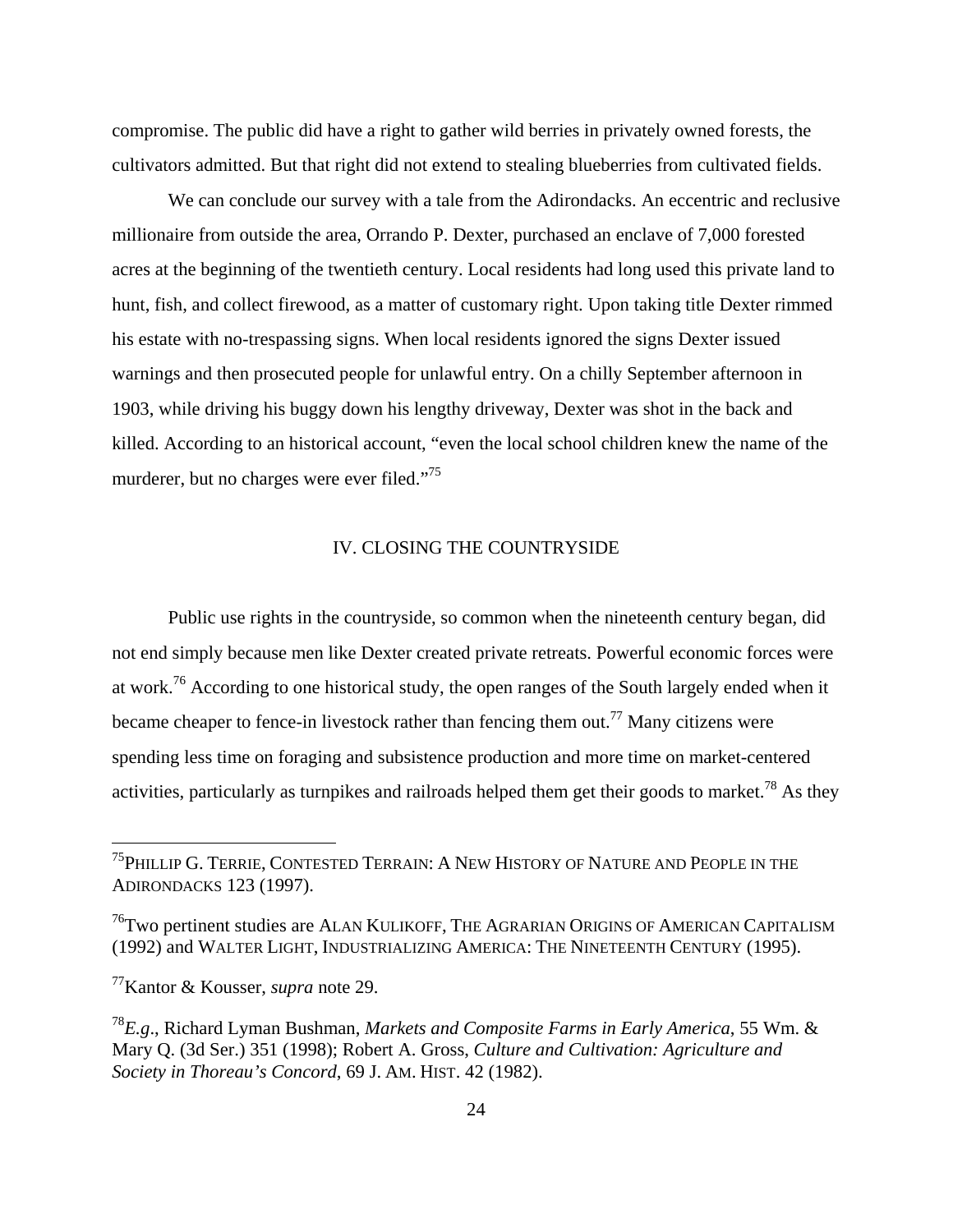turned to market activities, they had less need to use the rural countryside and were willing to let landowners assert greater control.<sup>79</sup> This economic trend, according to historian Altina L. Waller, largely motivated the notorious Hatfield-McCoy feud along the Kentucky-West Virginia border in the 1870s and  $1880s$ .<sup>80</sup>

 Deforestation also played a part in various regions. As timber for fencing became scarce and expensive, pressure mounted to save cultivators from the high cost of building fences to keep livestock out.<sup>81</sup> The sheer expansion of cultivation as rural populations grew no doubt played a further role.82 Market-oriented growers were interested in getting the law changed, joining with the railroads, which exerted continuous pressures to keep livestock under control.<sup>83</sup> To varying degrees, aesthetics also fit in to this mix: Wandering livestock, rooting hogs in particular, could leave a landscape looking particularly messy, to the dismay of local boosters. Finally, according to historian Steven Hahn, the closing of the open range in the post-war South was linked to deliberate efforts by whites to keep freedmen in conditions of economic dependence. If freed slaves could not survive economically, letting their hogs run in the woods, hunting, and collecting wild food, then they would have to quit roaming and agree to become tenant farmers picking cotton. New property laws helped Southern cotton growers deal with their

 $^{79}$ Also relevant was the pressure of population on the land and the rising difficulty of gaining ready access to land, a reality that began in Eastern states late in the colonial period. DAVID B. DANBOM, BORN IN THE COUNTRY: A HISTORY OF RURAL AMERICA 53-59 (1995); DAVID B. DAVIS, ANTEBELLUM AMERICAN CULTURE: AN INTERPRETIVE ANTHOLOGY 129-144 (1979).

<sup>80</sup>ALTINA L. WALLER, FEUD: HATFIELDS, MCCOYS, AND SOCIAL CHANGE IN APPALACHIA, 1860- 1900 (1988).

<sup>81</sup>E.g., BERNARD L. HERMAN, THE STOLEN HOUSE (1992); STEVEN HAHN, *supra* note 47.

 $82$ The role of increasing population in the decline of rural land use options in Britain is stressed in RAYMOND WILLIAMS, *supra* note 26, at 96.

 $83$ The influence of railroads in the transformation of property law (and private law generally) is considered in HOWARD SCHWEBER, THE CREATION OF THE COMMON LAW, 1850-1880: TECHNOLOGY, POLITICS, AND THE CONSTRUCTION OF CITIZENSHIP (2004).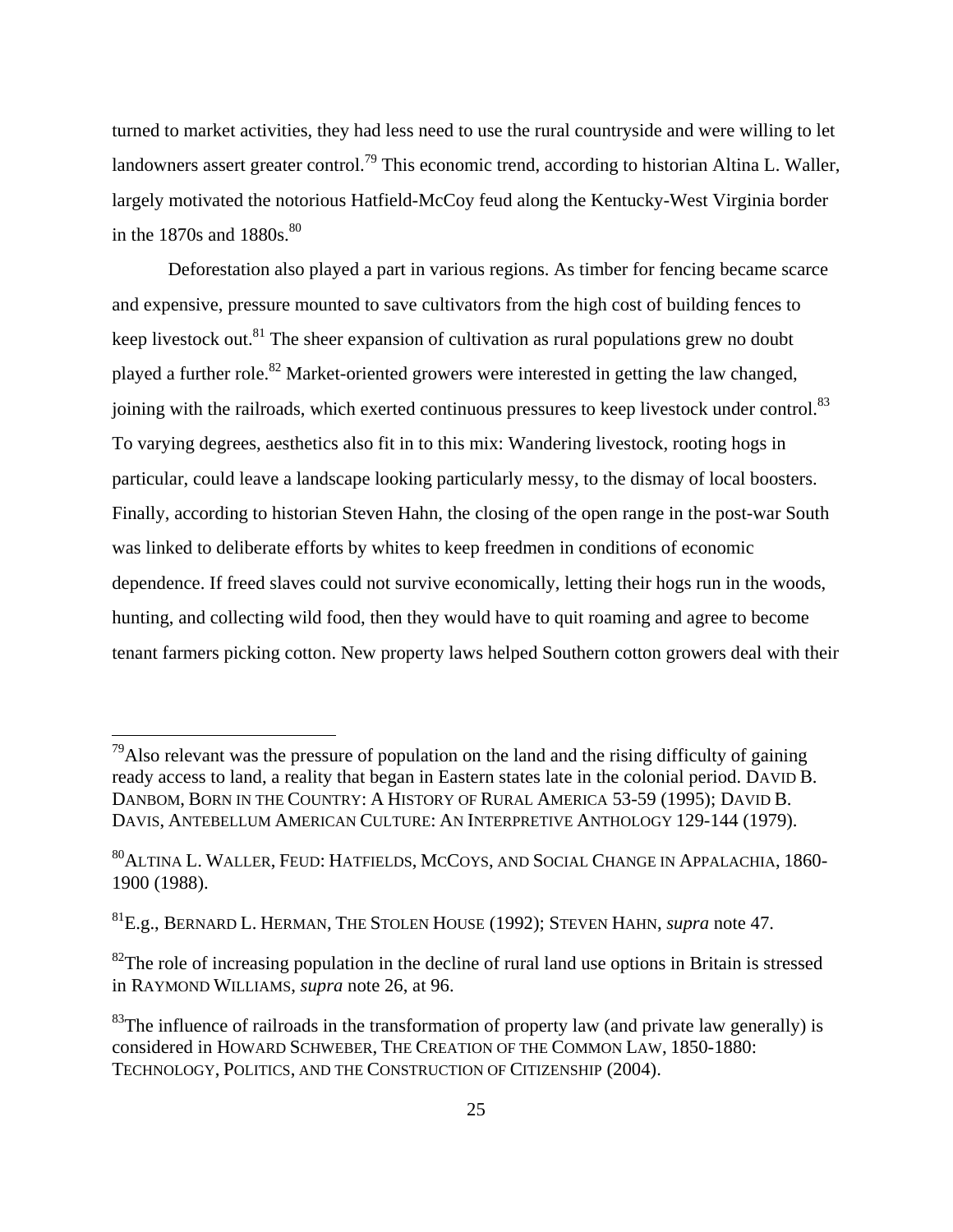"labor problem."<sup>84</sup>

 These various factors all help explain why states gradually changed their laws, giving landowners greater powers to exclude and depriving the public of its rural use rights. Yet, the factors just mentioned, mostly economic, do not seem to tell the whole story. Along with these economic factors were a number of changes taking places in the ideas that people embraced, and in the ways they saw the world. Many of their shifting ideas were linked to law, to theories of individual rights, and to the vital institution of private property. These factors also fit into the story. They shed light on America's key cultural values, which lie at the heart of today's property debates.

## A. The Right to Property

 One place to start, in this attempt to unravel nineteenth-century ideas about private property and land use, is with the idea of a "right to property." Property was important to America's founders and has been important to most Americans ever since. Yet, what has "property" meant over time, particularly when understood as an individual right? The historical record is murky, and for understandable reasons. Many proponents of a right to property have likely had only vague notions about what they meant, or they have assumed that audiences understood the right the same way they did.

 One widely held interpretation of the right of property centered on a person's ability to gain access to it.<sup>85</sup> According to historian William B. Scott, the right to property in late eighteenth-century ideology was perhaps preeminently a right to acquire property readily; a right of opportunity, not merely a defense of property already owned.<sup>86</sup> This is what Thomas Jefferson

<sup>84</sup>STEVEN HAHN, *supra* note 47.

<sup>85</sup>Discussed in ERIC T. FREYFOGLE, THE LAND WE SHARE: PRIVATE PROPERTY AND THE COMMON GOOD 52-55 (2003).

<sup>86</sup>WILLIAM B. SCOTT, IN PURSUIT OF HAPPINESS: AMERICAN CONCEPTIONS OF PROPERTY FROM THE SEVENTEENTH TO THE TWENTIETH CENTURY 36-58 (1977).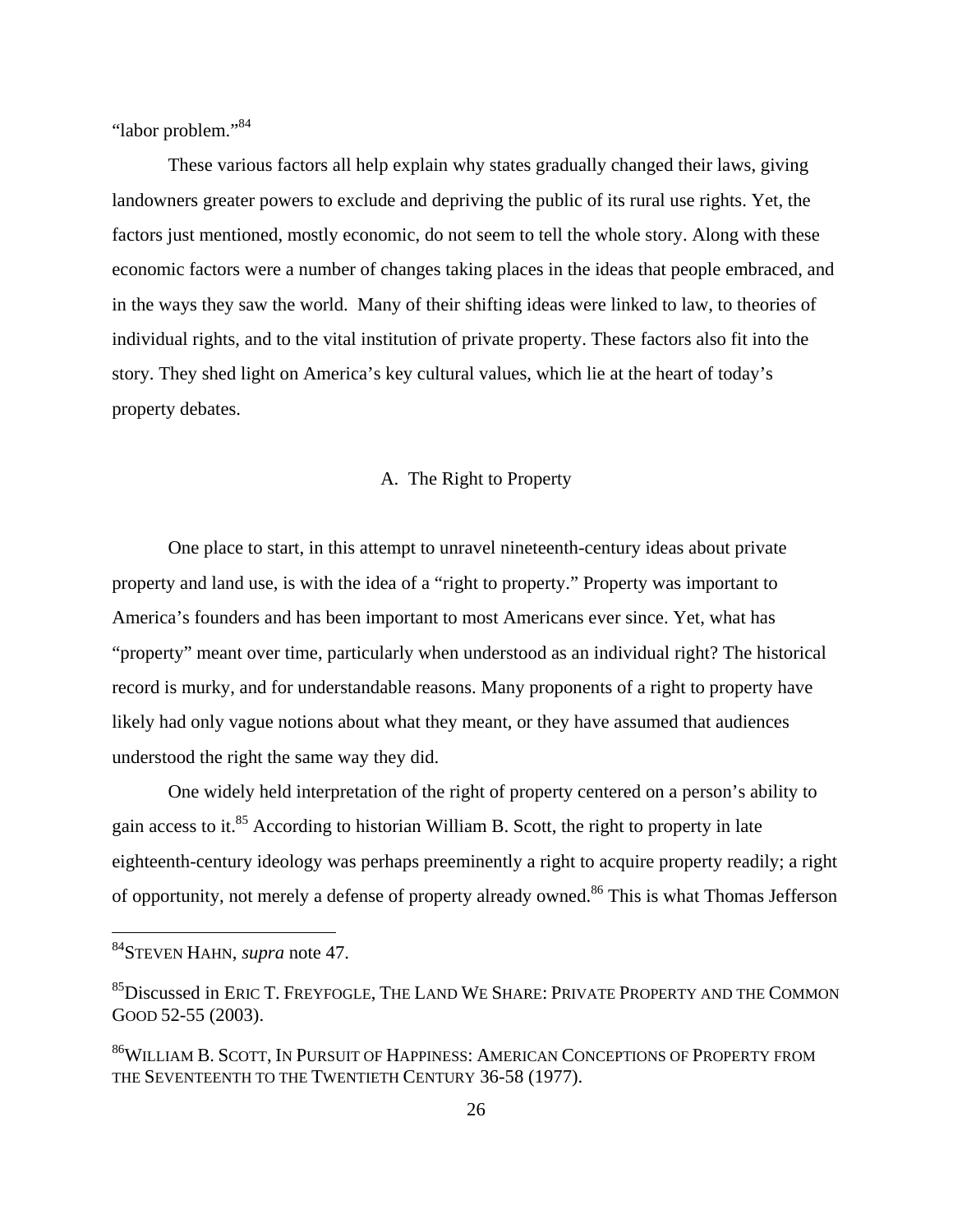largely had in mind as a "right to property."<sup>87</sup> Widespread land ownership helped promote democracy, Jefferson thought.<sup>88</sup> Landowners were more stable, reliable citizens, better able to resist the pleas of demagogues and to work for the common good.<sup>89</sup> This preference for widespread ownership and independence led Jefferson to propose a variety of legal reforms to make land readily available, turning the right to property into a practical reality. He fought to eliminate the last vestiges of feudal tenurial property relations, in which landowners held their rights subordinate to some lord, and to institute across-the-board free, allodial ownership.<sup>90</sup> He opposed primogeniture to help break up property holdings as well as the institution of entail, under which lands were securely kept within a family line with the present generation unable to sell it. $91$ 

 Most revealing, in terms of Jefferson's views on property, were his ideas about making land freely available to all adults, including a proposed constitutional provision for Virginia to give "every person of free age" 50 acres of land if he neither owned nor had owned that much.<sup>92</sup> He encouraged governments to use every means possible to break up large landholdings and to make land readily available to ordinary citizens. While in France he specifically complained that the large private landholdings of some people were leaving it hard for others to acquire land. "Whenever there is in any country," he contended, "uncultivated land and unemployed poor, it is

1

 $^{87}$ Jefferson's views are considered in GREGORY S. ALEXANDER, COMMODITY AND PROPRIETY: COMPETING VISIONS OF PROPERTY IN AMERICAN LEGAL THOUGHT, 1776-1970, 33-36 (1997); Stanley Katz, *Thomas Jefferson and the Right to Property in Revolutionary America*, 19 J. OF L. & ECON. 467 (1976).

<sup>88</sup>WILLIAM B. SCOTT, *supra* note 86, at 57-58.

<sup>&</sup>lt;sup>89</sup>The cultural ideology is considered in GRANT MCCONNELL, PRIVATE POWER AND AMERICAN DEMOCRACY 70-73 (1970 ed.).

<sup>90</sup>Katz, *supra* note 87, 471.

<sup>91</sup>GREGORY S. ALEXANDER, *supra* note 87, at 34.

<sup>92</sup>Katz, *supra* note 87, at 470.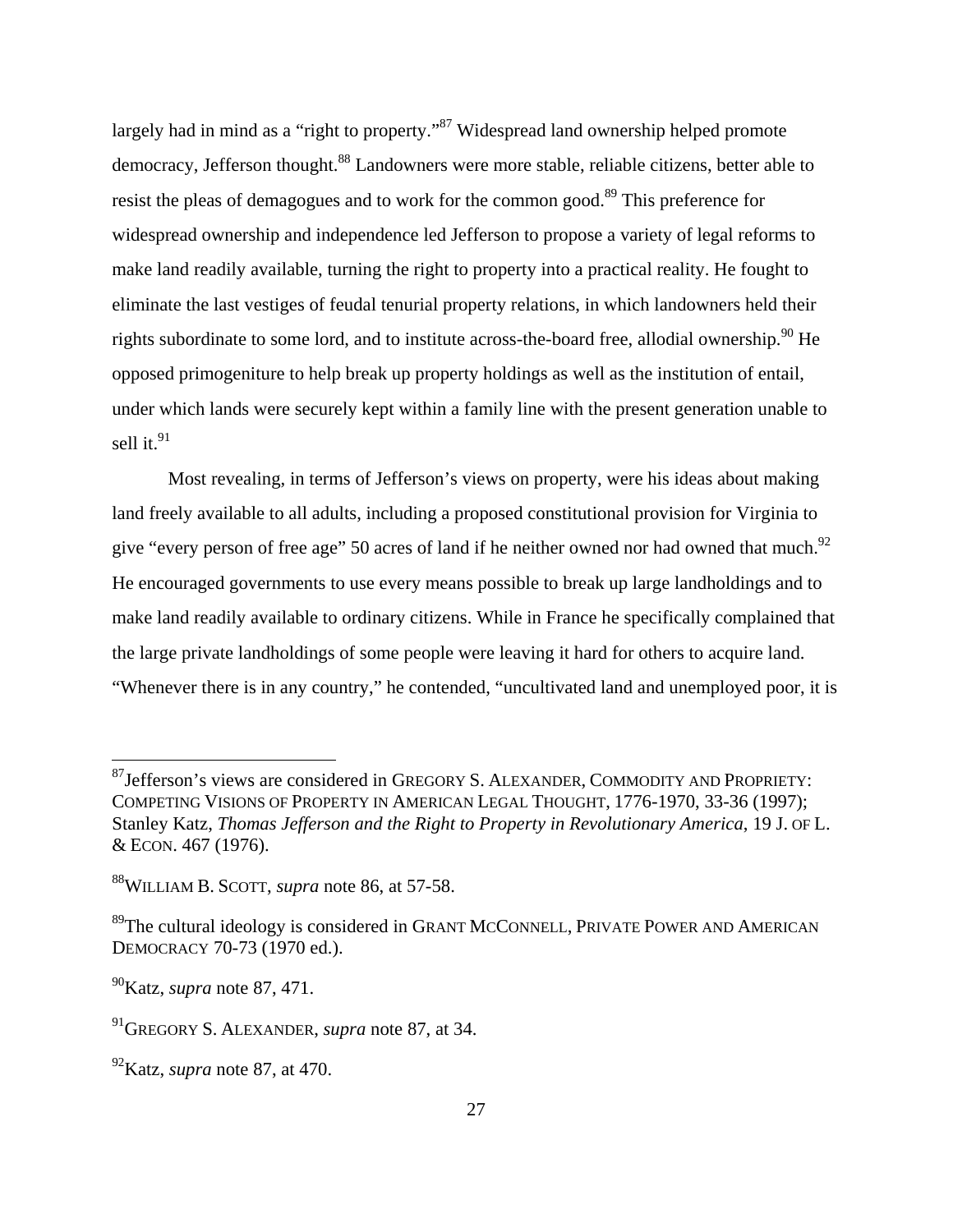clear that the laws of property have been so far extended as to violate natural right."93 The private holding of uncultivated land by the wealthy, that is, violated the natural right to property of the landless. In Jefferson's view, according to historian Joyce Appleby, governments "did not exist to protect property but rather to promote access to property or more broadly speaking, opportunity."94 James Madison embraced similar reasoning during debates over the Bill of Rights. He proposed that the Bill add to the Preamble of the Constitution an express right of "acquiring and using property."95 And by "acquiring," he did not mean, nor did Jefferson, simply buying land at the prevailing market price.

 This idea of a individual right to easy access has had a lengthy history in the United States. Homestead laws incorporated it, as did the federal practice of selling public land at low cost. Acreage limitations (often 160 acres) were routinely included in public land laws to curtail speculation and to reserve land for use by families who intended to stay put. During the days of Theodore Roosevelt, early in the twentieth century, forester Gifford Pinchot used this same rhetoric to justify getting the federal government involved in conservation, particularly in the business of building dams and big irrigation works to open-up new lands for families to settle.<sup>96</sup>

 Underlying this property-as-access ideal was a widespread American desire: People wanted to gain economic and political independence; to acquire a "competency" (as they put it) or homestead, big enough so that wealthy people could not dominate them. When the right to property is understood this way, it makes ready sense for the public to be able to use the unenclosed countryside, even when lands are privately owned. This was especially true when

1

<sup>93</sup>*Quoted in id.*, at 480 (from letter dated October 28, 1785).

<sup>94</sup>Joyce Appleby, *What Is Still American in the Political Philosophy of Thomas Jefferson?,* 29 WM. & MARY Q. 287, 297 (1982).

<sup>95</sup>Hart, *supra* note 71, at 1135.

<sup>&</sup>lt;sup>96</sup>GIFFORD PINCHOT, THE FIGHT FOR CONSERVATION (1909); CHAR MILLER, GIFFORD PINCHOT AND THE MAKING OF MODERN ENVIRONMENTALISM (2001); J. Leonard Bates, *Fulfilling American Democracy: The Conservation Movement, 1907-1921,* 44 Miss. Valley Hist. Rev. 29 (1957).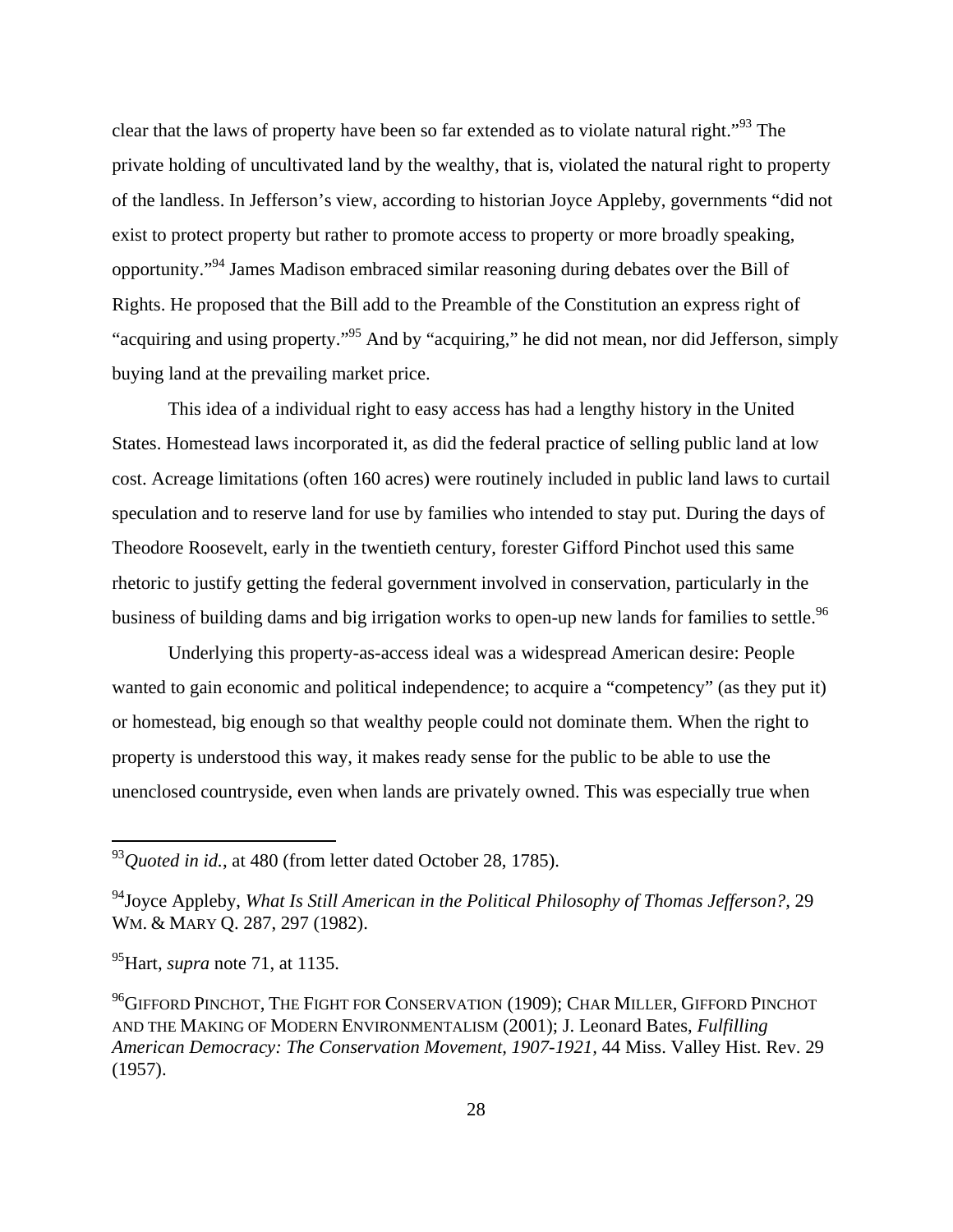rural lands were owned by wealthy, absent landlords who may have gained land titles through questionable means. As Jefferson's thinking illustrates, right-of-access reasoning can call into question the moral legitimacy of ownership rights of large landowners who fail to enclose or improve their lands. A failure to enclose could indicate that the owner had more land than he really needed. Unenclosed land could seem morally questionable, a form of second-class property entitled to less protection.

 Ideas such as these, if widely held, would have helped justify the public's right to use the open countryside in early America. And the decline of these ideas over time–from literal moral commands and shared aspirations into something vaguer and more nostalgic–could well have paved the way for an expanding landowner right to exclude. When the landless poor held a right of access to land, they could use that right to counter the interests of big landowners. But as that right of access lost popular support, as people began to think of the "right to property" in new ways, the only property right left was the landowner's.

# B. The Declining Influence of Natural Law

 This first line of thought–the "right to property" as a right of access–is linked to a second one, the natural-rights reasoning that once provided the moral foundation for all land ownership. Hardly had English settlers stepped ashore in America than they began using natural-rights reasoning to question the legitimacy of Indian land claims.<sup>97</sup> By English standards Indians did not use land intensively, nor did they even fence it. The labor theory of ownership was known and linked to the rightful possession of land, even before John Locke wrote in the late seventeenth century.<sup>98</sup> Because Indians had not mixed their labor with their lands–at least not enough labor and not in ways that colonists understood–they really did not own them, or so

<sup>97</sup>Wilcomb E. Washburn, *The Moral and Legal Justifications for Dispossessing the Indians*, in JAMES MORTON SMITH, ED., SEVENTEENTH-CENTURY AMERICA: ESSAYS IN COLONIAL HISTORY 15-32 (1972).

<sup>98</sup>WILLIAM B. SCOTT, *supra* note 86, at 15-16.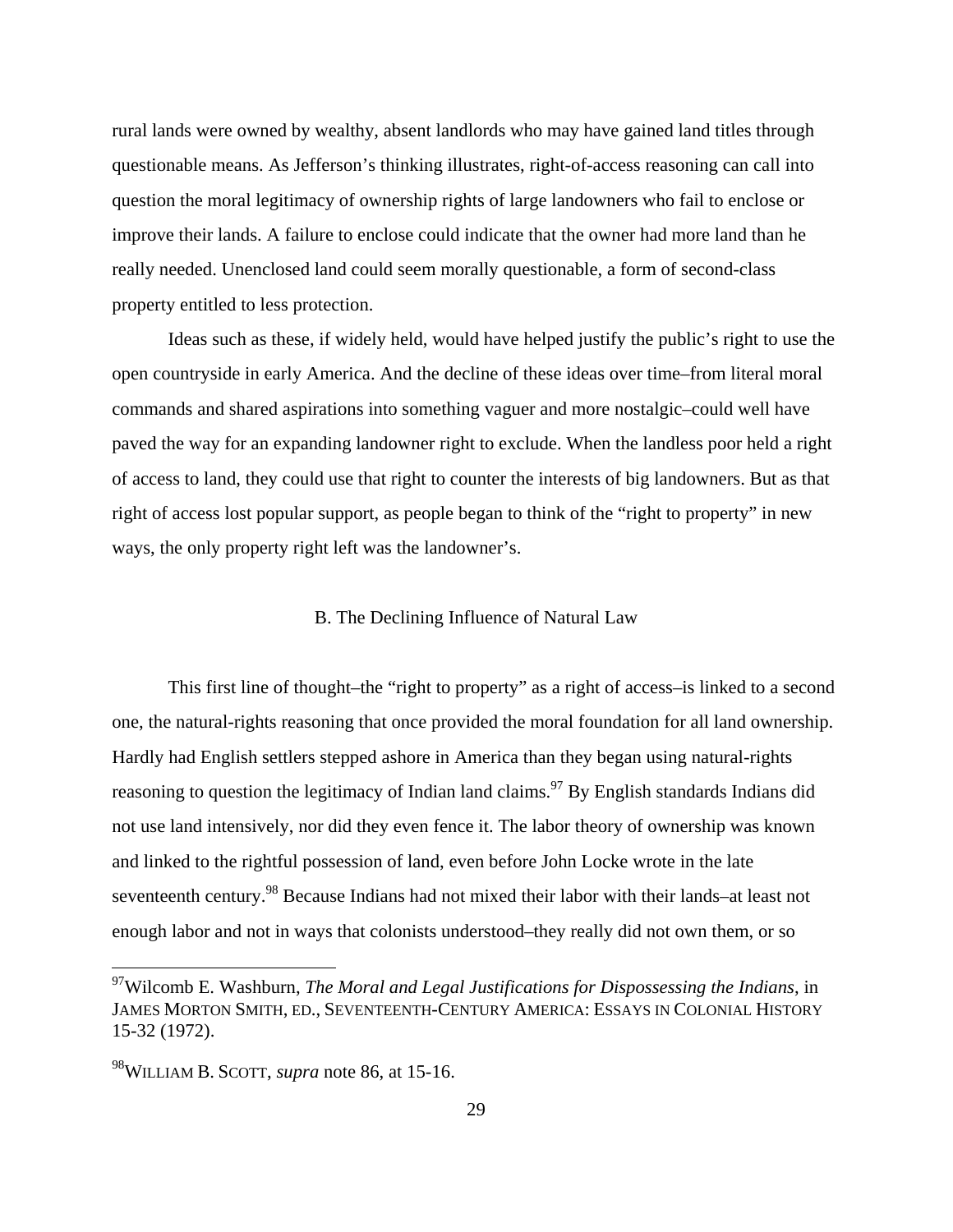many colonists thought. It was thus morally legitimate for colonists to take their lands away, or at least this moral claim made otherwise questionable land acquisitions appear more fair. Supporting this dispossession of Indians was another, related line of natural-rights thinking: the idea that a person could rightfully own only so much land as he needed and could use.<sup>99</sup> This was the well-known "need and use" limitation of natural law, which had been around for centuries and was much discussed by medieval church writers.<sup>100</sup>

 These strands of moral reasoning apparently retained a firm hold on the frontier mind, where the eviction of Indians continued.<sup>101</sup> But how seriously did settlers take this reasoning? And to what extent did they also apply it to expansive property claims of white settlers? Naturalrights reasoning did apparently mingle with frontier resentment at large land grants made to absentee owners. To at least some Americans, the property claims of absentee owners were suspect when their lands were left unimproved and unenclosed. A debate in colonial Massachusetts in 1722 highlighted the issue: Joseph Morgan contended that all private ownership in excess of the "need and use" limitation was a violation of natural justice; Samuel Stoddard, in reply, contended that the limitation only applied to Indian land.<sup>102</sup> A further bit of evidence comes from a study of land-use practices in portions of southeastern Delaware in the late eighteenth and early nineteenth centuries. $103$  In this region of mixed farms and forests, local people distinguished clearly between two types of private land–cultivated farm areas and untended forests–and they held quite different ideas about rights to use these two land types.

 $\overline{a}$ 

<sup>101</sup>The persistence of this reasoning in frontier Kentucky is noted in Aron, *supra* note 48.

<sup>99</sup>*Id.* at 15-21.

 $100$ The natural law reasoning at the time focused chiefly on the presumed laws that prevailed in nature. It had not yet been transformed into rules that gave rise to individual rights, as would happen in the seventeenth century. The evolution of thought on property is recounted Also use in RICHARD B. SCHLATTER, PRIVATE PROPERTY: THE HISTORY OF AN IDEA 47-123 (1951). ful and more focused on legal theorists is Francis S. Philbrick, *Changing Conceptions of Property in Law*, 86 U. PA. L.REV. 691 (1938).

<sup>102</sup>WILLIAM B. SCOTT, *supra* note 86, at 17-18.

<sup>103</sup>BERNARD L. HERMAN, *supra* note 81.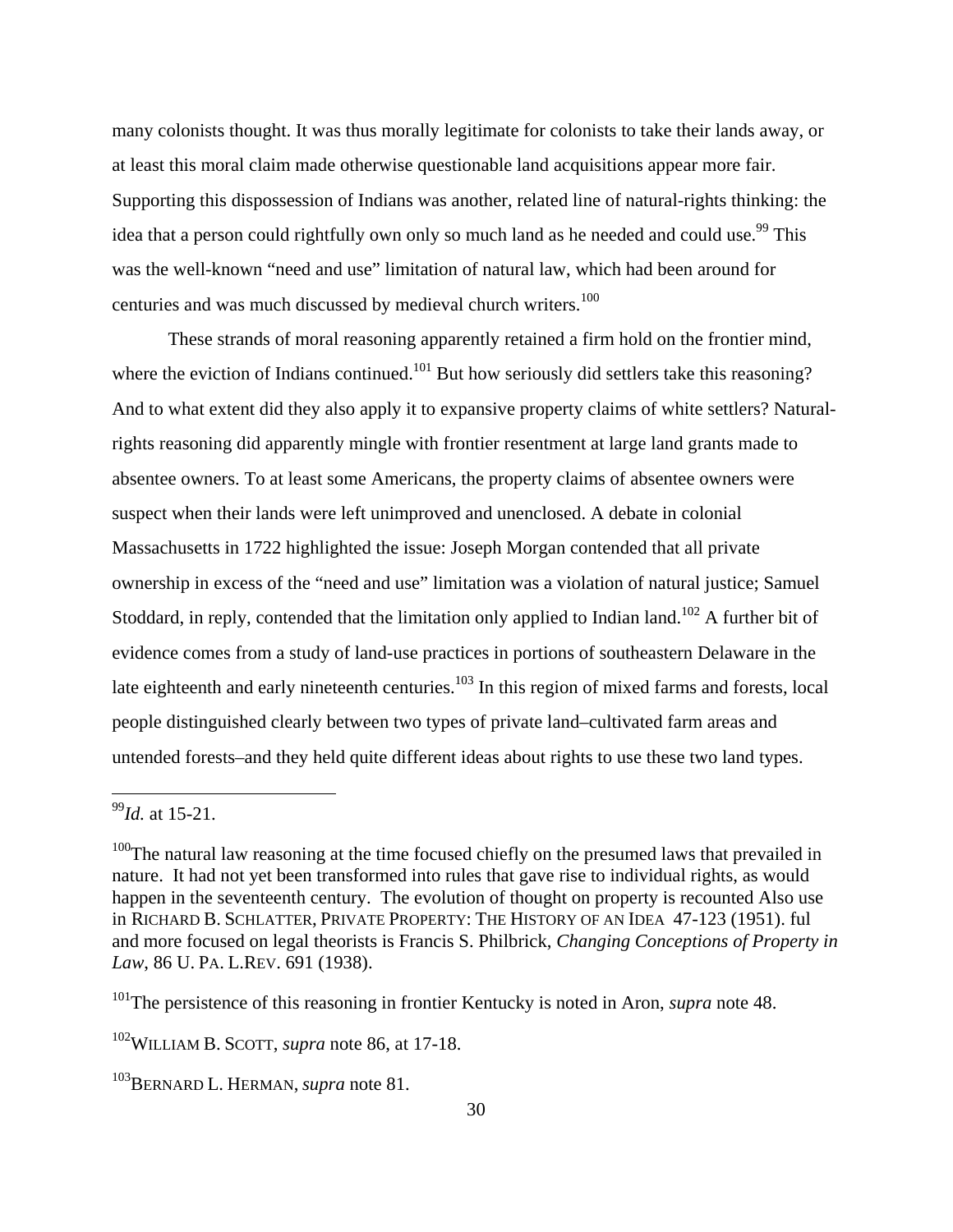Farms were used exclusively by their owners; private forests, in contrast, were subject to extensive, entrenched public use rights.

 This strand of moral-rights reasoning no doubt played a role in the many federal statutes that required homesteaders to develop their homestead claims in order to gain title to them. (The idea was not new in the nineteenth century, we might note; colonial Virginia in 1700 required people claiming land under the headright system to build a house and plant a crop on their land within three years or else forfeit it to the colony.<sup>104</sup>) The reasoning showed up even more starkly in statutes that colonies and early states used to seize private lands that had gone unimproved.<sup>105</sup> Good riverside sites for water-powered mills, for instance, could be seized if the land owner did not build a mill.<sup>106</sup> In the West, according to an important study by David B. Schorr, this agrarian reasoning played a role in the emergence of the new, prior appropriation system of water allocation, under which any person could gain a property right in water, regardless of land ownership, simply by diverting the water from the river and applying it to a "beneficial" use. This new approach to water allowed people to gain water rights even when they did not own any land, or held no land that fronted a river or lake. It also meant that land speculators could not buy all the river-front land and thereby gain control of all the water, so valuable in arid lands. <sup>107</sup> In 1872 and again in 1882, West Virginia enacted statutes that authorized state agents to reclaim lands on which no improvements had been made; the statutes were aimed at large, speculative land grants but they applied much more broadly.<sup>108</sup> In the 1892 federal elections, the newly

<sup>104</sup>WILLIAM B. SCOTT, *supra* note 86, at 7.

<sup>105</sup>John F. Hart, *Forfeiture of Unimproved Land in the Early Republic*, 1997 U. ILL. L. REV. 435- 51.

<sup>&</sup>lt;sup>106</sup>John F. Hart, *The Maryland Mill Act, 1669-1766: Economic Policy and the Confiscatory Redistribution of Private Property*, 39 AM. J. LEGAL HIST. 1 (1995); *ibid*, *Property Rights, Costs, and Welfare: Delaware Water Mill Legislation, 1719-1859*, 27 J. LEGAL STUDIES 455 (1998).

<sup>107</sup>David B. Schorr, *Appropriation as Agrarianism: Distributive Justice in the Creation of Property Rights*, *32* ECOLOGY L. Q. 3 (2005).

<sup>108</sup>ALTINA L. WALLER, *supra* note 80, at 148-49.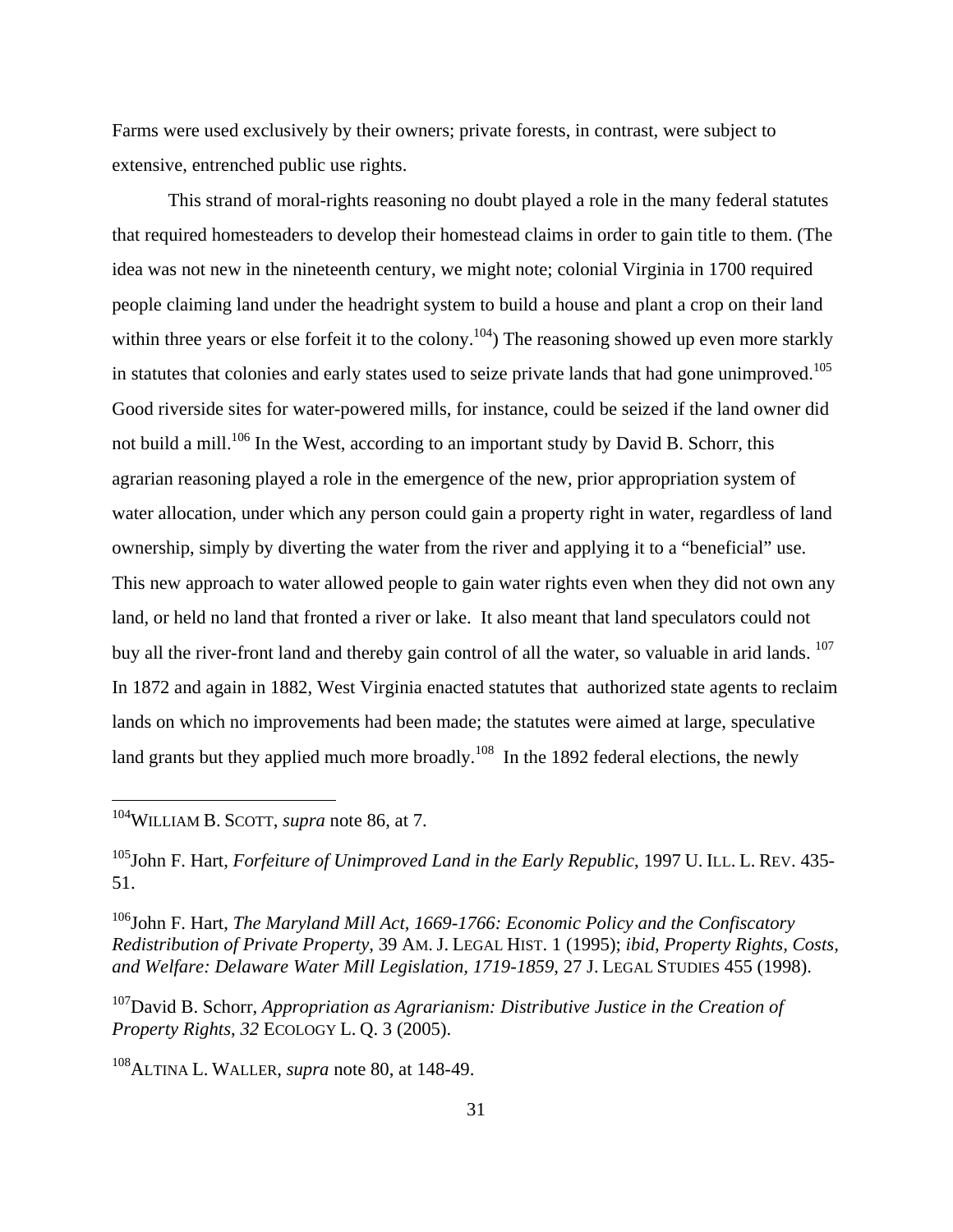formed Populist Party included in its national platform a call for government to reclaim from railroads and other corporations all lands that they held in excess of their actual needs.<sup>109</sup>

 This natural-rights reasoning logically cast doubt on the kinds of legal rights that landowners could have in unimproved and unenclosed lands. Owners might hold legal title, but their moral claims remained incomplete until they mixed labor with the land. Up to that point, members of the public might enter the lands and use them. As the nineteenth century wore on, however, this natural rights reasoning became more controversial.<sup>110</sup> The labor theory of ownership was taken up by social reformers, who used it to press economic-justice claims on behalf of employees, farm tenants, and even slaves, to the fruits of their labor.<sup>111</sup> Recoiling from these seemingly radical claims, defenders of the industrial age shifted intellectual ground. They began using utilitarian arguments to support private land ownership–a line of moral reasoning, based on overall social utility, which did not distinguish between improved and unimproved lands and thus did not require owners to enclose or cultivate their tracts.<sup>112</sup>

<sup>109</sup>WILLIAM B. SCOTT, *supra* note 86, at 188.

 $110$ In England, the labor theory of value and natural rights reasoning generally were largely cast aside by the end of the eighteenth century. The labor theory was put to continued, different use by the rising generation of classical economists, but even English economists dropped it by the mid-nineteenth century. RICHARD SCHLATTER, *supra* note 100, at 181-84. In the United States, professional theorists had largely abandoned natural rights reasoning by the end of the first third of the nineteenth century, although the ideology remained embedded in popular culture. *Id.* at 201-03.

<sup>&</sup>lt;sup>111</sup>WILLIAM B. SCOTT, *supra* note 86, at 59-70 (use of natural rights reasoning to press for land reform, and to challenge all ownership claims not based on actual use and occupation); 80-90 (used to press for fundamental changes in terms of property ownership); 94-101 (used to attack slavery). Among the property theorists using natural rights reasoning to challenge the property rights of Northern capitalists was George Fitzhugh, the most prominent defender of slavery. RICHARD SCHLATTER, *supra* note 100, at 202-23. Fitzhugh was among the strongest voices urging that private property was a massive and inherent interference with liberty and equality, an argument he used to attack the alleged superiority of the Northern economic and political arrangement. GEORGE FITZHUGH, CANNIBALS ALL! OR SLAVES WITHOUT MASTERS 222-224 (C.Vann Woodward ed., 1960).

<sup>112</sup>RICHARD SCHLATTER, *supra* note 100, at 201, 239-255.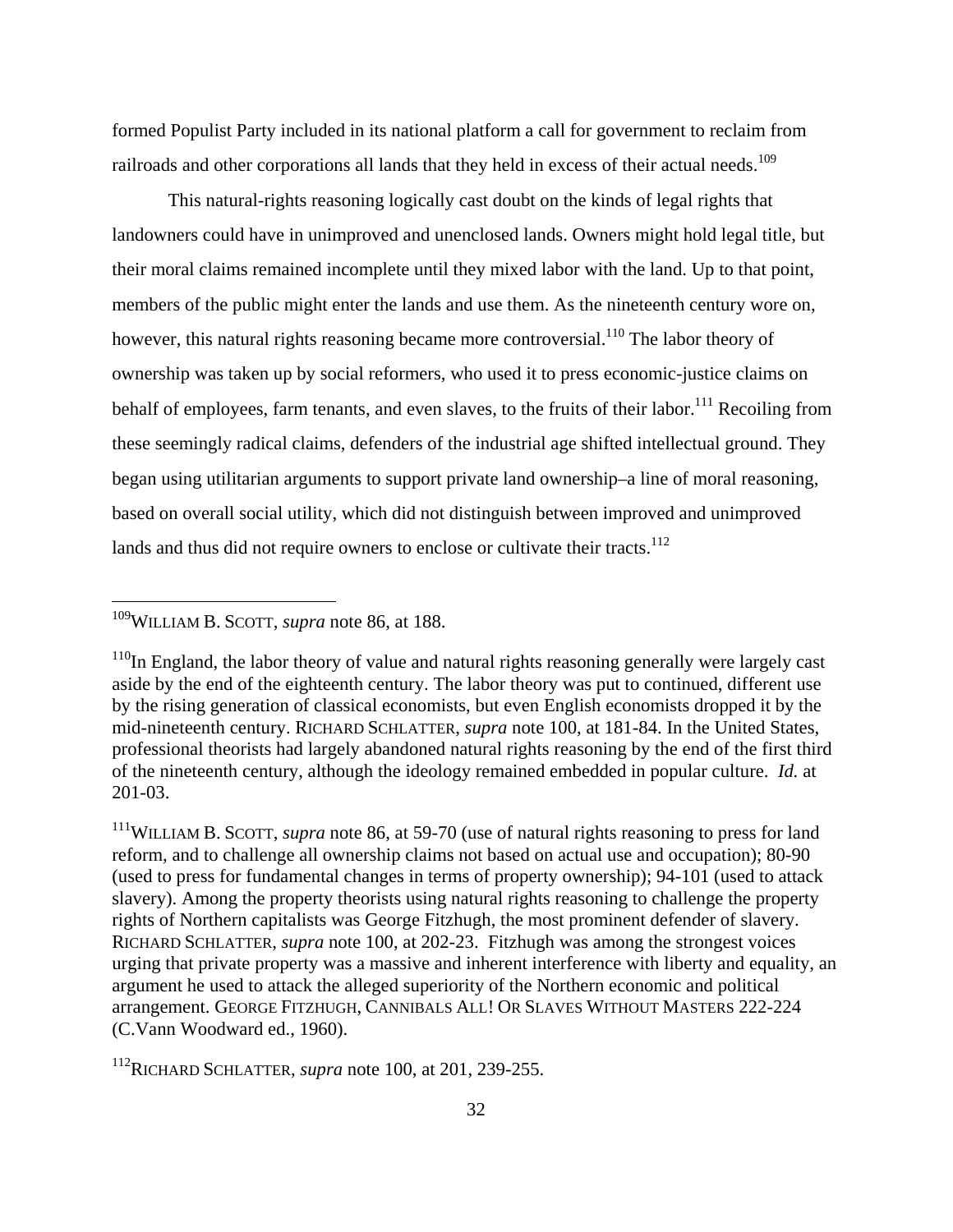In England, the labor theory gained prominence late in the nineteenth century in the hands of Karl Marx, who used it to challenge the capitalist order. More prominent in the United States were the reform writings of economist-reformer Henry George. George used the labor theory–also late in the nineteenth century–to explain why landowners did not really deserve to claim the rises in land values that were created by the efforts of other landowners and surrounding communities.<sup>113</sup> When vacant land rose in value because a city was built around it, George asked, why should the landowner get to claim that monetary value? When the value was created by what other people did on their lands–by the surrounding community–then the community in fairness, he asserted, should benefit from it. George's ideas clearly struck a responsive chord, to judge from the many "single-tax" and Henry George clubs that soon rose up. His chief book, *Progress and Poverty*, was read by perhaps 6 million people by 1906. As historian Willard Hurst recorded:

Peddled in railway coaches and by candy "butchers" along with the paperback joke books and thrillers of the day, Henry George's *Progress and Poverty* (1879) evidently responded to some pervasive, deep-felt need to probe and grasp for more understanding of cause and effect in social relations.<sup>114</sup>

George's popularity stimulated a strong counter-reaction among defenders of the status quo. By then, most of them had dropped natural-rights and labor-theory reasoning as justifications for private property. Private property made sense, they claimed, because of the good benefits that it produced for society as a whole. Utilitarian thinking paid little attention to whether or not landowners had enclosed and fenced their lands. Land was a commodity, and its marketability rose when private rights were abstractly defined.

<sup>&</sup>lt;sup>113</sup>JOHN L. THOMAS, ALTERNATIVE AMERICA: HENRY GEORGE, EDWARD BELLAMY, HENRY DEMAREST LLOYD AND THE ADVERSARY TRADITION (1983); WILLIAM B. SCOTT, *supra* note 86, 181-86.

<sup>&</sup>lt;sup>114</sup>JAMES WILLARD HURST, LAW AND THE CONDITIONS OF FREEDOM IN THE NINETEENTH CENTURY UNITED STATES 74 (1956).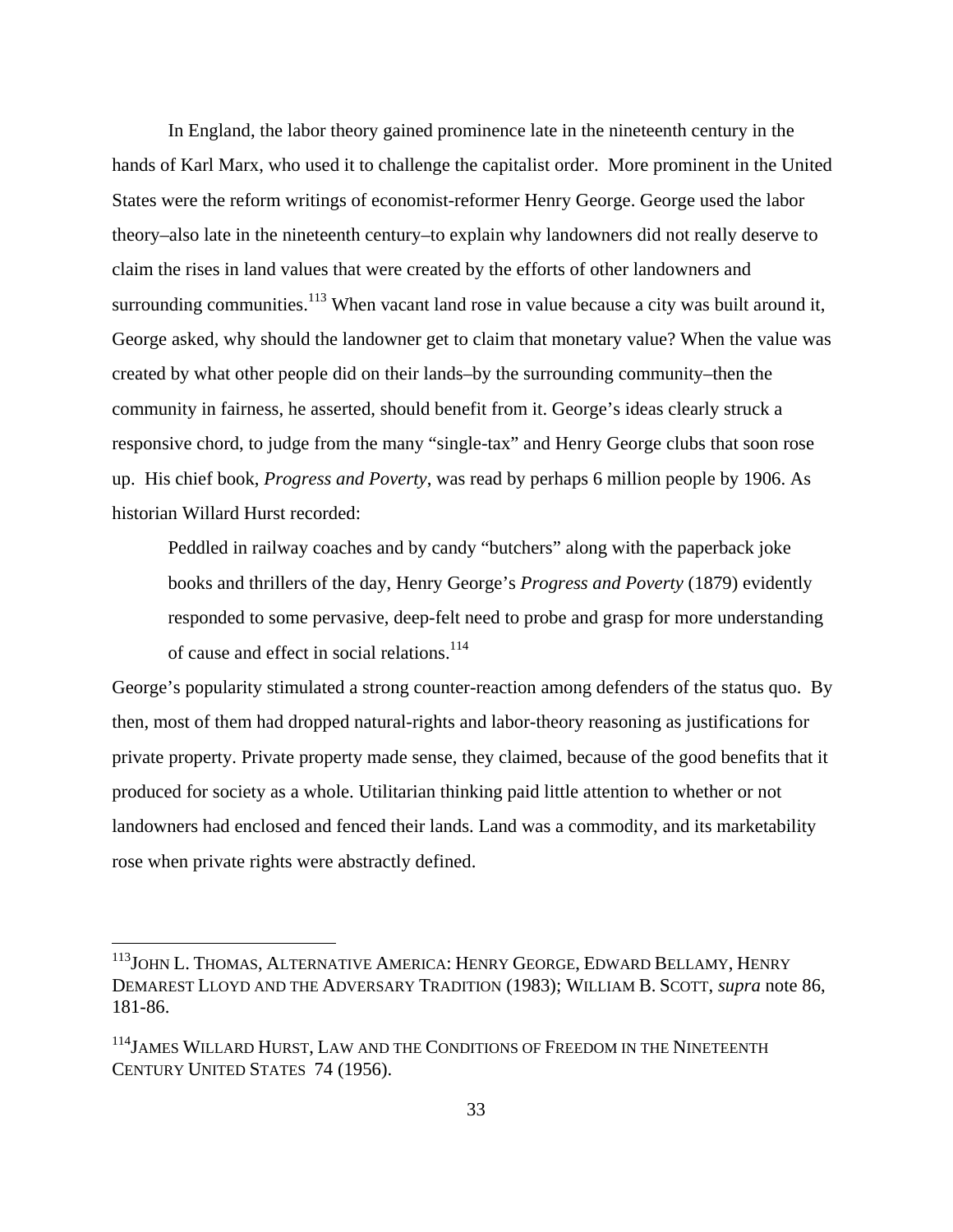#### C. Shifting Ideas of Liberty

 What we are looking for here is the intellectual context of nineteenth-century land use practices, and the shifting ideas and cultural values that surrounded and facilitated the closing of the rural landscape. Clearly, the decline of natural-rights reasoning had something to do with it. A related line of cultural thought that played a similar role, out on the land, was the important ideal of liberty, which underwent an evolution of its own during the early decades of America's development.

 Like private property, liberty was a core American value. Indeed, the Revolutionary War was led by the champions of liberty. Yet, what did liberty mean to these Revolutionaries and to the people who inherited the benefits of their struggles? In discussions about private property today, liberty seems to reside on one side–the side of the private owner. Liberty, we assume, goes down when regulations restrict what an owner can do.<sup>115</sup> Americans of two centuries ago, however, knew better than this, or at least they thought differently. Liberty, they sensed, came in many forms, and land ownership itself entailed a substantial loss of liberty as well as a gain. When landowners erected no-trespassing signs the liberty of people to use the countryside went down, a truth that many early Americans experienced directly as they tried to travel and to gain sustenance from their landscapes.

 During the Revolutionary Era, according to historian Michael Kammen, an important strand of liberty was the right of citizens to get together collectively to make laws for their wellbeing.<sup>116</sup> This was what "self-rule" was mostly about in the minds of Revolutionaries, not a n*egative, individual* liberty to resist government but a *positive, collective* power of people to

<sup>&</sup>lt;sup>115</sup>I consider the issue in ON PRIVATE PROPERTY: FINDING COMMON GROUND ON THE OWNERSHIP OF LAND ( 2007) and in a forthcoming essay, *Property and Liberty*. One contemporary legal commentary who displays the older, once-dominant understanding of property as both a curtailment and an expansion of liberty is Joseph William Singer, *supra* note 13.

<sup>&</sup>lt;sup>116</sup>MICHAEL KAMMEN, SPHERES OF LIBERTY: CHANGING PERCEPTIONS OF LIBERTY IN AMERICAN CULTURE 33-38 (1986). A similar view is offered in JOYCE APPLEBY, CAPITALISM AND A NEW SOCIAL ORDER: THE REPUBLICAN VISION OF THE 1790S, 16-17 (1984).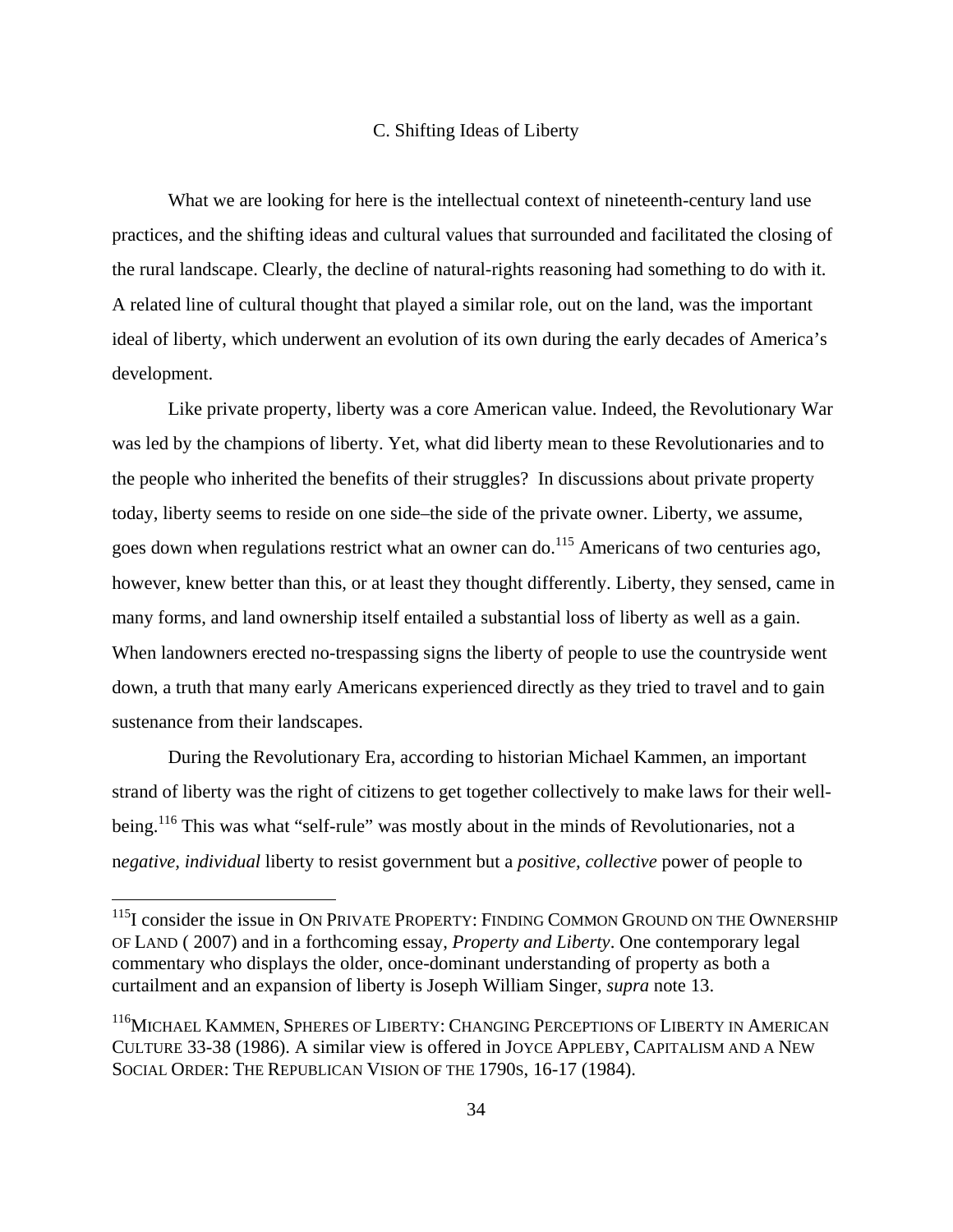govern themselves.<sup>117</sup> When early Americans talked about their nation as a land of liberty, they clearly meant a land where citizens possessed positive liberties to undertake activities not possible in England. The point was often illustrated this way: In England, a person needed to own land and possess wealth in order to hunt; not so in America, where all citizens possessed the positive liberty to hunt on open lands everywhere.<sup>118</sup>

 Over the course of the nineteenth century ideas about liberty shifted in the United States, even as people held high the old liberty banners and sang the old songs. Liberty became more about individual options and less about collective powers. It became more negative rather than positive, freedom *from* rather than freedom *to*. By the mid-nineteenth century, ideals of Jacksonian democracy had taken firm root in the countryside, based on minimal government and unrestricted access to economic opportunities. $119$  Acting on the impulse, several states reduced their requirements for admission to the bar to the point where men could become licensed lawyers with literally no education and no testing.<sup>120</sup>

With ideas of liberty evolving in this way, life seemed to be dividing into two spheres, public and private, at least as people understood things. The effects of this division, in terms of how people understood property, were profound.<sup>121</sup> Property was increasingly viewed as a private entitlement that arose and existed in a private realm. Governments, courts said, had broad

<sup>&</sup>lt;sup>117</sup>ROBERT H. WIEBE, SELF-RULE: A CULTURAL HISTORY OF AMERICAN DEMOCRACY (1995).

<sup>118</sup>JAMES A. TOBER, WHO OWNS WILDLIFE? THE POLITICAL ECONOMY OF CONSERVATION IN NINETEENTH-CENTURY AMERICA (1981).

 $119$ Despite the rhetoric and the considerable expansion of legal opportunities, the various states retained strong traditions of government regulation of economic activities, as explained in WILLIAM J. NOVAK, THE PEOPLE'S WELFARE: LAND & REGULATION IN NINETEENTH-CENTURY AMERICA (1996).

<sup>&</sup>lt;sup>120</sup>ROBERT STEVENS, LAW SCHOOL: LEGAL EDUCATION IN AMERICA FROM THE 1850S TO THE 1980S (1983).

<sup>121</sup>The issue is considered in FREYFOGLE, *supra* note 85, at 79-84.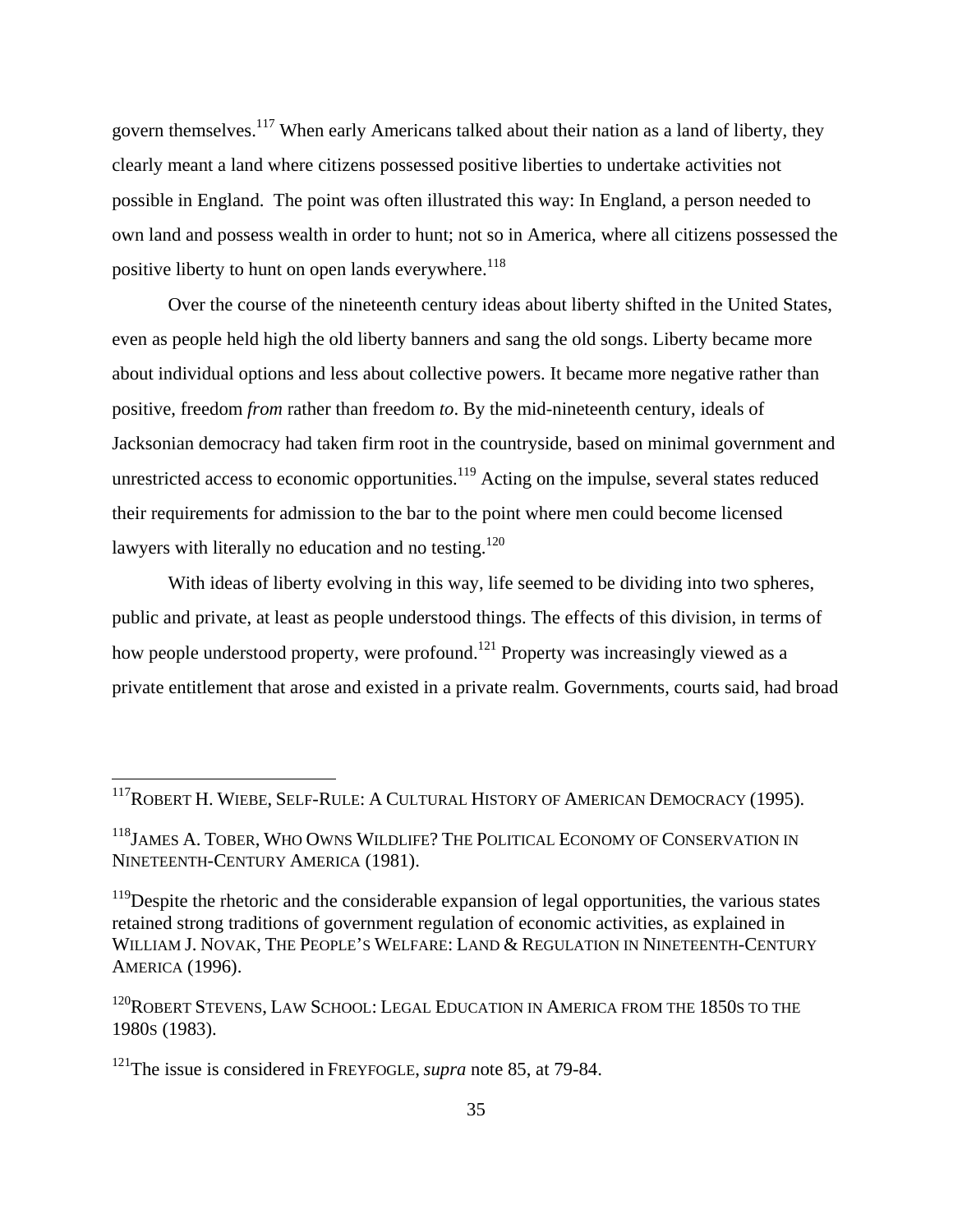"police powers" to regulate this private property in the public interest.<sup>122</sup> But that regulatory power was a public power, existing in the public realm, and when exercised it curtailed the scope of private rights.

 This was new legal reasoning, and in complex ways it incorporated and gave strength to a new way of thinking about private ownership. If private property in fact existed in a separate, private realm, then private rights somehow had to arise *outside* the law, fully formed. Property rights could not be a product of government grants and public lawmaking; they could not have been created by something that government did. Inevitably, this line of public-private reasoning further fueled the growth of abstract thinking about ownership, based on deductive reasoning from first principles. If property arose apart from government, if it was an individual right that arose in the mists of time before lawmakers came along, then the way to get clear about the rights of landowners was to start with basic principles or axioms of individual liberty and equality, and then to reason logically to a scheme of rights. These rights, then, would exist apart from government, with government bound to protect them. It made sense, or so it seemed, to talk about property rights in abstract, paying no attention to actual lands, to actual people, and to the customs and expectations of people who live in real places. Abstract deductive reasoning like this also seemed to fuel simplistic ideas about ownership. Understandings became more black and white. If a landowner had a right to exclude, then it was logically absolute.

D. The Rise of Industrialization

 The various intellectual trends noted thus far–the new ideas about the "right to property"; the declining influence of natural-law reasoning; the rise of new, more individualistic notions of liberty; and the separation of life into private and public realms–all surely played roles in the

1

 $122$ The classic ruling on police power was Lemuel Shaw's opinion in Commonwealth v. Alger, 61 Mass. 53 (1851). The larger, more complex context is considered in WILLIAM J. NOVAK, *supra* note 119, at 71-81; HENDRIK HARTOG, PUBLIC PROPERTY AND PRIVATE POWER (1983), *passim*.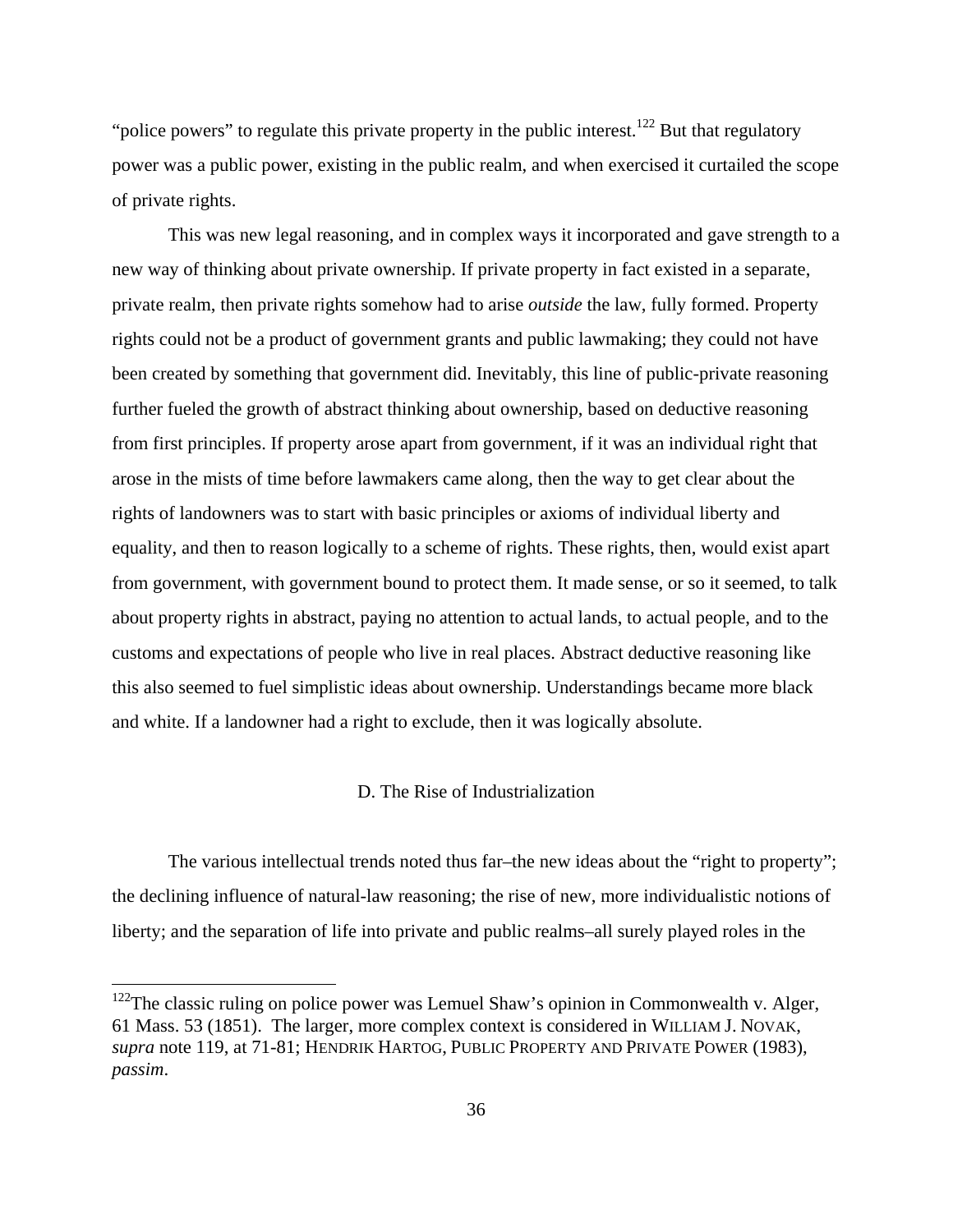closing or enclosure of America's countryside. That closure began, in many places, early in the nineteenth century. And it continues, really, to this day, most visibly on issues of public hunting and whether the law presumes a landowner's consent to public entry.<sup>123</sup> Ideas, of course, did not arise and change form in the abstract. And it would be wrong for us to assume that new rules of land use were motivated entirely by culture and ideas. Economic forces, as we have observed, were also at work. Indeed, in the view of some historians, heirs to the materialist interpretations of historian Charles Beard a century ago, economic forces were nearly all important.

 In some way, this decline of public rights to use unenclosed lands fits into the larger American story about of the transition to market capitalism in the nineteenth century. This is a transition that historians have studied at length.<sup>124</sup> We need to be careful, though, in presuming how enclosure fits into that critical evolution. Where it fits depends upon how we define capitalism. Both landowners and public users showed capitalist and pre-capitalist tendencies.<sup>125</sup> When Southern livestock producers, users of the open range, increased their herds to sell on the market, they arguably moved toward greater capitalism. But so too did landowners who sought to close their rural lands so they could use them more intensively, particularly to control livestock breeding and engage in agricultural "improvement."126 In New England, similarly,

1

<sup>125</sup>JOHN T. CUMBLER, REASONABLE USE: THE PEOPLE, THE ENVIRONMENT, AND THE STATE, NEW ENGLAND 1790-1930 (2001); THEODORE STEINBERG, NATURE INCORPORATED: INDUSTRIALIZATION AND THE WATERS OF NEW ENGLAND (1991).

<sup>126</sup>STEVEN STOLL, LARDING THE LEAN EARTH: SOIL AND SOCIETY IN NINETEENTH-CENTURY

<sup>&</sup>lt;sup>123</sup>E.g., Benson v. State, 710 N.W.2d 131 (S.D. 2006) (upholding constitutionality of statute that removes criminal sanction for hunting small game birds along public highway easements despite landowner's posting against hunting); Park County Commissioners v. Sportsmen's Ranch, 45 P.3d 693 (Colo. 2002) (upholding powers of water rights owners to enter and use adjacent private land without landowner's permission).

<sup>&</sup>lt;sup>124</sup>Naomi R. Lamoreaux, *Rethinking the Transition to Capitalism in the Early American Northeast*, J. AM. HIST. 437-61 ( 2003); Michael Merrill, *Putting "Capitalism" in Its Place: A Review of Recent Literature*, 52 WM. & MARY. Q. 315 (3d ser., 1995); Allan Kulikoff, *The Transition to Capitalism in Rural America*, 46 WM. & MARY. Q 120 (3d. ser., 1989); James A. Henretta, *Families and Farms: Mentalite in Pre-Industrial America,* 35 WM. & MARY Q. 3 (3d ser., 1978); Bushman, *supra* note 78; Gross, *supra* note 78.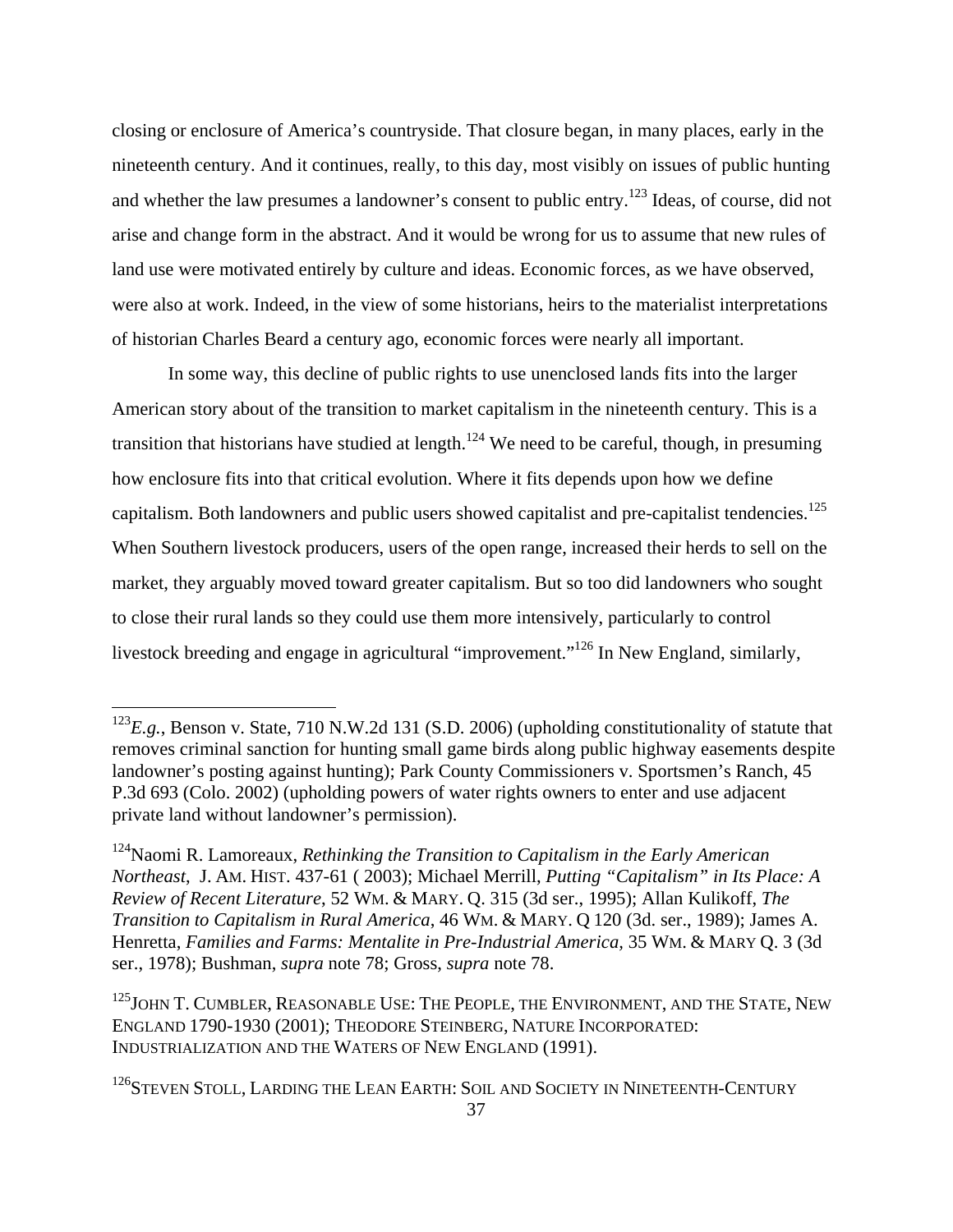resort owners promoted market capitalism when they built hotels and hired guides to take wealthy New Yorkers into the wildlands owned by other people. On the other side, though, private owners of the forest did the same when they sought to manage the forests for greater commercial yields and resisted outside interference. Capitalist tendencies, that is, pushed in both directions, keeping lands open and closing them.<sup>127</sup>

 A full economic interpretation of enclosure would likely pay particular attention also to the ways that property law was revised in the nineteenth century to promote industrialization. This was an important legal transformation, assessed in the valuable legal history writings of Willard Hurst, Morton Horwitz, and William Fisher.<sup>128</sup> During the nineteenth century, these historians tell us, American property law changed in ways that allowed landowners to use their lands more intensively. At the same time, the law diminished the rights of owners to complain when their neighbors' intensive land uses caused them harm. This shift took place in many corners of the law–water rights, drainage law, rights to block air and light. It particularly showed up in the new, industry-slanted applications of the longstanding "do-no-harm" principle, which formed the core of public and private nuisance rules.<sup>129</sup> This principle remained strong in legal reasoning, unchanged in phrasing: landowners could act as they pleased so long as they harmed no one else. But the practical applications of the principle changed significantly as courts redefined "harm" in ways that narrowed its scope. This legal shift, like most, was erratic and uneven across the country. But the trend was nonetheless clear. New, intensive land users were allowed greater rights to pollute, make noise, and redirect hydrologic flows, even when their

AMERICA (2002).

 $\overline{a}$ 

127RICHARD W. JUDD, *supra* note 74.

<sup>128</sup>MORTON J. HORWITZ, THE TRANSFORMATION OF AMERICAN LAW 1780-1860 (1977); JAMES WILLARD HURST, LAW AND THE CONDITIONS OF FREEDOM IN THE NINETEENTH-CENTURY UNITED STATES (1956); William Weston Fisher III, "The Law of the Land: An Intellectual History of American Property Doctrine, 1776-1880," Ph.D. diss., Harvard University, 1991.

 $129$ The shifting applications of the principle, in the context of property and natural resources law, is considered in FREYFOGLE, *supra* note 33, at 255-86.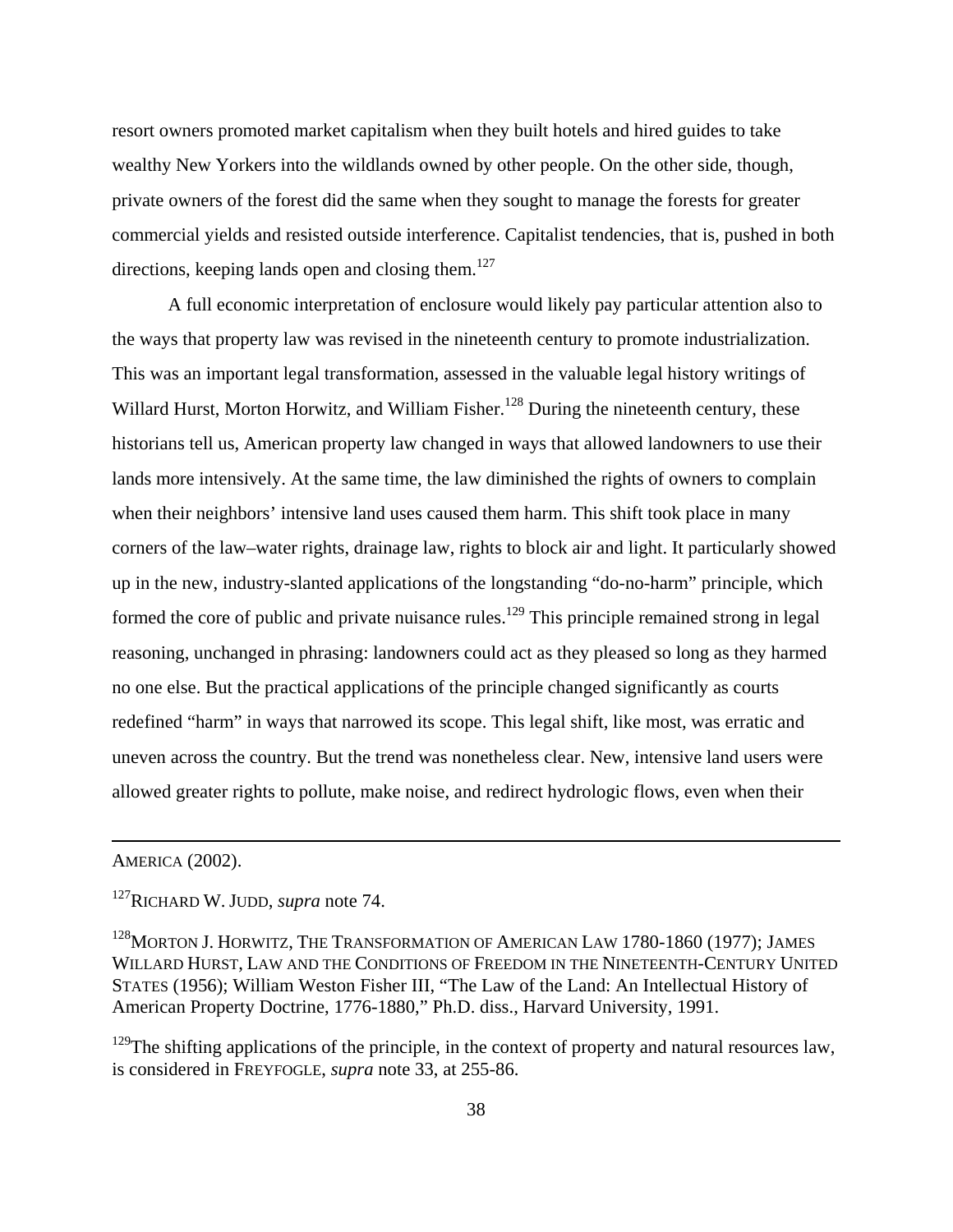actions harmed surrounding people.

 One corner of the law that underwent this transformation was the law of riparian water rights as applied in the Eastern half of the United States. The legal situation as the nineteenth century dawned was summed up by the New Jersey Supreme Court in a 1795 ruling, *Merritt v.*  Parker.<sup>130</sup> A purchaser of land, the court explained in its ruling, possessed the legal right to use water flowing over and alongside his land, but he could use the water flow only "in its natural state" and had no right "to stop or divert it to the prejudice of another." A waterway should flow in its natural channel without being disrupted, by diversions or pollution. The goal of this legal rule was to allow each riparian landowner to enjoy the river in its natural condition, even though this meant riparians generally had only severely circumscribed rights to use water. So "perfectly reasonable" was this rule and so "firmly settled" was it "as a doctrine of the land," the New Jersey court stated, that the legal rule "should never be abandoned or departed from."131 Despite the court's wish, though, other tribunals soon began changing water law, giving landowners greater rights to divert and consume water, even pollute it severely and block water flows and fish migrations, all in the name of promoting new industrial activities. Courts rewrote water law to allow landowners to undertake "reasonable" uses of waterways even when their uses disrupted the natural flow. Downstream property owners simply had to tolerate the ensuing harms.<sup>132</sup>

 One way to summarize this revision in property law is to describe it as a shift from an agrarian perspective to an industrial one. The agrarian view of property protected, above all, the owner's right of quiet enjoyment: A landowner who quietly enjoyed his land should be free from disruption by others. In theory, a landowner who possessed vast, unenclosed lands was not disrupted in his quiet enjoyment when other people made use of his open lands. Where was the

<sup>&</sup>lt;sup>130</sup>Merritt v. Parker, 1 N.J.L. 526, 1 Coxe 460 (N.J. 1795).

 $131$  N.J.L. at 530; 1 Coxe at 463.

<sup>132</sup>MORTON J. HORWITZ, *supra* note 128, at 34-42; T.E. Lauer, *Reflections on Riparianism*, 35 MO. L. REV. 1 (1970); T.E. Lauer, *The Common Law Background of the Riparian Doctrine*, 28 MO. L. REV. 60 (1963); Samuel C. Wiel, *Origin and Comparative Development of the Law of Watercourses in the Common Law and in the Civil Law*, 6 CAL. L. REV. 245 (1918).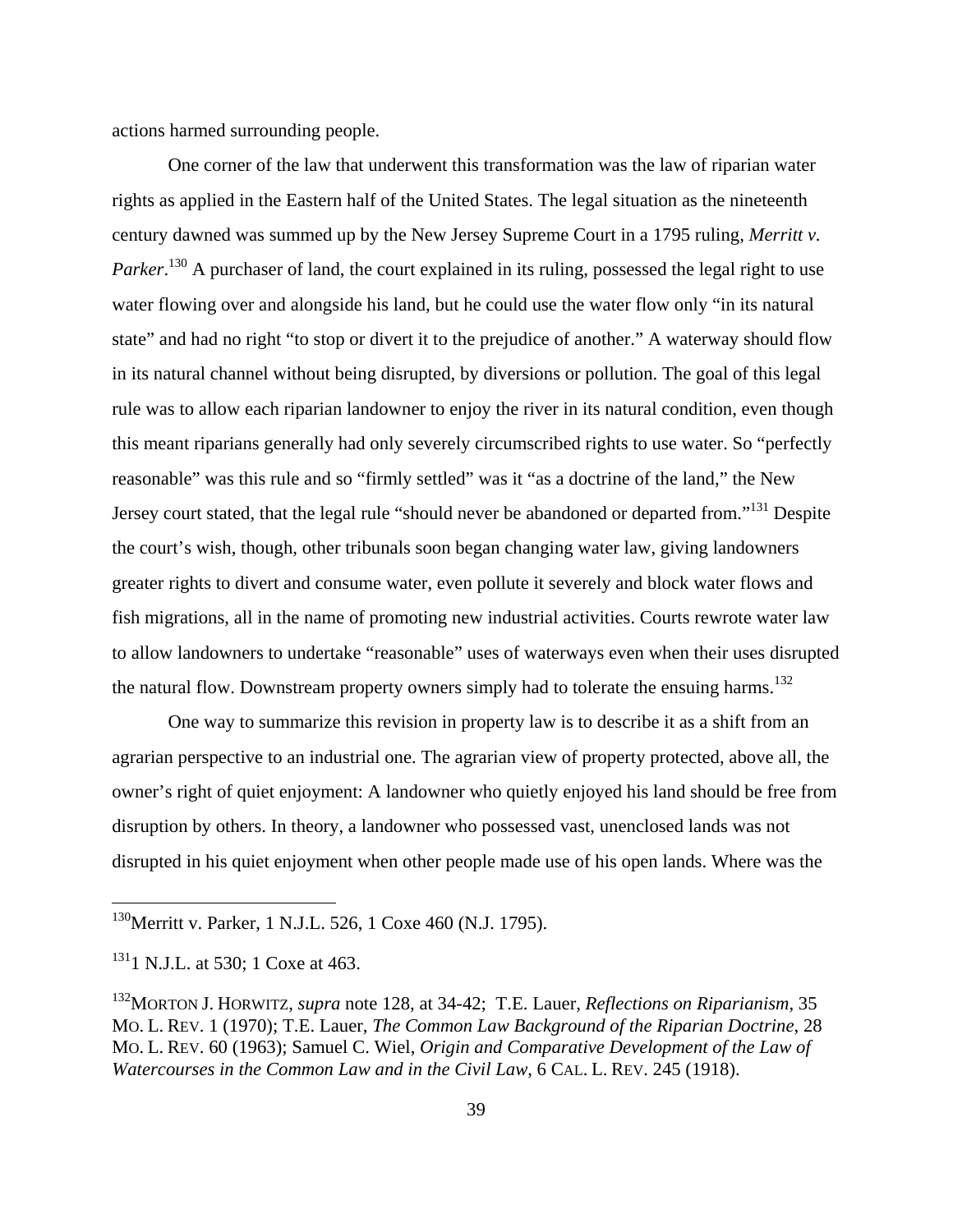harm, if the owner was not using what he owned? As the  $19<sup>th</sup>$  century wore on, this agrarian perspective faded considerably, no doubt because industrial activities *did* interfere with the quiet enjoyment of neighboring owners. A new idea rose up to replace this agrarian emphasis on the right to quiet enjoyment. The new idea was that the core right of owners was instead the right to halt physical invasions of their spaces; the right to exclude. This was the legal right that industries valued most, because it allowed them to keep people off their lands. Historians need to do more work here, yet the legal literature of the late nineteenth century appears to bear this out: defenders of the new industrial order embraced the right to exclude as a replacement for the older right of quiet enjoyment. As they did so, the law shifted from a perspective in which public use rights made sense to one in which they did not.

 Particularly in Morton Horwitz' interpretation of this nineteenth-century legal transformation, industrial interests played a key role by influencing lawmaking processes.<sup>133</sup> Industrialists and their powerful financial and legal supporters were able to push property law in the directions they favored. As this shift in lawmaking power was taking place, another one was also unfolding. It too had relevance for rural land-use rights. This was the gradual shift in legal power over land and land-use rules from the most local level of government to higher levels, to the county and the state.<sup>134</sup> State governments asserted control over land-use practices; for instance, by passing laws protecting wildlife species, by controlling hunting, and by indirectly closing off public ranges. The work that local governments formerly performed–the tasks that often had greatest influence on land uses–were becoming controlled by county-level administrators, who were linked to county-seat business interests. In addition, local land-use decisions made by justices of the peace and petty livestock control officers were being reviewed more carefully for compliance with state law.

 These final trends give us yet another hypothesis to consider when explaining the closing of rural America. Local lawmakers were more likely to respect customary land-use practices, and

<sup>133</sup>MORTON J. HORWITZ, *supra* note 128, at xiv-xvi.

<sup>134</sup>The shift was at the heart of the Appalachian story told by ALTINA L. WALLER, *supra* note 80.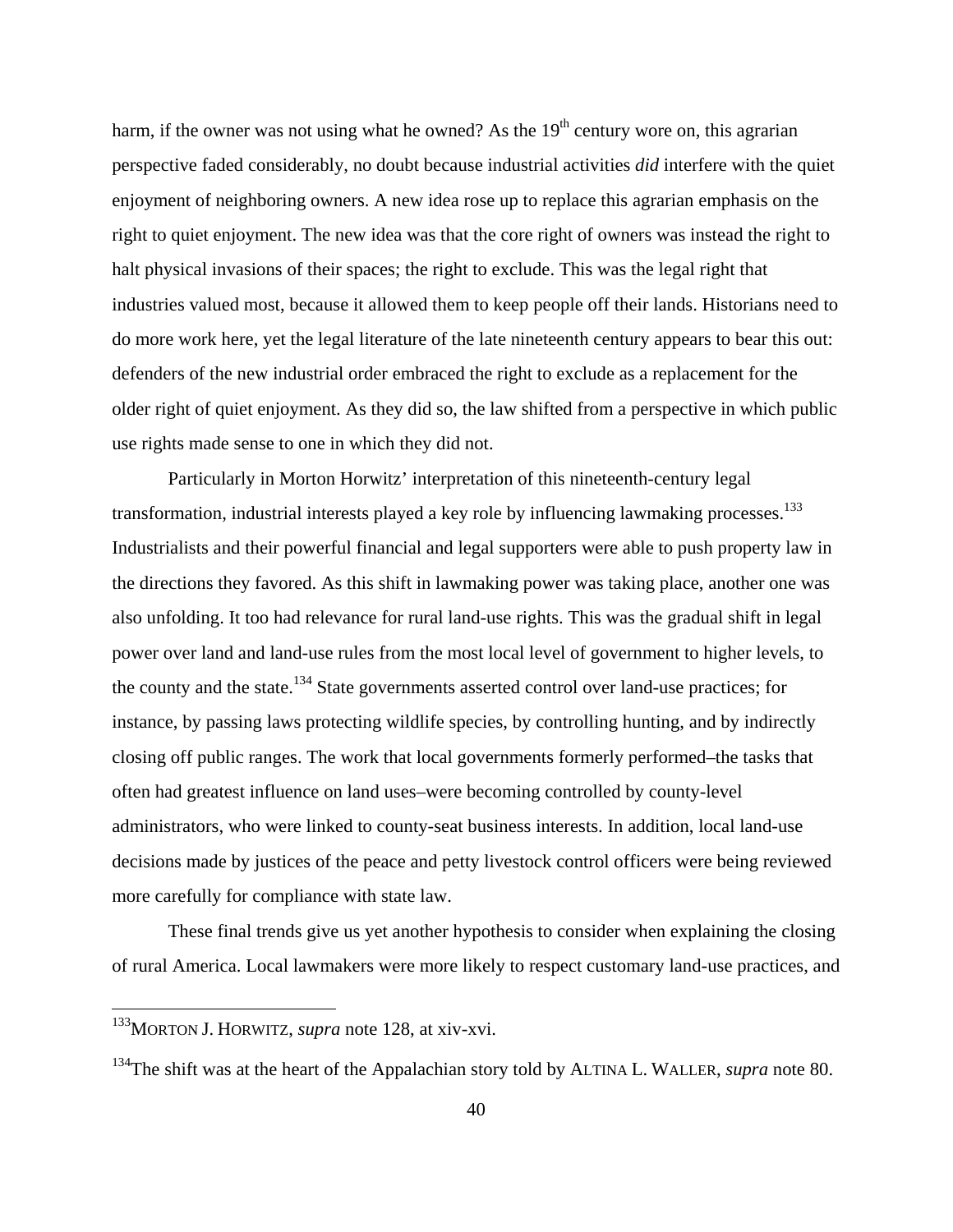their political decline weakened these practices. As many local leaders saw things, the open range helped secure social bonds and patterns of social deference, tying the landless to larger landowners. The arrangement provided sustenance for the most poor, who could live off the land and did not have to soak up tax money for poor relief.<sup>135</sup> As political and legal power moved to higher levels of government, these local social arrangements lost importance. State law displaced local practice.

### V. THE JUGGERNAUT OF THE COMMON LAW

 These, then, were some of the intellectual currents that were apparently intertwined with the gradual loss of public land use rights. To these ideas developments we can add the declining importance of subsistence-type land uses and the declining (though hardly disappearing) sense that individual independence was protected best when a person could live directly off the land, immune from market pressures.<sup>136</sup> On this last point, according to historian Michael Merrill, many rural Americans fiercely protected their economic independence, not by cutting themselves off from the market and opportunities for gain, but by holding tight to ways of living that allowed them to meet household needs first before they produced for the market.<sup>137</sup> Over time, though, more and more Americans became dependent on the market for nearly all of their needs. It became harder for them to understand, much less support politically, the ideals of rural dwellers who held fiercely to subsistence-type autonomy. So long as the national economy created new jobs, even at low pay, the loss of such direct land-use rights did not seem so critical. Related to this decline in subsistence-living was an ongoing change in the ways most people saw nature and valued its parts. When food came only from cultivated crops and domesticated animals–as it did for more and more people–it became harder to see wild nature has having much value. Nature was what people pushed aside in their efforts to make the land produce, not where

 $135$ Evidence that open lands were viewed as a form of poor relief is offered in BERNARD L. HERMAN, *supra* note 80.

<sup>136</sup>ALAN KULIKOFF, *supra* note 76; Bushman, *supra* note 78; Gross, *supra* note 78.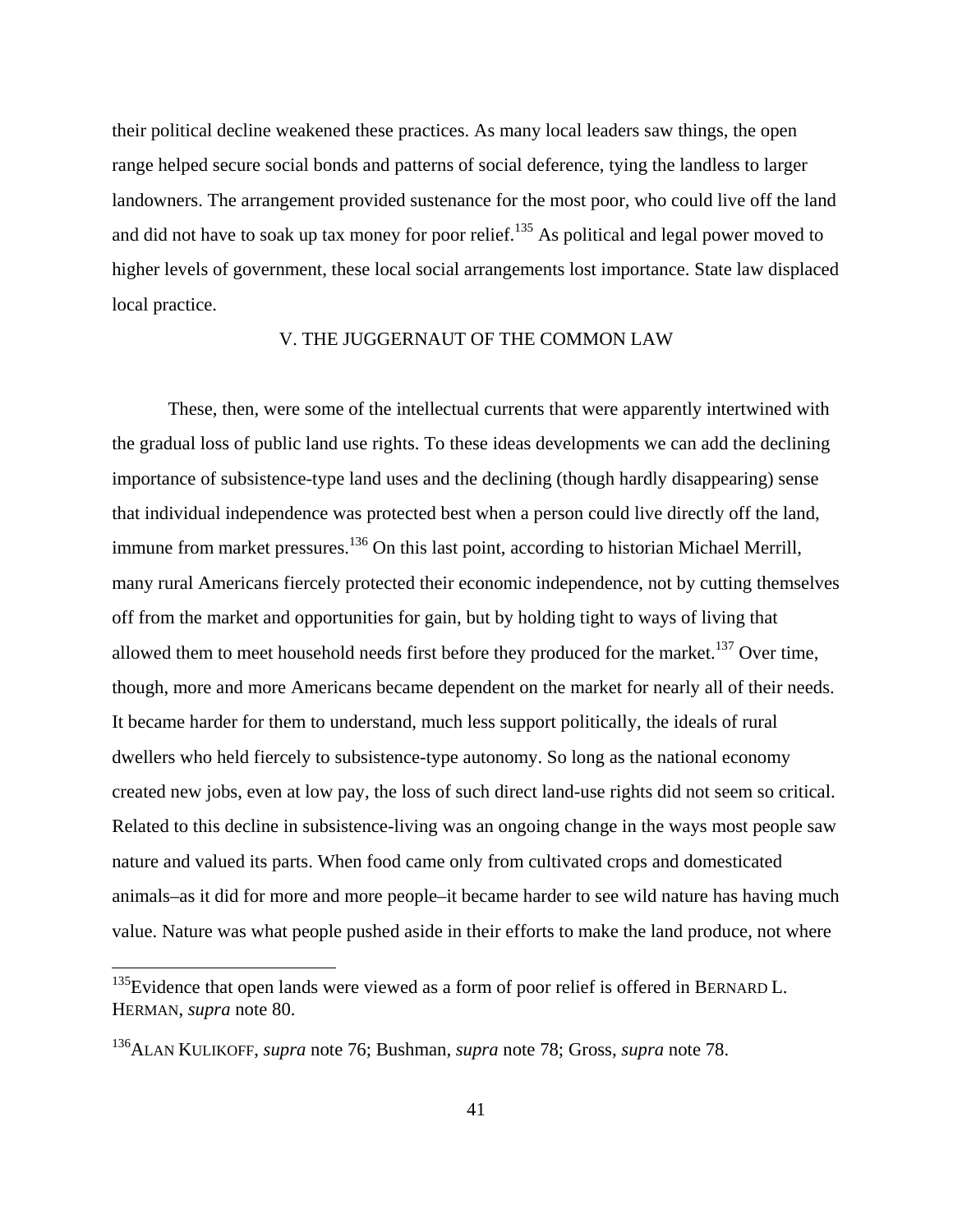they gained sustenance.

 In combination, these many factors go far in explaining why enclosure took place in rural America. Yet when we add the pieces together something remains missing, something having to do with the ways people understood private property as a *legal* arrangement.

 Private property was an economic and social arrangement, yet it was, when people talked about it, even more a legal one. To own land was to possess legal rights over a part of nature. As Americans debated land-tenure issues, necessarily they were obligated to select and debate legal conceptions about property.138 It was not enough to talk about the costs of fencing and the virtues of competing modes of agrarian production. To recognize this reality–to recognize the vital importance of legal ideas in elevating certain land-tenure arrangements over other arrangements–is to get to perhaps the most important, missing piece in the overall story of enclosure in America. Even more, it may get us to the main reason why enclosure has gone so little noted, and why legal scholars in particular have viewed the process as inevitable and inevitably right.

 When English settlers came to North America they brought with them a wide variety of on-the-ground land use practices and land-tenure ideas.139 Those practices began the land-tenure system in America–locally controlled, bottom-up, and varied in its countless details. In Britain, these local practices had largely solidified into binding customs, often embodied in tenurial relations that the law respected. The rights of commoners were grounded in law.<sup>140</sup> No doubt the greatest reform ever in Anglo-American property law took place as settlers crossed the Atlantic, leaving behind, or figuratively throwing overboard, countless, complex forms of land tenure.

 <sup>137</sup>Merrill, *supra* note 124.

 $138$ The language and ideas used in legal discourse about property, particularly in elite literature, are considered in GREGORY S. ALEXANDER, *supra* note 87, *passim*.

<sup>139</sup>Tomlins, *supra* note 22; Freyfogle, *supra* note 30.

<sup>140</sup>E.P. THOMPSON, *supra* note 25, 97-184; Peter King, *Gleaners, Farmers and the Failure of Legal Sanctions in England* 1750-1850, 125 PAST & PRESENT 116 (1989).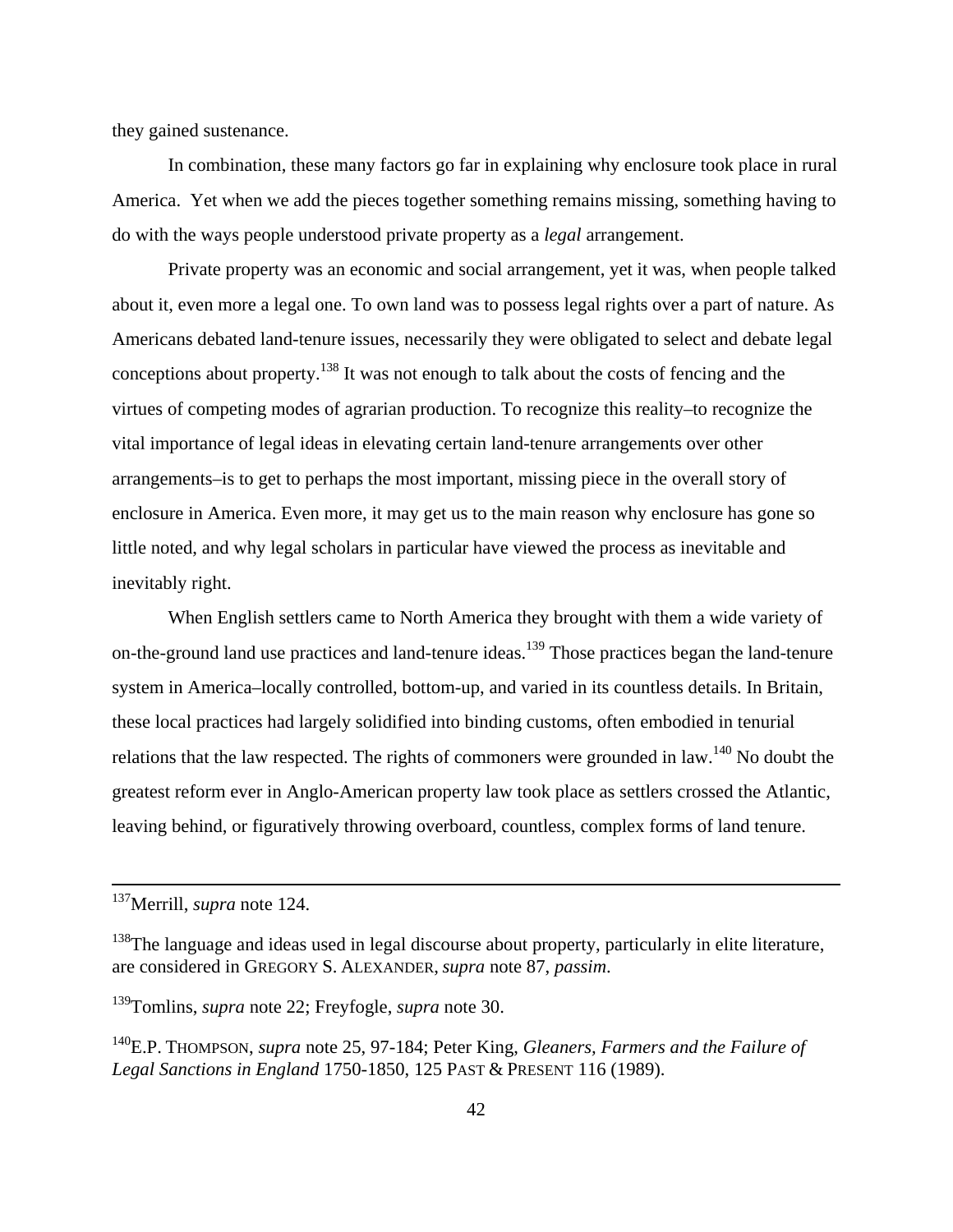By the time English law took root in America, particularly in state supreme courts, a radical simplification had taken place in property. The widely varied, long-standing practices and understandings in England had been greatly simplified into a relatively unified idea of what ownership was all about. The idea that became dominant, importantly, was the idea endorsed and propounded by the royal central courts of England. Americans referred to this as the common law, but it was in fact less common and dominant in England, much less in Scotland and Ireland, than American commentary suggested. Particularly excluded from it were the land-use practices of Celtic peoples, who embraced the open range and recognized far greater public rights to use the countryside. These Celtic practices wielded influence in the back areas of the American colonies, from Pennsylvania southward, areas heavily populated by Scots, Irish, and (most importantly) the Scotch-Irish. $^{141}$ 

 An important part of our enclosure story, then, has to do with the dominance of Anglican ideas about land use, mostly from the central courts, over competing ideas and customary practices that also entered the New World. This dominance was made easier and more natural because the regions of early America that shaped legal thought were precisely those areas settled by people who came from parts of England–East Anglia, many of them–which most embraced Anglican ideals.<sup>142</sup> The legal influence of these regions was considerable. New England states were the first to begin publishing reports of their rulings, which circulated widely.<sup>143</sup> Courts from

<sup>141</sup>Grady McWhiney & Forrest McDonald, *Celtic Origins of Southern Herding Practices*, 51 J. SO. HIST. 165 (1985). Open-range cattle herding also built upon cultural practices familiar to African immigrants and upon practices common in Spanish-influenced portions of the Western hemisphere (which reached the United States by way of the West Indies and Spanish Florida). The literature as of 1991 is surveyed in Mart A. Stewart, *"Whether Wast, Deodand, or Stray": Cattle, Culture, and the Environment in Early Georgia*, 65 AGRIC. HIST. 1, 4 (1991).

 $142$ The origins and differing cultures of various immigrants from Britain are discussed in DAVID HACKETT FISCHER, ALBION'S SEED: FOUR BRITISH FOLKWAYS TO AMERICA (1989). The debate about Fischer's provocative thesis is traced in Tomlins, *supra* note 22.

<sup>143</sup>The beginnings in 1789 are recounted in Alan V. Briceland, *Ephraim Kirby: Pioneer of American Law Reporting, 1789*, 16 AM. J. Legal Hist. 297 (1972). Connecticut gave the enterprise encouragement with a statute enacted in 1785 that required judges to write and retain opinions on law matters. ERWIN C. SURRENCY, A HISTORY OF AMERICAN LAW PUBLISHING 42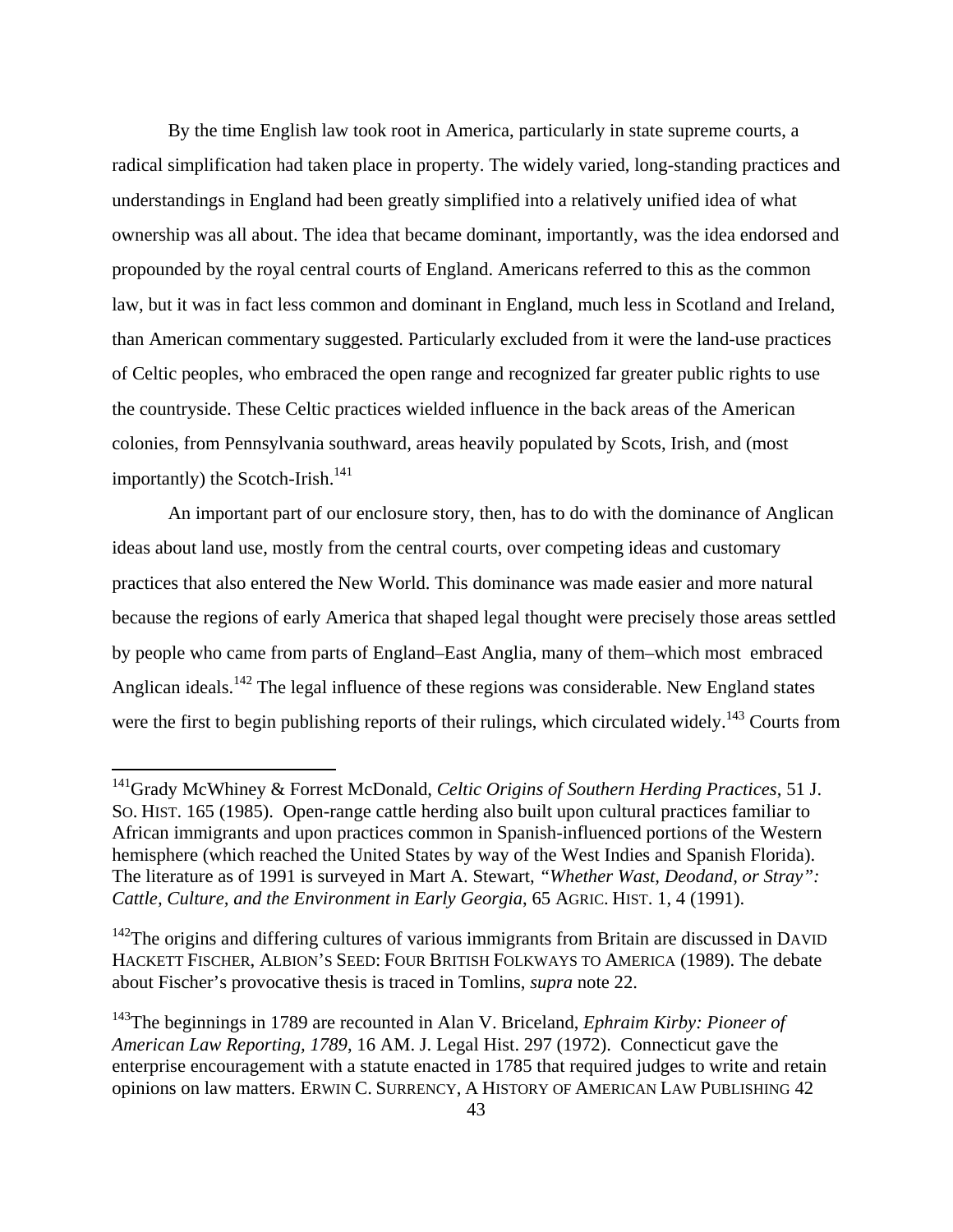New York and northward (Massachusetts in particular) exerted inordinate influence in the shaping of early American law. America's treatise writers also largely came from this region, although with a few prominent exceptions. Prominent among them was James Kent on New York, whose self-appointed task, working with his friend and fellow treatise writer, Joseph Story, was "to make American law a 'learned law' rooted in the English common law."144 As John H. Langbein explains,

Kent subscribed to the standard caveat that American courts should not apply English law in circumstances in which American conditions rendered it inappropriate. For Kent and persons of his persuasion, however, the presumption lay strongly with the inherited English law. Writing to Simeon Baldwin in 1786, the youthful Kent disclosed that he had "a much higher veneration for the English common law than for our own decisions because . . . the English decisions were pronounced by Judges of vastly higher erudition and skill in the knowledge of the common law."145

We can note, too, that the lawyers and judges whose views counted most were chiefly city dwellers in long-settled areas of the country, far from the open ranges. Inevitably early courts scrambled for precedents to use in crafting their judicial opinions. As they did so, they turned to the only reports available, from the central English courts and then New England.<sup>146</sup> By the eve of the Revolution American society had undergone a distinct process of "Anglicization."147 Perhaps in no sphere was this more pronounced than in the law and legal culture.

(1990).

<u>.</u>

144John H. Langbein, *Chancellor Kent and the History of Legal Literature*, 93 COLUM. L. REV. 547, 570 (1993).

<sup>145</sup>*Id.* at 568-69 (citations omitted).

<sup>146</sup>As of 1800, most American jurisdictions still relied "almost exclusively" on legal precedents from England. *Id.* at 573-74.

147John M. Murrin, *The Legal Transformation: The Bench and Bar of Eighteenth-Century Massachusetts*, in STANLEY N. KATZ & JOHN M. MURRIN, EDS., COLONIAL AMERICA: ESSAYS IN POLITICS AND SOCIAL DEVELOPMENT (3d. Ed 1983).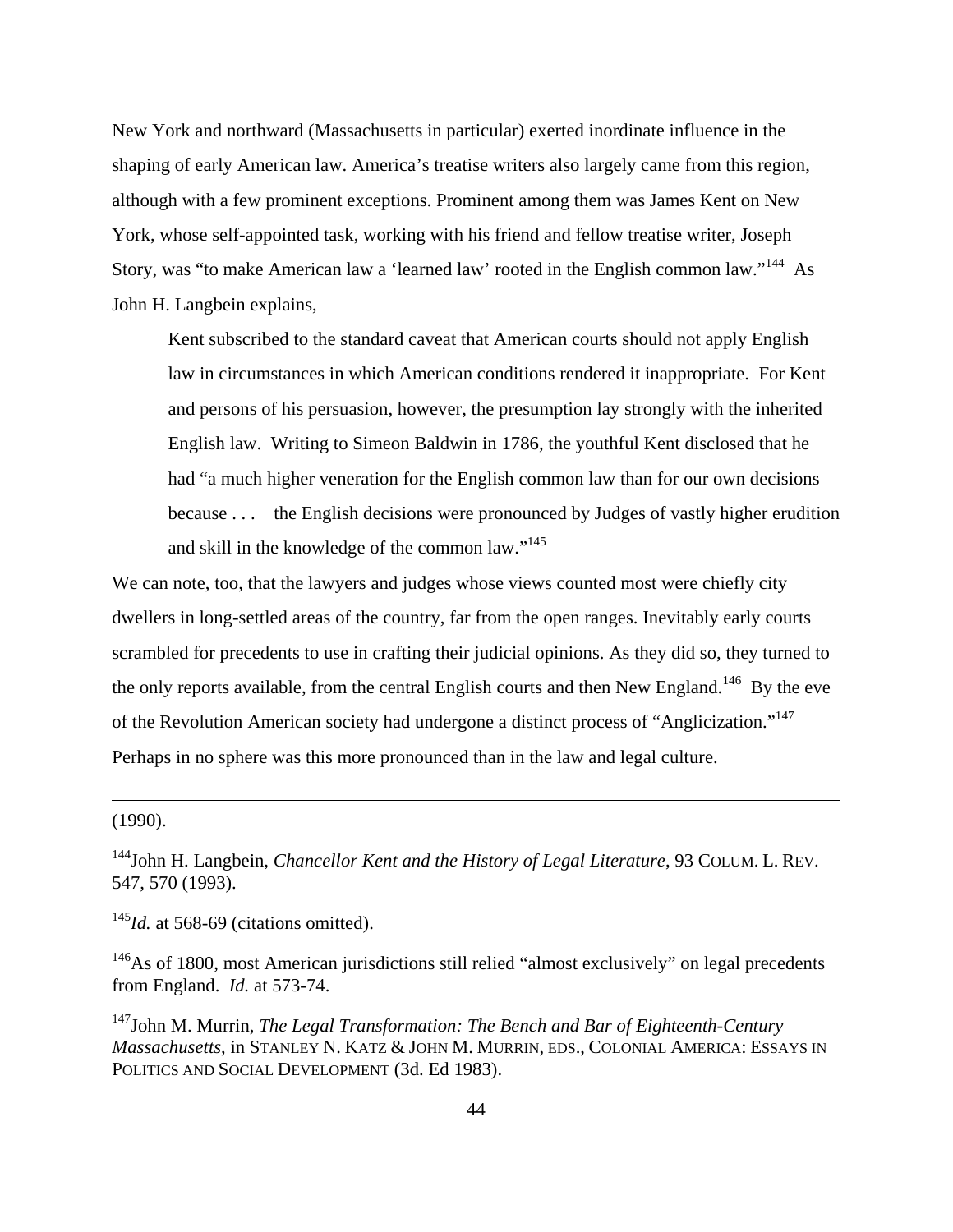After the Revolution, America flirted with the idea of rejecting the common law in favor of the civil law.<sup>148</sup> For a time English precedents were rarely cited. But that era soon ended. By the early nineteenth century the common law reigned supreme, which meant the common law as understood by England's central courts and interpreted chiefly by coastal-area, urban, largely Northeastern judges. Local practices and customs existed in America, many of them strong, economically important, and fiercely defended. But these practices lived outside the dominant centers of legal culture. Just as important, these local practices lacked something essential in order for them to survive: They lacked an intellectual framework that could protect them against the power of the competing English common law. Proponents of the open range had no way to talk about their practices that really carried weight in legal arguments. Courts were willing to assert (and routinely did) that the common law applied in America only to the extent consistent with local circumstances and needs. But this was a weak move, intellectually. For courts, the choice was between applying the common law and not applying; either accepting the intellectually coherent, well-crafted common law or rejecting it. $149$ 

What defenders of common rights failed to do–and here we get to the key point–was craft an alternative legal structure that explained and justified these common rights. They failed, that is, to give courts a choice between the common law on one side and a positive, alternative legal theory of land tenure on the other. Public users claimed to have specific use rights in unenclosed lands, but they did not develop a legal theory that elevated these use rights into positive property entitlements. They asserted a "right to hunt,"<sup>150</sup> but what type of right was this and how did it fit into the law?

<sup>148</sup>Richard Helmholz, *Use of the Civil Law in Post-Revolutionary American Jurisprudence,* 66 TUL. L. REV. 1649 (1992); Peter Stein, *The Attraction of the Civil Law in Post-Revolutionary America*, 52 VA. L. REV. 403 (1966).

 $149$ An argument on the continued influence of custom in England's courts, through the nineteenth century and beyond, is offered in Andrea C. Loux, Note, *The Persistence of the Ancient Regime: Custom, Utility, and the Common Law in the Nineteenth Century*, 79 CORNELL L. REV. 183 (1993).

<sup>150</sup>*See* text at notes 49-63, *supra.*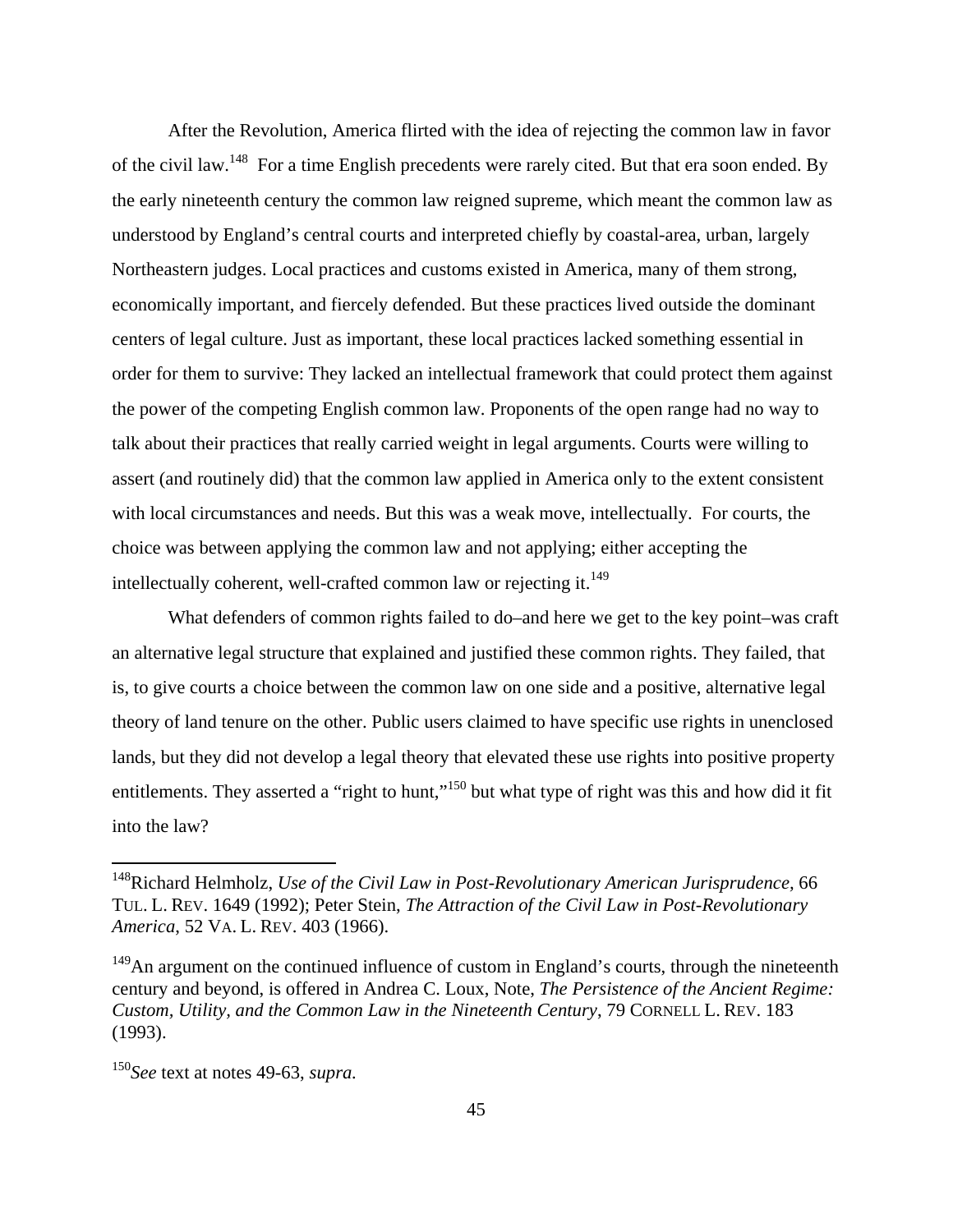This intellectual failing was probably of vast importance. It left the pro-open-range stance in a position of intellectual vulnerability. Common rights were based on customary practices or local understandings, not on a structure of well-considered ideas. In practical terms, courts were thus left without a good way to resolve disputes over the exact terms of public use rights. What were courts to do when public use rights needed adjustment in some way, as they did, to curtail the most destructive practices? Possessed of a positive theory of public use rights they might have explained precisely what rights the public had in open lands. They could have narrowed and clarified those rights to reduce conflict (in terms, for instance of which animals could be grazed and how many, whether hunting could take place on horseback, and how much firewood could be collected). In short, aided by a positive theory of public use rights courts could have resolved public-landowner conflicts while still retaining the most valuable use rights. But courts did not have such a theory. And lacking one, they stumbled. Their only choice was either to apply the common law or not apply it. To apply the common law was to undercut any legal basis for public use rights. To refuse to apply the common law was to allow public uses nearly without limit. Neither choice allowed for a sensitive, context-dependent accommodation of conflicting interests. In the end, many courts protected public rights until the costs of doing so simply became too high.

 As the nineteenth century unfolded, the power of the common law grew for various reasons, unrelated to land. As published judicial rulings accumulated, courts were increasingly prone to base their decisions on these legal precedents rather than on natural law, first principles of justice, and other extra-legal considerations, local custom included. Also important here was the desire of my legal thinkers to turn law into a science, based on formalistic reasoning.<sup>151</sup> Law existed on the fringe of the academy and was not viewed as a serious intellectual pursuit. To make it one, legal scholars sought to mimic the methods of laboratory science. From prior

1

<sup>151</sup>*E.g.*, Howard Schweber, *The "Science" of Legal Science: The Model of the Natural Sciences in Nineteenth-Century American Legal Education,* 17 LAW & HIST. REV. 17 (1999); Michael H. Hoeflich, *Law and Geometry: Legal Science from Leibniz to Langdell*, 30 AM. J. LEGAL HIST. 95 (1986); Marcia Speziale, *Langdell's Concept of Law as Science: The Beginnings of Anti-Formalism in American Legal Theory*, 5 VERMONT L. REV. 27 (1980).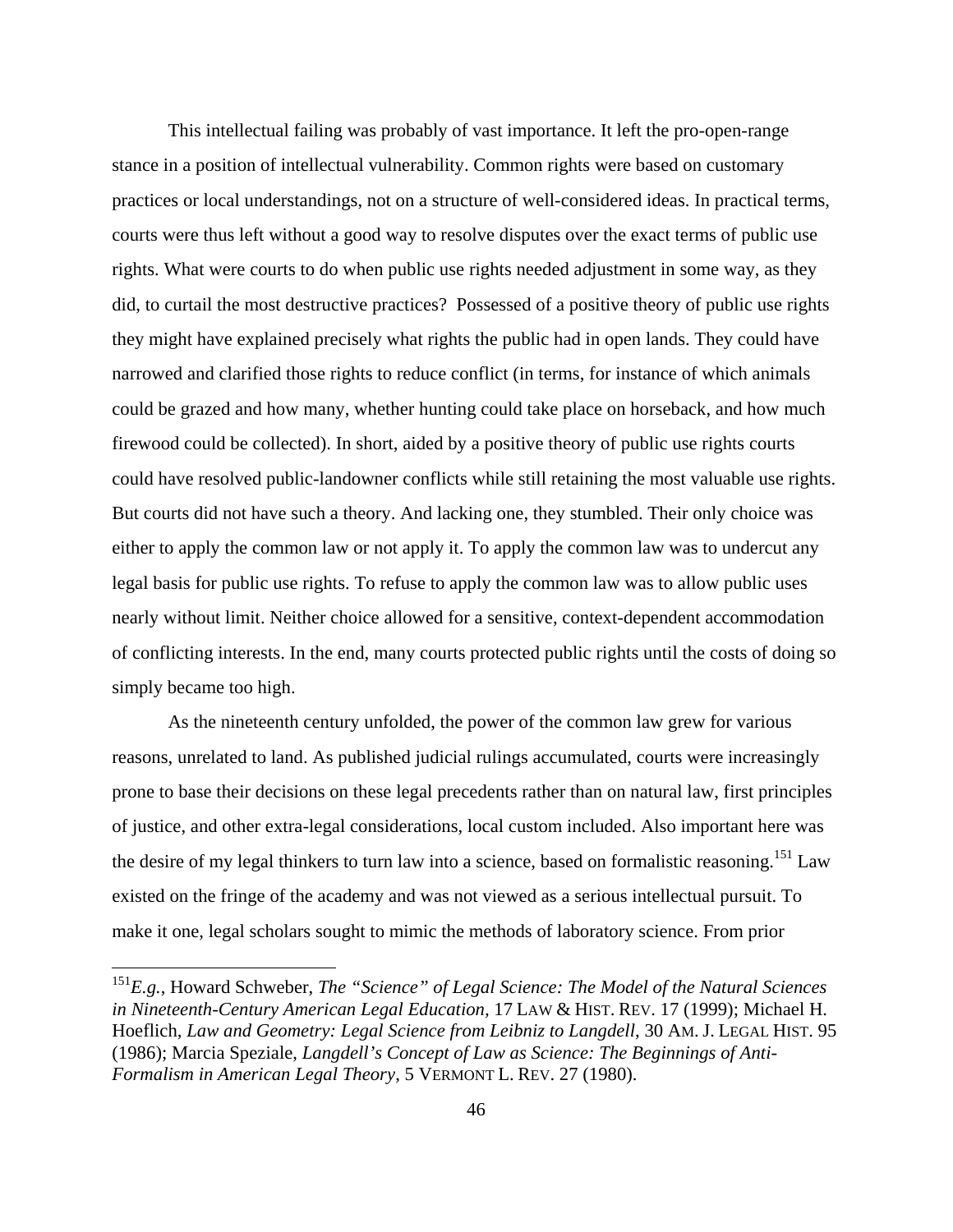judicial rulings they distilled abstract legal rules that they could then apply to future cases by means of deductive reasoning. In this process of shifting to first principles and abstract, topdown reasoning, local considerations were easily overlooked. The alternative to this approach was the one that relied instead on bottom-up, inductive processes, paying attention to countless details–to the land itself, to local people and their needs, to economics, culture, customs, and social arrangements. In legal lore the common law itself was originally based on customary practices, but by the late nineteenth century its borrowing from custom had largely stopped. The common law had become mostly a positivist set of rules based on abstract principles and applied with logical rigor.

 We can sum up these legal considerations this way. The common law of property gained ascendancy in nineteenth-century America, pushing aside public rights to use open places, in important part because defenders of public rights simply never produced an alternative conception of land ownership. In the absence of such a conception, the rights of the public fit uneasily into legal thought. In England, public rights much earlier had solidified into a maze of specific property entitlements–to put one cow on the town commons, or to cut a specific amount of firewood in a specific place.152 These were property rights, and protected by law. In America, the public's customary rights never made this essential leap into the status of property. Courts occasionally spoke of them as "rights," but what type of right were they? How did they fit into the law? No answer was ever forthcoming. In the end, courts one by one picked up the only line of legal reasoning that seemed to fit, the one that Oliver Wendell Holmes would summarize in his 1922 opinion. Public rights to use the countryside were mere licenses, nothing more. At any time landowners could terminate them. Because these were not property rights, public users really never lost much as the common law took hold, or so it seemed to lawyers. Public use rights were merely a temporary phase as areas became settled and real property law took hold. In the history of law, they were easily overlooked.

We can see this whole process more clearly when we compare the plight of these rural

<sup>152</sup>E.P. THOMPSON, *supra* note 25, at 97-143.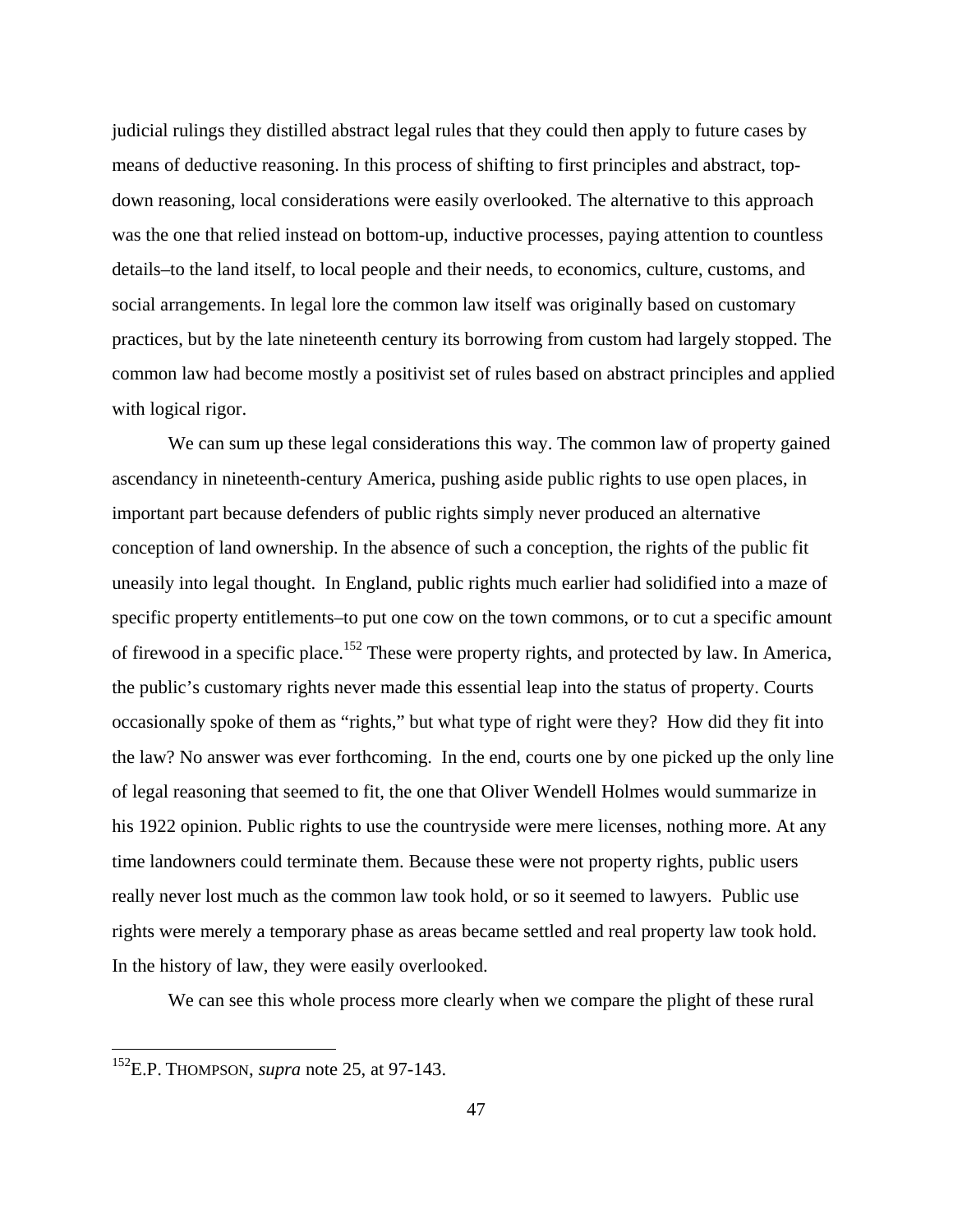land uses with the quite different legal trajectories of the few public rights that did gain express legal protection, that did rise up to check the hegemony of the common law. American courts overtly recognized public rights to use waterways, including rights to fish and fowl in them, even in waterbodies that flowed on private land.<sup>153</sup> Another example was the prior appropriation water system in the West. Under it, public users of the open-range could seize and claim water, notwithstanding the contrary common-law property entitlements of riparian landowners.<sup>154</sup> As a more minor example we can cite the willingness of courts to craft a distinct legal right of family members to visit ancestral graves located on the private land of another, without the landowner's consent.155 These specific rights survived because courts took the all-important step, elevating the rights from the status of fairness and custom into distinct legal entitlements.<sup>156</sup>

# VI. LOOKING AHEAD (AND BEHIND)

 In the mid 1790s, an elderly and ailing Thomas Paine presented a provocative proposal to the citizens of France and the world. In *Agrarian Justice*, one of his final major writings, he

 $\overline{a}$ 

 $154$ The classic ruling is Coffin v. The Left Hand Ditch Co., 6 Colo. 443 (1882), which inaugurated the "pure appropriation" approach to water allocation, granting property rights to free-roaming water users at the expense of the owners of riparian land. The basic idea of allocating water based on first in time, rather than land ownership, began in California. Eric T. Freyfogle, Lux v. Haggin *and the Common Law Burdens of Modern Water Law*, 57 U. COLO. L. REV. 485 (1986)(considering California water decisions from 1850 through 1886).

155Alfred L. Brophy, *Grave Matters: The Ancient Rights of the Graveyard* (forthcoming).

<sup>156</sup>A further instructive example is provided by the rights retained by Indian tribes to hunt and fish on lands ceded to the United States under various treaties. These customary rights gained legal status by virtue of the various treaties, and typically take precedence over the ownership rights of private landowners. *E.g*., Minnesota v. Mille Lacs Band of Chippewa Indians, 526 U.S. 172 (1999); United States v. Winans, 198 U.S. 371 (1905).

 $153$ This recognition hardly avoided all disputes over them, however, particularly in the case of waterway obstructions. *E.g.,* THEODORE STEINBERG, *supra* note 125; Gary Kulik, *Dams, Fish, and Farmers: Defense of Public Rights in Eighteenth-Century Rhode Island*, in STEVEN HAHN & JONATHAN PRUDE, THE COUNTRYSIDE IN THE AGE OF CAPITALIST TRANSFORMATION: ESSAYS IN THE SOCIAL HISTORY OF RURAL AMERICA 25 (1985).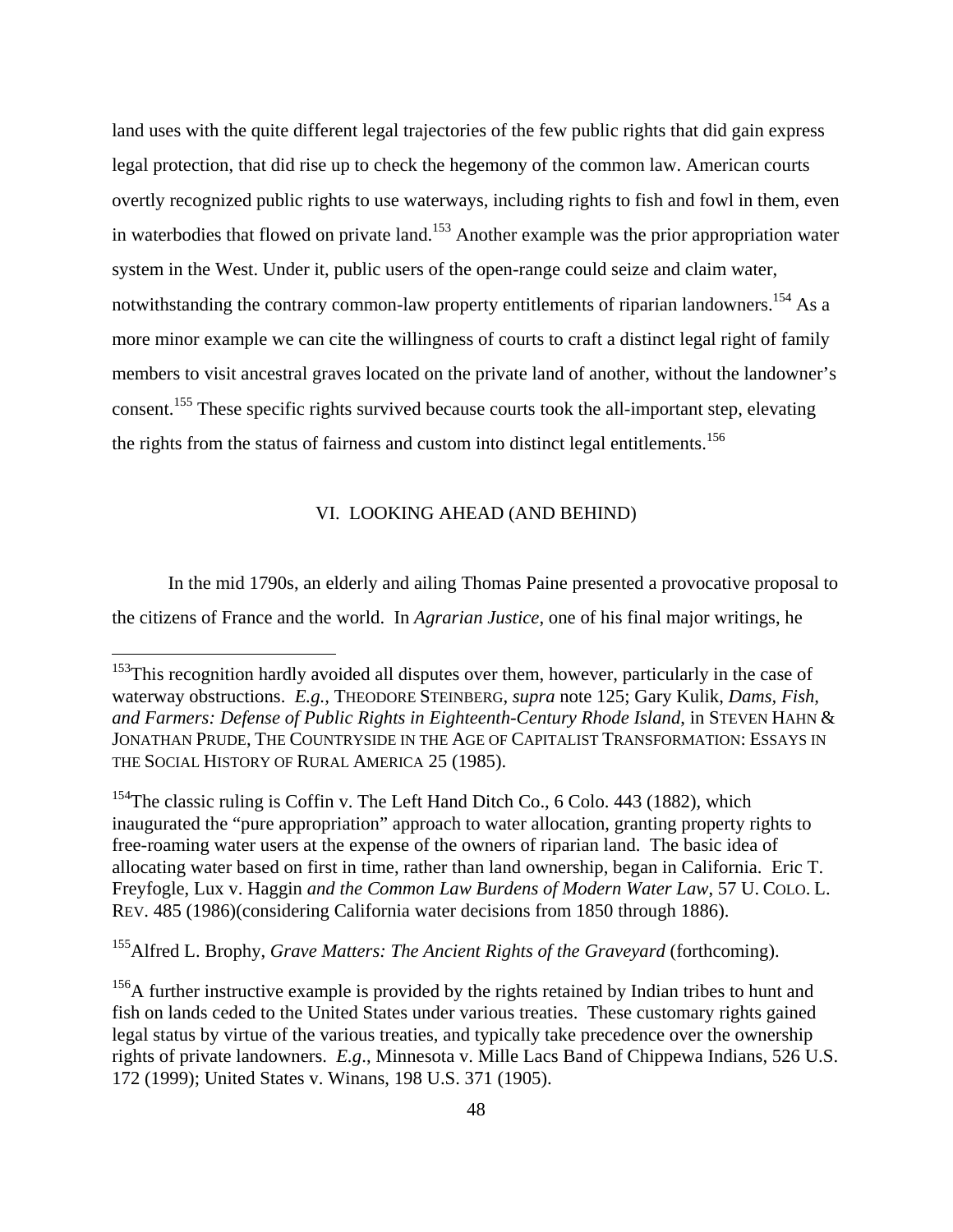addressed the unfairness as he saw it of the private property regime associated with "civilization," and he proposed steps to rectify it.<sup>157</sup> The unfairness could be seen, Paine said, by comparing the present age of opulence mixed with abject poverty with early times, when people lived more simply yet no one went truly hungry. Poor people lived better in hunter-gatherer days, he asserted, than they did in the big cities of late eighteenth-century Europe. Private property was the direct cause of the problem because it deprived people of their original shares in nature. The landless could no longer gain sustenance directly from nature, but were beholden to the people who now owned the land. It was a "proposition not to be controverted," Paine explained,

that the earth, in its natural, uncultivated state was, and ever would have continued to be, *the common property of the human race*. In that state every man would have been born to property. He would have been a joint life proprietor with the rest in the property of the soil, and in all its natural productions, vegetable and animal.<sup>158</sup>

 At this point cultivation came along. Necessarily the earth was divided into private shares, through a process that deprived people of their common land-use rights. In the age of cultivation people mixed their labor with the land, adding value to it. In moral terms this labor gave them an entitlement to the improvements they made, but not to the land itself. Yet it was "impossible to separate the improvement made by cultivation from the earth itself, upon which that improvement is made." The solution was not to deprive cultivators of their labor; they deserved to keep that value, Paine explained. Rather, the solution was to pay people for what they had lost. The cultivators who claimed exclusive control of parts of the old commons should pay a "ground-rent" to the common fund.

Cultivation is at least one of the greatest natural improvements ever made by human invention. It has given to created earth a tenfold value. But the landed monopoly that

<sup>157</sup>Thomas Paine, *Agrarian Justice*, in MICHAEL FOOT & ISAAC KRAMNICK, EDS., THE THOMAS PAINE READER 471 (1987).

<sup>158</sup>*Id.* at 476.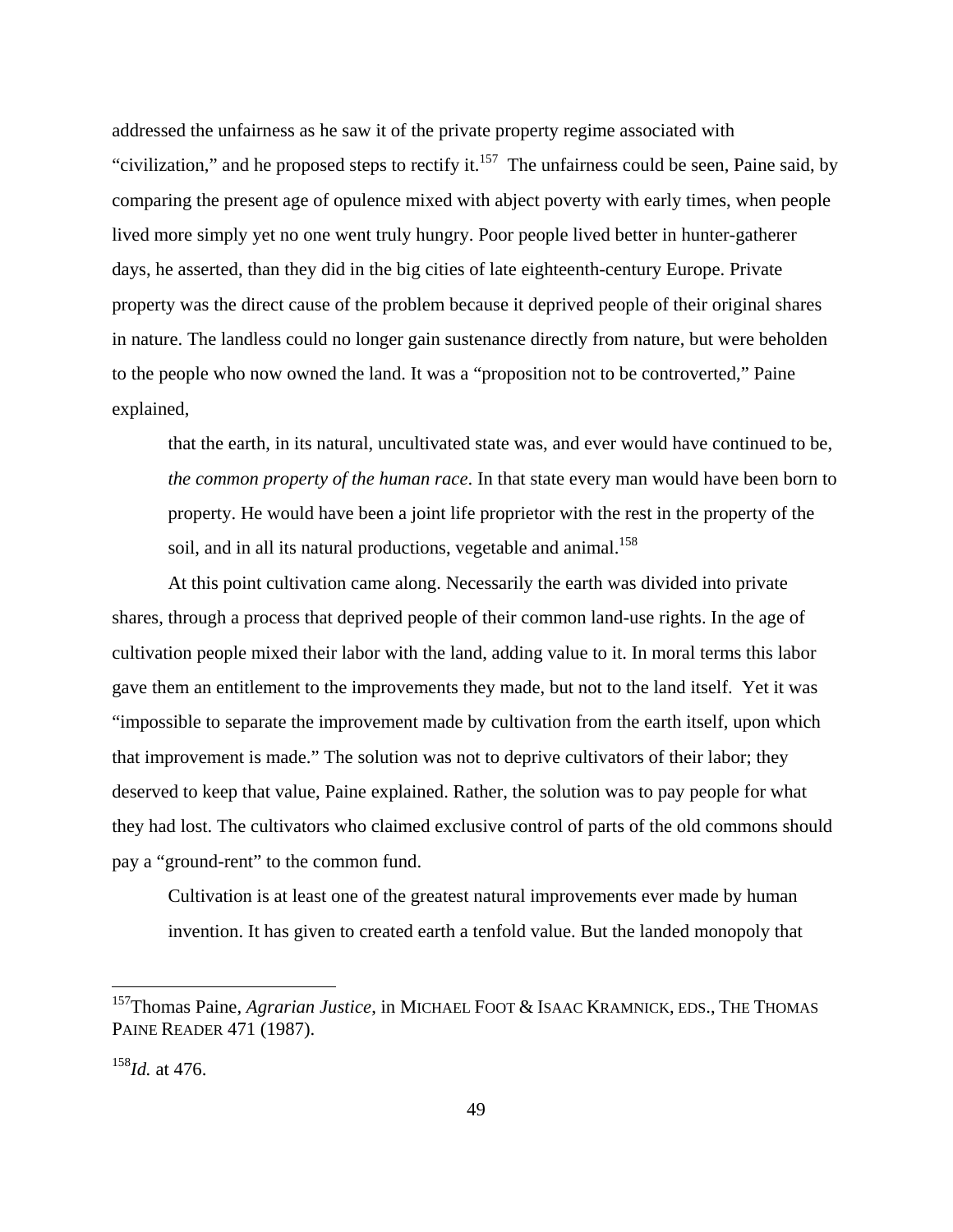began with it has produced the greatest evil. It has dispossessed more than half the inhabitants of every nation of their natural inheritance, without providing for them, as ought to have been done, an indemnification for that loss, and has thereby created a species of poverty and wretchedness that did not exist before.<sup>159</sup>

Paine followed his critique with a proposed remedy. His plan was as follows:

To create a national fund, out of which there shall be paid to every person, when arrived at the age of twenty-one years, the sum of fifteen pounds sterling, as a compensation in part, for the loss of his or her natural inheritance, by the introduction of the system of landed property.... It is proposed that the payments ... be made to every person, rich or poor. It is best to make it so, to prevent invidious distinctions. It is also right it should be so, because it is in lieu of the natural inheritance, which, as a right, belongs to every man, over and above the property he may have created, or inherited from those who  $did.<sup>160</sup>$ 

Paine proposed to fund this payment scheme out of an inheritance tax, which would take, for the state, 10% of all estates when wealth passed from one generation to the next.

 Paine's criticism of the property system was only one of many that social critics have offered in recent centuries.<sup>161</sup> In his day, Paine was hardly alone in recognizing that landless people had hard lives when land produced most of the wealth. Why did some people own the land and others did not, he and others asked? In many cases, he knew, land simply passed down within families, generation to generation. Some people were born into families with land; most people, the unlucky ones, were not. This wealth differential had nothing to do with the labor or virtue of the people themselves. The scheme was unfair, and the unfairness became more stark when the present age of inequality was compared with an early age when people shared the land.

Paine's critique seems harsh to us today, so familiar and unquestioned has land

<sup>159</sup>*Id*. at 477.

<sup>160</sup>*Id*. at 477-78.

<sup>161</sup>WILLIAM B. SCOTT, *supra* note 86, *passim*.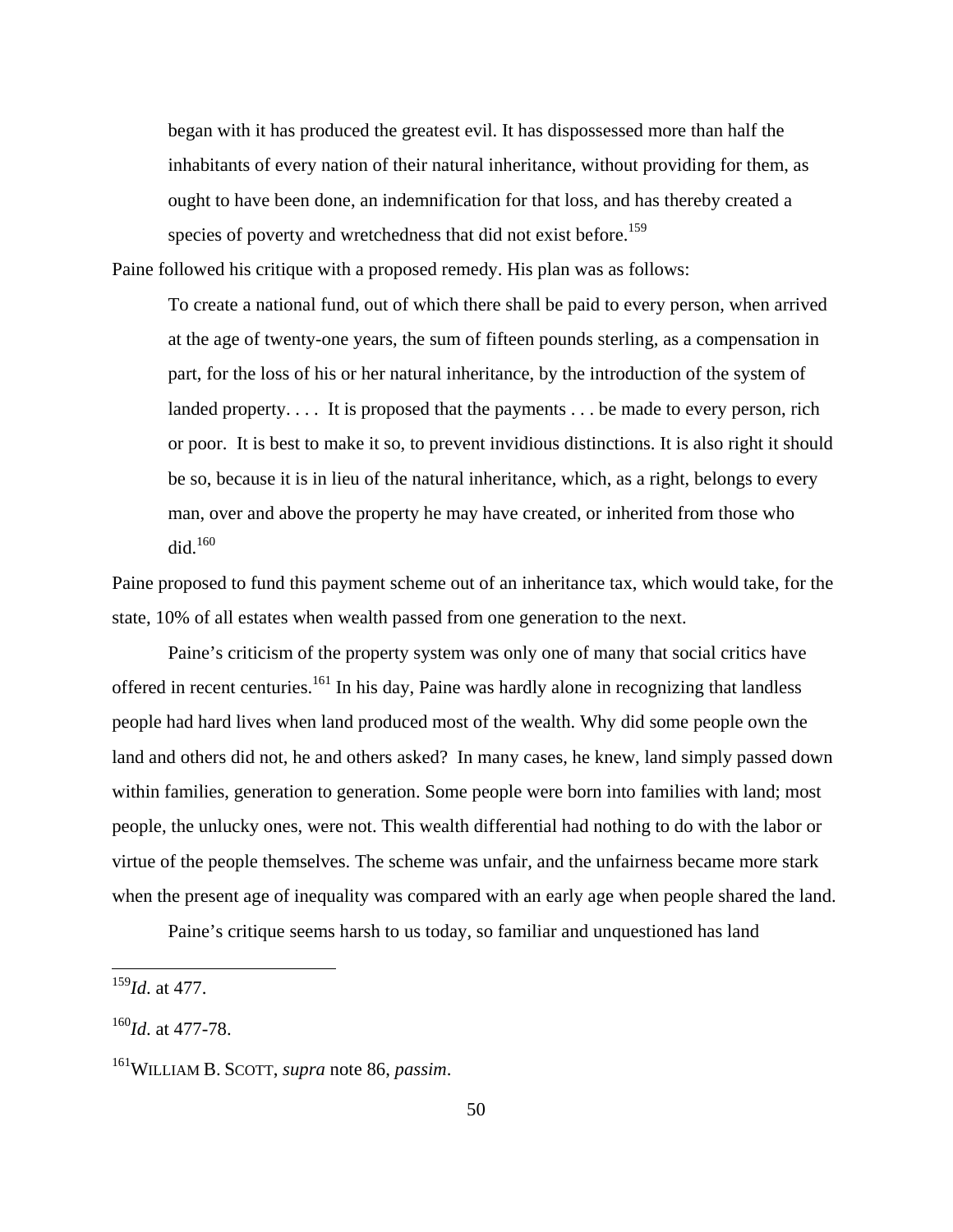ownership become. Yet to recover his full criticism, we need to realize that landownership in Paine's time was in fact less constraining of the landless than it is today. When Paine wrote, the landless could still use most of the countryside for a variety of purposes. What they could not do was plant crops and build houses. Presumably his outrage would have risen had he lived to see the landless poor lose the few rights they then retained, the right to graze animals, hunt, and forage in the vast, open countrysides. Paine was already troubled by the way private property rights curtailed the liberty of the landless. Why should they agree to this morally problematic arrangement, which depended ultimately on law and public power? At the time, though, private property had not yet worked its full power. The enclosure of North America had not yet run its course.

 The United States underwent a major enclosure movement, mostly over the course of the nineteenth century. It was a movement that entailed the end of customary land use practices, and thus a version of what one commentator, speaking critically of the similar movement in England, termed the "transition from custom to crime."<sup>162</sup> We have largely overlooked this movement, and have done so for one of the major reasons why it took place: because the closing of rural lands to public use seemed inevitably right under the only coherent way available to us to think about it. In the legal mind, public use rights had no secure home. Lacking one, they were easily and properly pushed aside. Many contemporary citizens resisted the shift, sometimes violently.163 But they had no legal vocabulary to use in expressing their dissent. Though not lawyers, they too were frustrated by the shortcomings of legal thought.

 What, then, might all this mean for the right to exclude in twenty-first century America? Is the historical record anything more than a curiosity or trigger for nostalgia? Should we look at it as we might a mid-nineteenth century home, with its wood-burning stove, outhouse, and livestock penned in the back? Or does it have more value?

<sup>&</sup>lt;sup>162</sup>ROBERT BUSHAWAY, BY RITE: CUSTOM, CEREMONY AND COMMUNITY IN ENGLAND, 1700-1880, 209 (1982).

<sup>163</sup>THEODORE STEINBERG, *supra* note 125.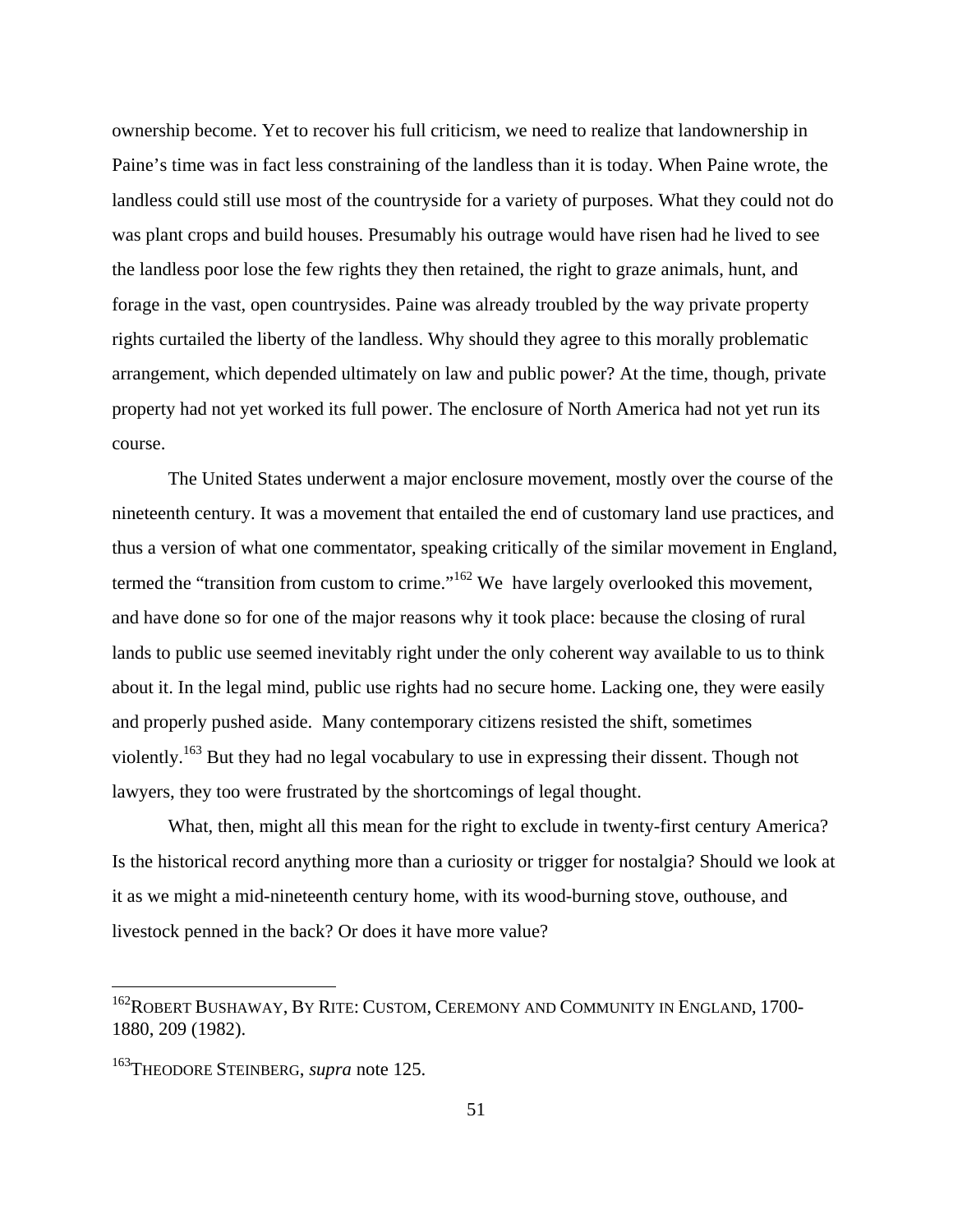For starters, this record makes clear that the right to exclude has not been absolute in American law, nor is it an inherent or necessary part of land ownership. Judging from history, private ownership can function perfectly well with landowner's possessing a limited right to keep outsiders away. Surely it makes no sense to claim that the Bill of Rights, adopted in 1791, implicitly protects a right to exclude that simply did not exist, and was not supported, at the time. To say these things, though, is to leave open the core policy question. What right to exclude should landowners possess? Are there good reasons to make it close to absolute? Alternatively, could we have trespass rules that vary from place to place, not just among the states, but perhaps at more local levels? After all, development restrictions are finely tailored at the local level by zoning boards and the like. Why not have variations in the right to exclude, much as we did a century and a half ago?

 A key point to keep in mind on the right to exclude is the important distinction between the right to exclude and the related but nonetheless distinct legal right of landowners to halt interferences with their activities. Private property does not work unless an owner can use land without disruption.<sup>164</sup> An owner is not likely to plant crops in the spring without an assurance of the right to harvest without interference. On the other hand, a right to halt interferences is not the same as an unqualified right to exclude people from one's lands. A right to halt interferences means a right to stop people from disrupting what an owner actually does. To get to a full right to exclude we need another argument, some further reason why a landowner should need to halt invasions that do not interfere.

 One answer is to talk about invasions of privacy. Landowners need and deserve reasonable privacy protection. People snooping close to one's house are invading privacy. On the other hand, people who enter a forest or grassland, far from any dwelling, are not really doing that. A further explanation for a full right to exclude might be that an owner wants freedom to initiate a new land use without resistance. Yet, this meritorious concern still also does not get us to a full right to exclude. It merely means that, when the landowner's new activity

<sup>164</sup>FREYFOGLE, *supra* note 115, 96-101.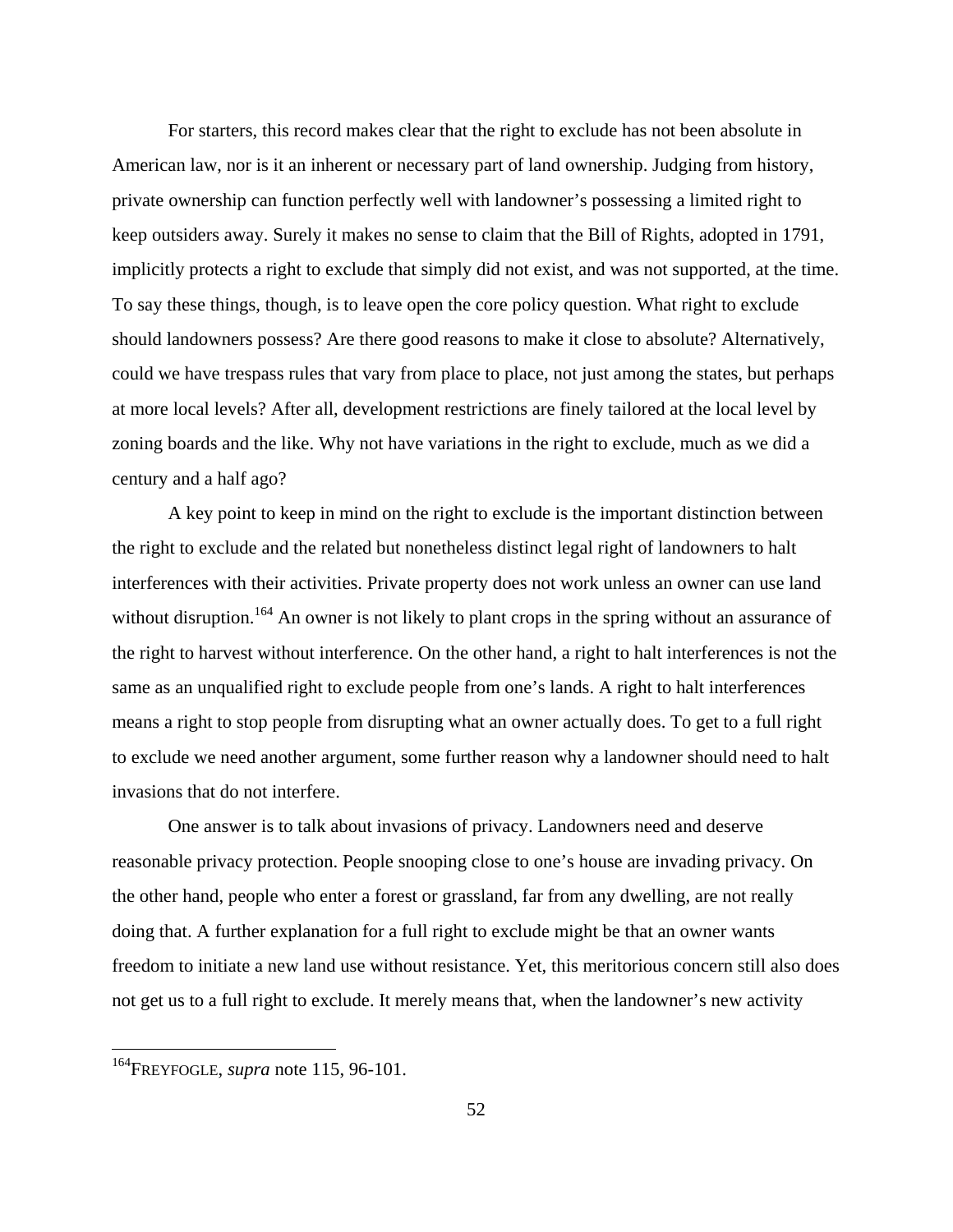starts, activities by others would need to halt. A final argument is simply economic. The landowner could want to get paid if anyone uses his land. The desire here is certainly understandable, but does it justify a complete right to exclude? We need to be careful when answering to keep in mind the conflicting desires of other people. We need to remember, that is, that private property restricts the liberties of other people and that its restrictions, all of them, require sound moral justification. The central question is not simply why a landowner would want to exclude outsiders; that is easy to answer. It is instead why outsiders should consent to a legal regime in which they can be excluded. The question resists a simple answer.

 We can conclude by considering a dispute that came before the high court of Wisconsin a decade ago.<sup>165</sup> A business, Steenberg Homes, had a mobile home to deliver to a purchaser's rural lot. Steenberg Homes had two options for delivering and setting up the home. One option was to follow a road that was then covered by seven feet of snow. The road contained a sharp curve, and would have required the company to set the home on "rollers" so it could be maneuvered around the curve. The alternative was to cut straight across the frozen rural farm land of Harvey and Lois Jacque, an elderly couple retired from farming who owned 170 acres. Steenberg Homes several times asked the Jacques whether they could cross their land to deliver the mobile. The Jacques said no. Steenberg Homes offered to pay for the use of the land, but the Jacques contended that it was not a question of money.

 Steenberg Homes tried to get the mobile home down the road, but ultimately cut a path in the snow across the Jacques' field. When the Jacques complained to the local government, the company was fined \$30 for trespassing. The Jacques then filed suit in court, seeking damages for the trespass. At court the Jacques admitted that they had not been harmed, and they asked only for a recovery of \$1 as symbolic money damages. They also asked for, however, an award of \$100,000 for punitive damages because of the intentional wrongdoing of Steenberg Homes. They won their case.

The ruling in *Jacque v. Steenberg Homes* no doubt makes sense to many Americans, so

1

 $165$ Jacque v. Steenberg Homes, Inc., 209 Wis.2d 605, 563 N.W.2d (1997).